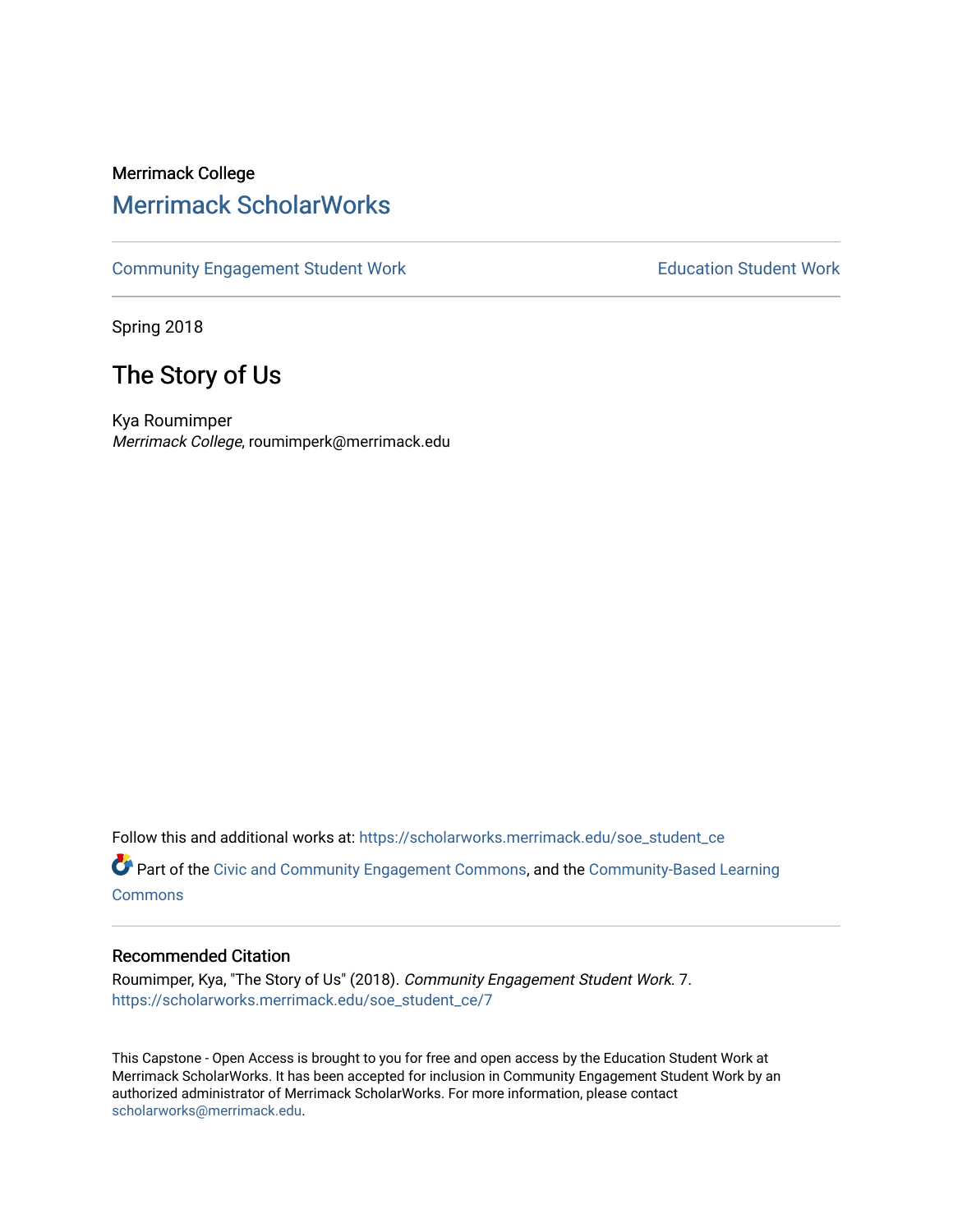The Story of Us

Kya Roumimper

Merrimack College

2018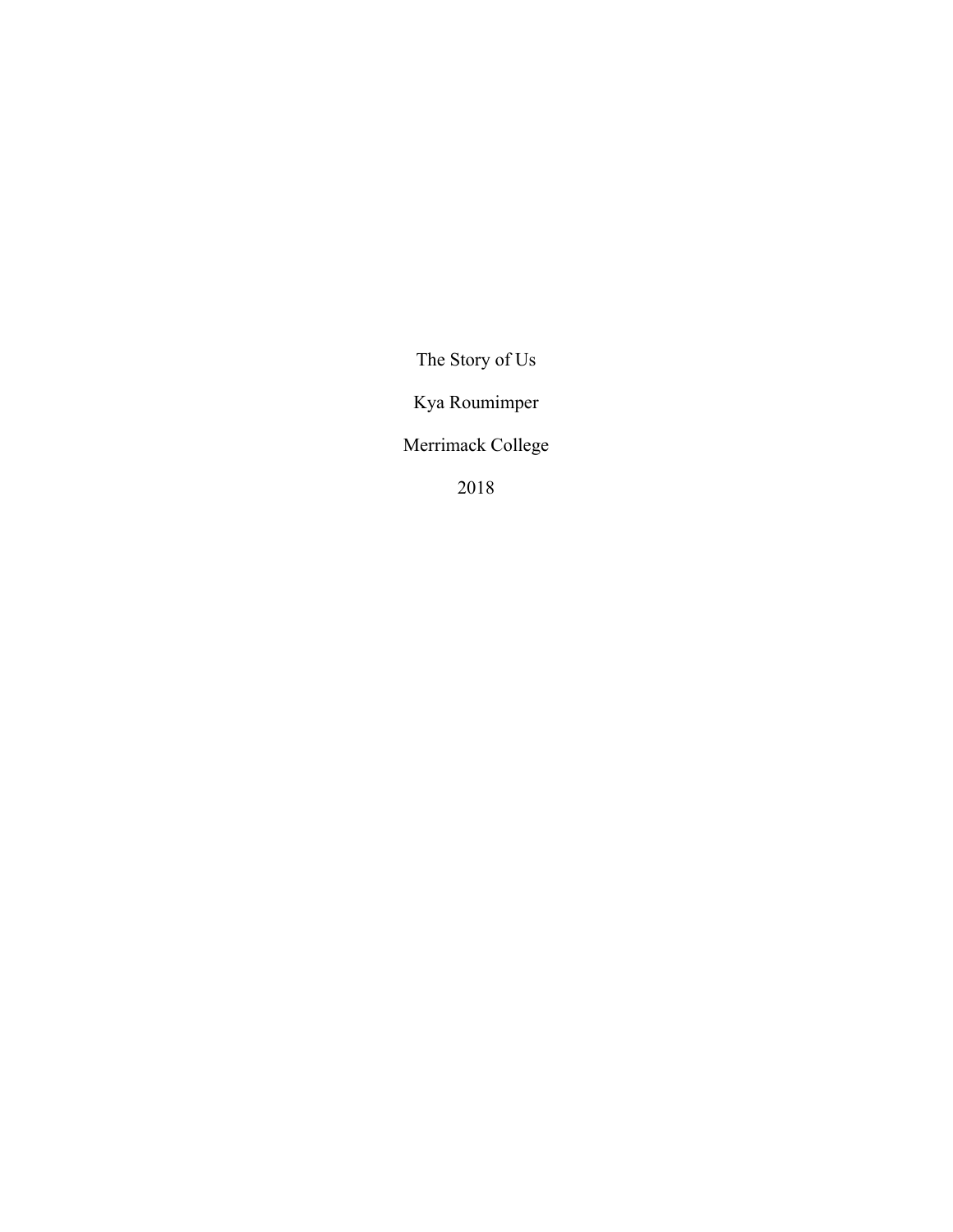## MERRIMACK COLLEGE

## CAPSTONE PAPER SIGNATURE PAGE

## CAPSTONE SUBMITTED IN PARTIAL FULFILLMENT OF THE REQUIREMENTS FOR THE DEGREE

#### **MASTER OF EDUCATION**

 $I\!N$ 

## **COMMUNITY ENGAGEMENT**

CAPSTONE TITLE: The Story of Us

AUTHOR: Kya Roumimper

THE CAPSTONE PAPER HAS BEEN ACCEPTED BY THE COMMUNITY ENGAGEMENT PROGRAM IN PARTIAL FULFILLMENT OF THE REQUIREMENTS FOR THE DEGREE OF MASTER OF EDUCATION IN COMMUNITY ENGAGEMENT.

Audrey Falk, Ed.D. DIRECTOR, COMMUNITY **ENGAGEMENT** 

May 11, 2018 **DATE** 

Melissa Nemon, Ph.D. INSTRUCTOR, CAPSTONE **COURSE** 

audrey Talle **SIGNATURE** 

May 11, 2018 **DATE**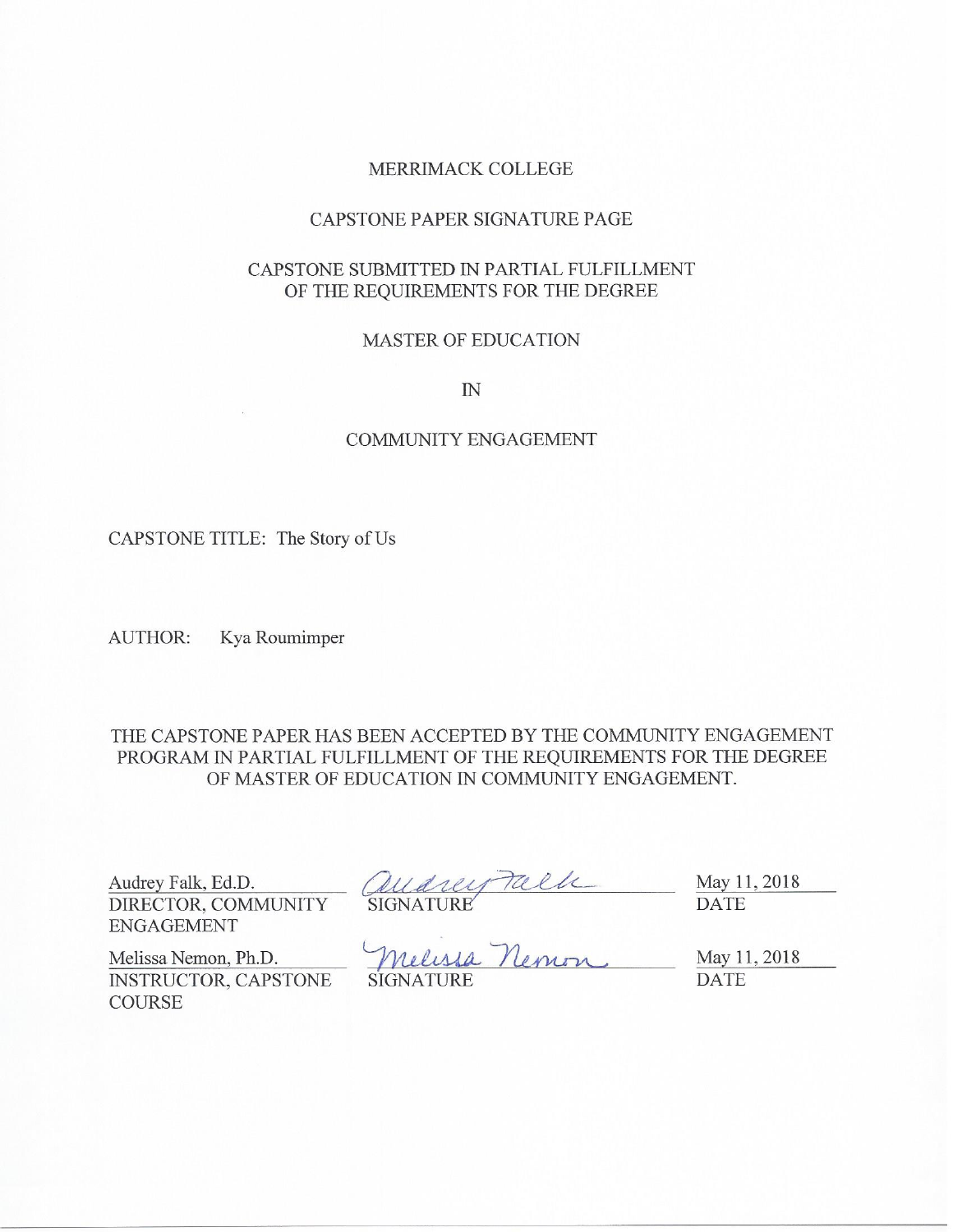## **Acknowledgements**

I would like to express my gratitude to Guyletar Makhatdinova, Kile Adumene, Olivia Babin, Mohammad Mustak, Chuda Niroula, Bishnu Khadka, Hassan Essa, Hassan Dayo, Tilak Niroula, and Anela Kruščica. Thank you for opening up your homes and hearts to me. You have shown me the power of courage and resilience. I will keep your stories safe.

"For you, a thousand times over"

- Khaled Hosseini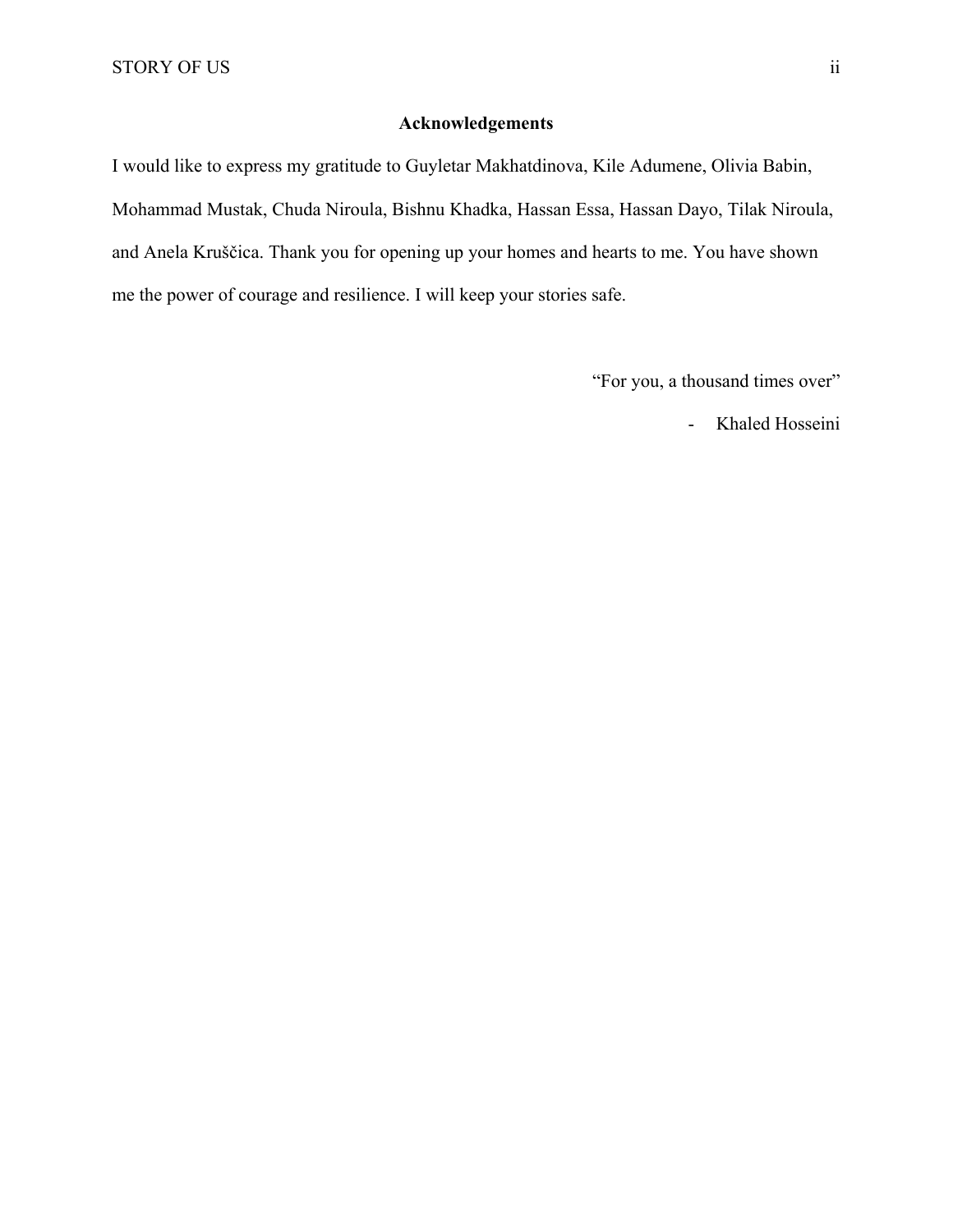STORY OF US iii

#### **Abstract**

Global atrocity and conflict has dramatically increased the number of displaced persons, refugees, and asylum seekers looking for resettlement opportunities. Throughout history, the United States has resettled the most refugees despite lack of public approval. In recent years, xenophobia has been exacerbated by vehement attacks of refugees by the media and people in power. *The Story of Us* set out to study the use of storytelling as an intervention method for toxic cycles of xenophobia. The event was held in Manchester, NH, a city with a long history of immigrant and refugee presence which has faced recent backlash. The event was free and open to the public. It utilized storytelling and an art gallery to demonstrate the vivacity and diversity of refugee experiences in the United States. The results of *The Story of Us* suggested that storytelling is an engaging way to educate people about the experiences of refugees in the U.S and raised questions about how it can contribute to the development of more inclusive and welcoming communities.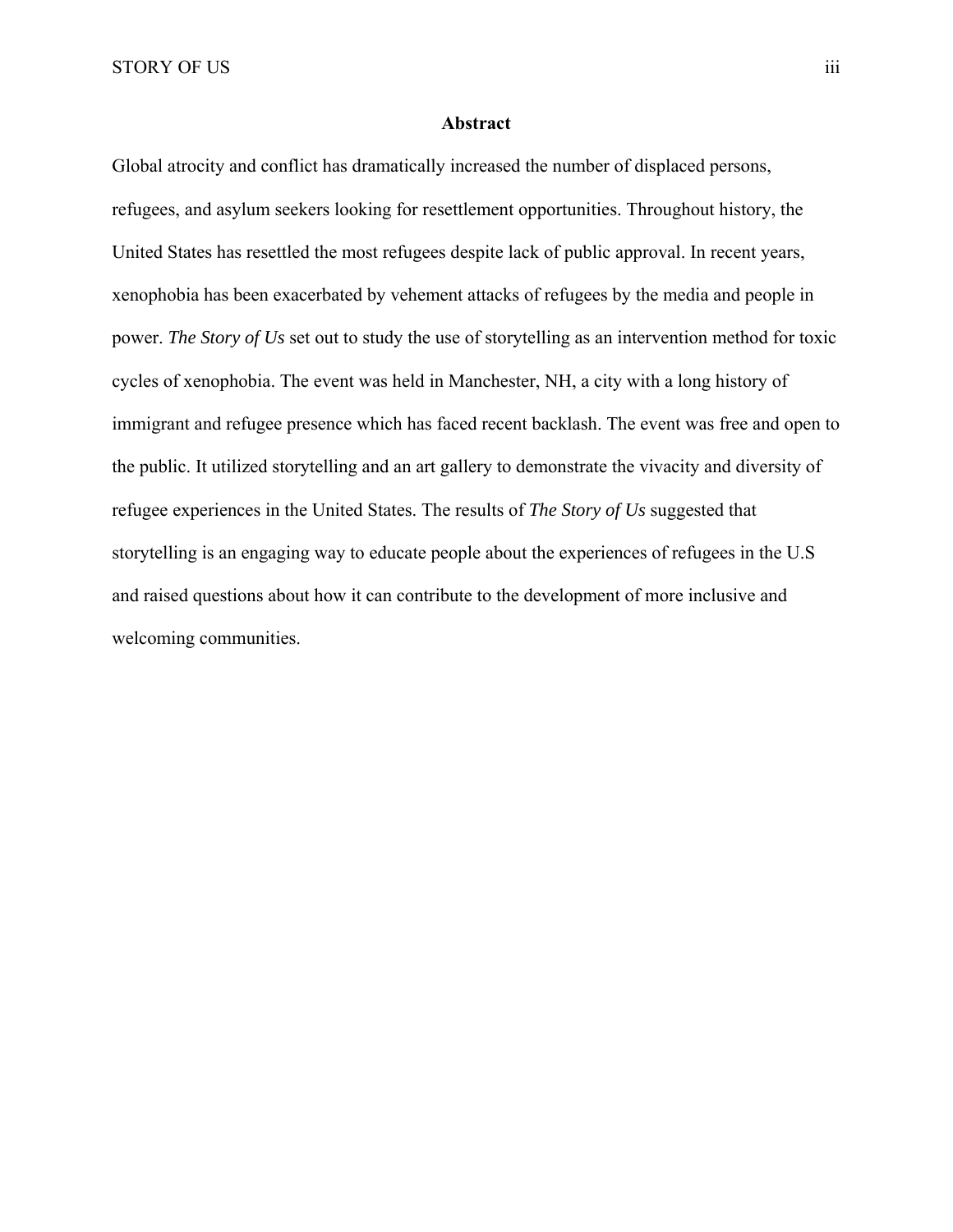#### **Executive Summary**

Since 1975, the United States has resettled over three million refugees, making it the leading refugee resettlement country in the world. Despite this, the country has lacked public approval of their resettlement efforts. Over the last seventy years, the United States has both passed and rescinded geographically and ideologically discriminatory legislation that restricted certain demographics of people from entering the country. All the while, the presence of xenophobia has made become increasingly visible and dangerous. In 2016, Dictionary.com announced that "xenophobia" was the word of the year, following a presidential election that was founded on vehement attacks of refugees and immigrants.

Xenophobia is toxic to individuals and communities. It hinders growth and development through the promotion of division. Literature suggests that storytelling is a medium of communication that encourages empathy and challenges biases often perpetuated by the media and other people. *The Story of Us* is rooted in theories that combat uninterrupted cycles of "othering". It set out to identify and intervene in cycles of xenophobia using the timeless art of storytelling.

The two-hour event was held at Jupiter Hall in Manchester, NH, a city with a long history of immigrant and refugee presence which has faced backlash in recent years. It featured an art gallery displaying the portraits, stories, and personal belonging of ten refugees from seven different countries; as well as interactive storytelling sessions with four refugees from local communities. The event was both free and open to the public. It attracted over 120 attendees and the attention of news outlets such as NHPR and ManchesterInkLink.

The results of the event were positive. Participants agreed that storytelling was an engaging way to educate people about the experiences of refugees in the United States. Many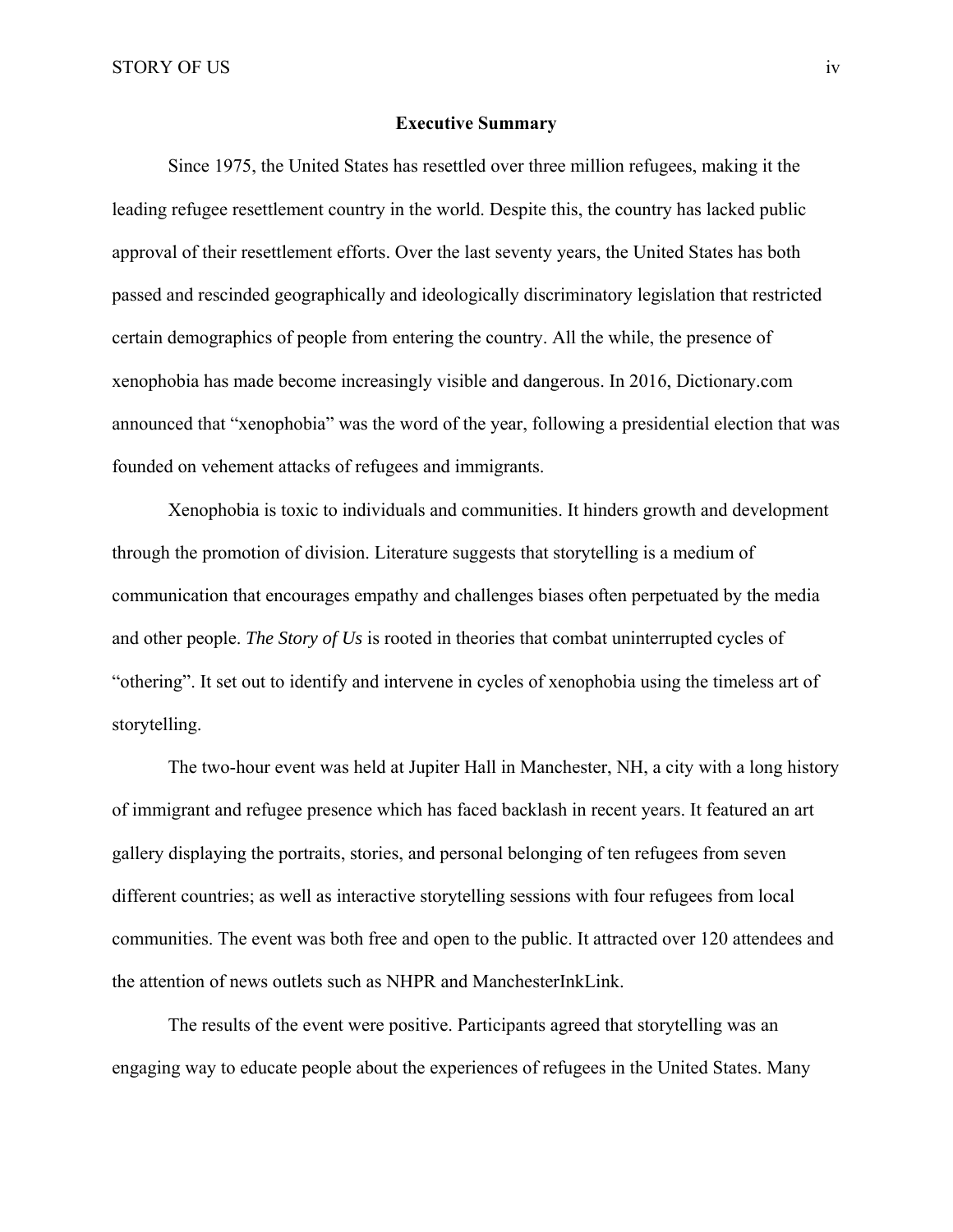participants identified that they would be taking future action in refugee issues. It is important because it implies the power and universality of storytelling as a low-cost means of engagement. It also suggests that the logistical framework worked and could be adapted and used to educate people about other underrepresented communities. Most importantly, the event alludes to the significance of community engagement in fostering more inclusive and welcoming communities.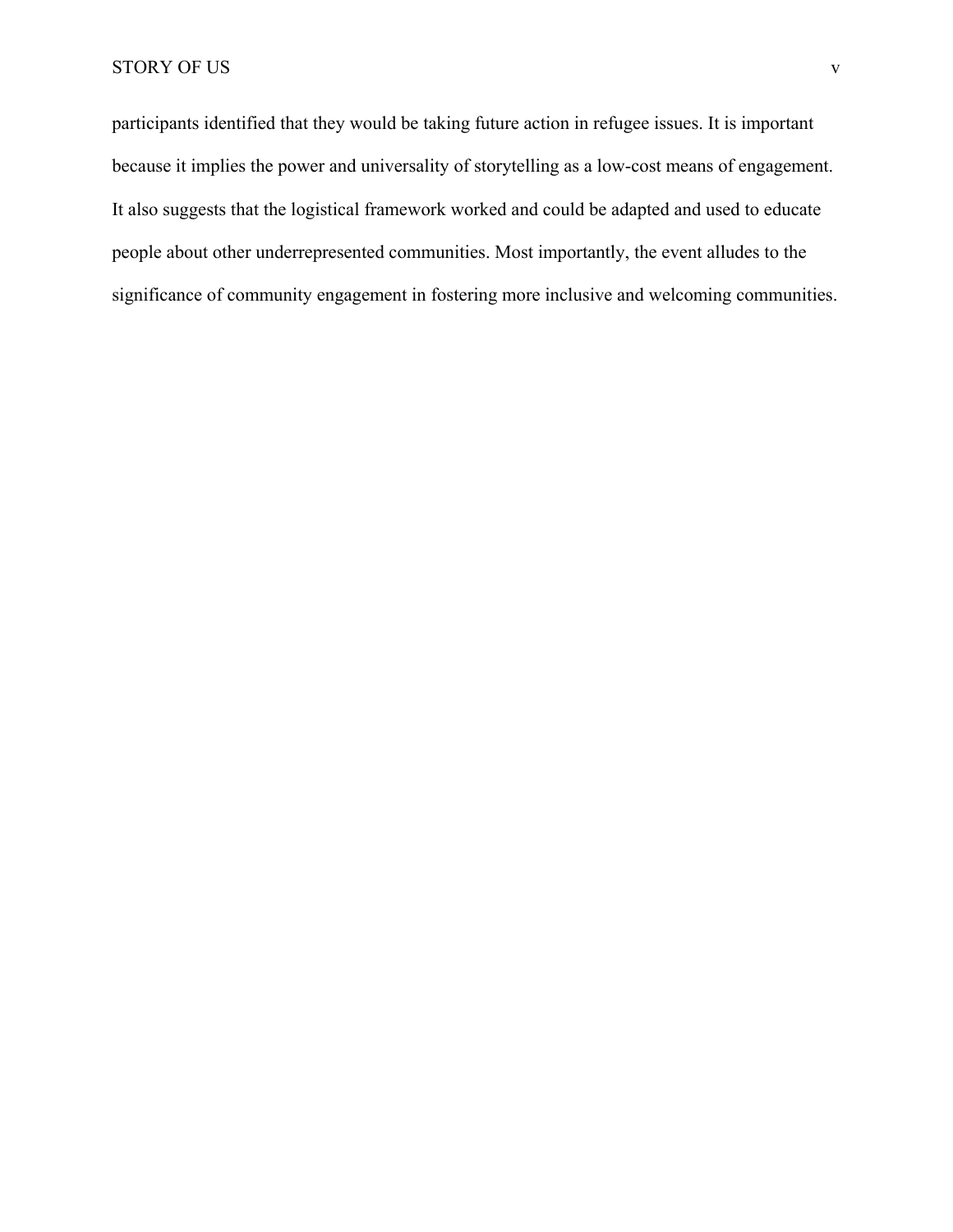## **Table of Contents**

| .34 |
|-----|
|     |
|     |
|     |
|     |
|     |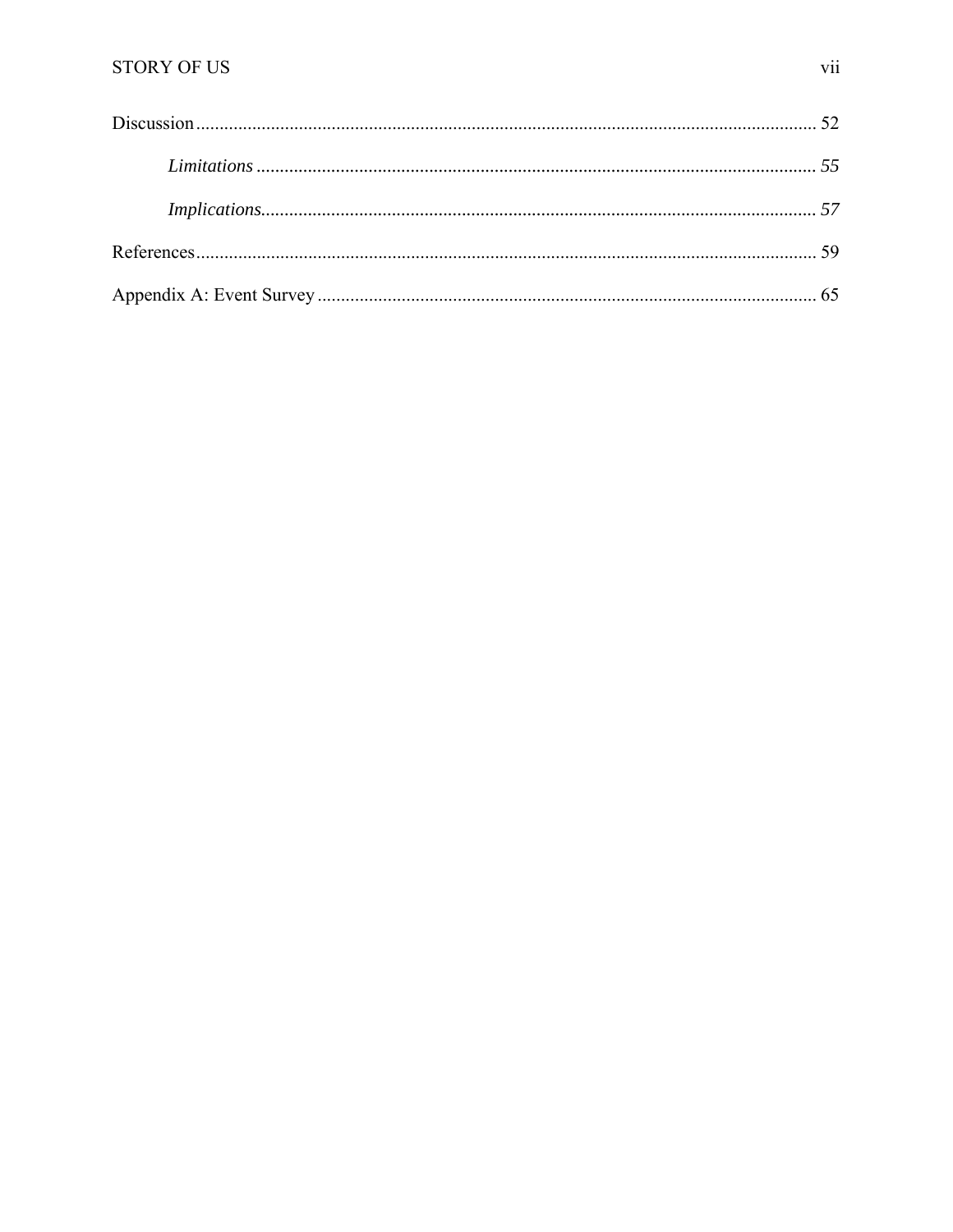#### The Story of Us

The United States has a complicated history with refugee resettlement. During the years 1948 to 1960 the United States passed geographically and ideologically discriminatory legislation to restrict certain demographics of people from entering the country. It was not until the Refugee Act of 1980 that the United States incorporated the inclusive and neutral definition of "refugee" set forth by the 1967 United Nations Protocol Relating to the Status of Refugees. The U.N. defines a refugee as any person outside of their country of nationality who has "a wellfounded fear of being persecuted for reasons of race, religion, nationality, membership of a particular social group, or political opinion..." (United Nations, 1967). The adoption of the U.N's definition of refugee and the unanimous support of the 1980 Act alluded to a future of equitable admission of refugees in the United States (Anker, 1983).

Conflict and humanitarian crisis in nations like the Democratic Republic of Congo, Cuba, Soviet Union, Vietnam, Bosnia-Herzegovina, Burma, Syria, Somalia, and Iraq have greatly increased the number of refugees and asylum seekers across the globe. The United Nations High Commissioner for Refugees estimated that 65.3 million people were displaced by the end of 2015. Of that total, roughly 21.3 million were refugees while the rest were internally displaced persons or asylum seekers. In response to the rise of global mass displacement, the United States raised the refugee admission ceiling from 85,000 to 111,000 in FY 2017. This conveyed the message that the United States was opening her arms to people looking for relief (Zong & Batalova, 2017).

Despite the United States' seemingly welcoming policies for refugee admission, the citizens have seldom approved of resettlement there. In the early years of the Second World War,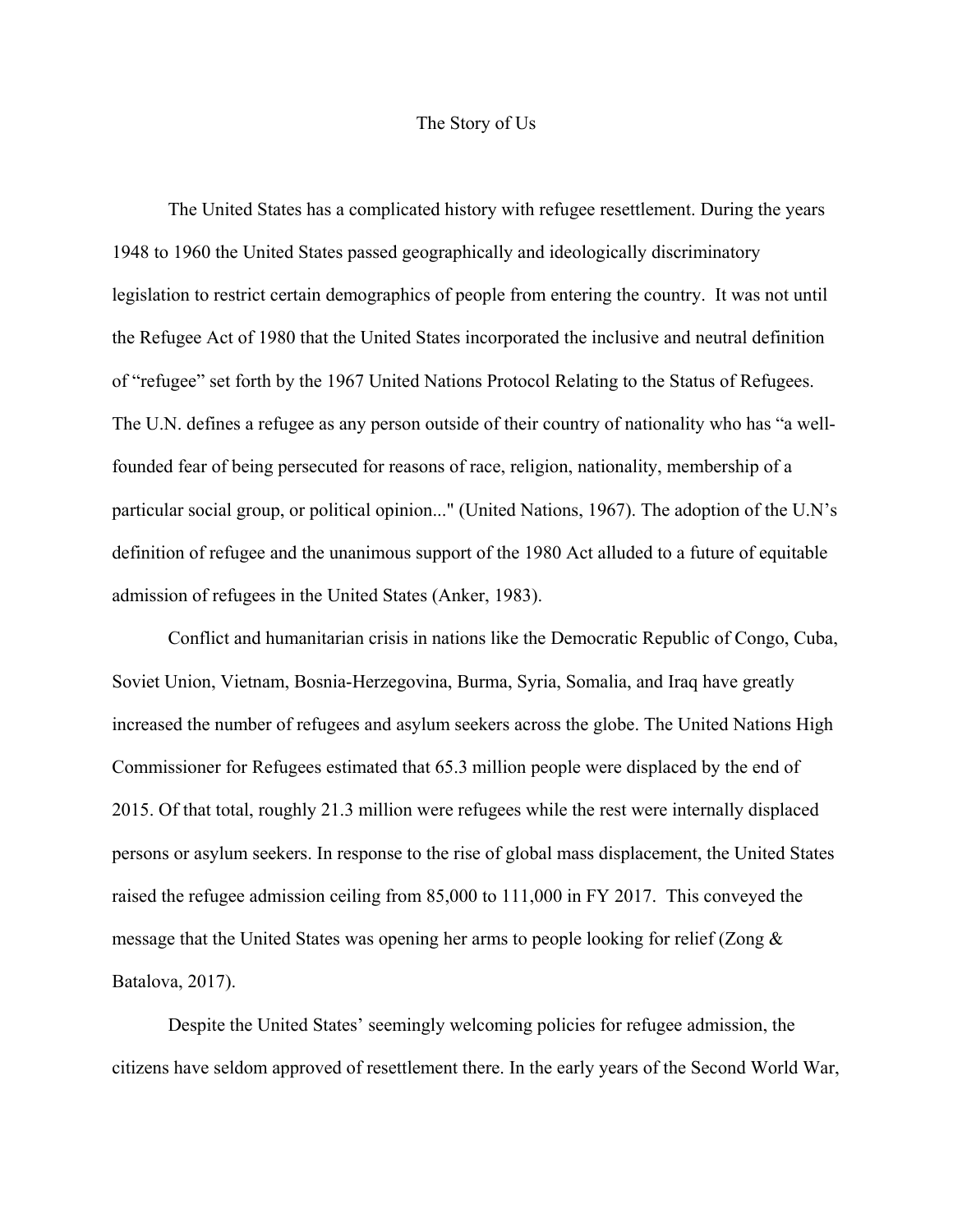nearly 67% of Americans disapproved of granting admission to political refugees escaping European dictatorships. Public discontent persisted as nearly 57% of Americans expressed disapproval of domestic European refugee resettlement in a 1948 poll. Congress dramatically raised immigration quotes for European refugees under the 1948 Displaced Persons Act despite public dissatisfaction (Desilver, 2015).

Notwithstanding circumstances of global conflict, Americans maintained their displeasure of refugee resettlement efforts. When South Vietnam collapsed in April 1975, President Gerald Ford promptly established a task force to oversee resettlement of Indochinese refugees. Within a few months, over 131,000 refugees were resettled in the United States (Elliot, 2007). Nonetheless, a poll taken in May 1975 revealed that 49% of participants did not support Indochinese refugee resettlement in the U.S (Desilver, 2015). Similarly, 62% of participants in a CBS News/New York Time poll disapproved of President Carter raising the immigration quotes for Vietnamese, Chinese, Cambodian, and Laotian refugees in June 1979, only four years later. Evidently, the Ford and Carter administrations' enthusiasm to assist refugees was not shared amongst the general public (Desilver, 2015).

The dissonance between public opinion and policy implementation heightened in the late 20<sup>th</sup> century. When Fidel Castro opened the port of Mariel in 1980, 125,000 Cubans came to the United States to evade communism (Capó, 2017). According to a CBS/New York Times poll, nearly 71% of people disapproved of them (Desilver, 2015). This discontentment increased to an 80% opposition rating during the second Cuban emigration in 1994 (Desilver, 2015). The disapproval ratings were the highest recorded in nearly fifty years.

Disapprobation continues to rise. A recent poll administered in October 2016 revealed that 87% of Trump supporters believed the United States does not have a responsibility to admit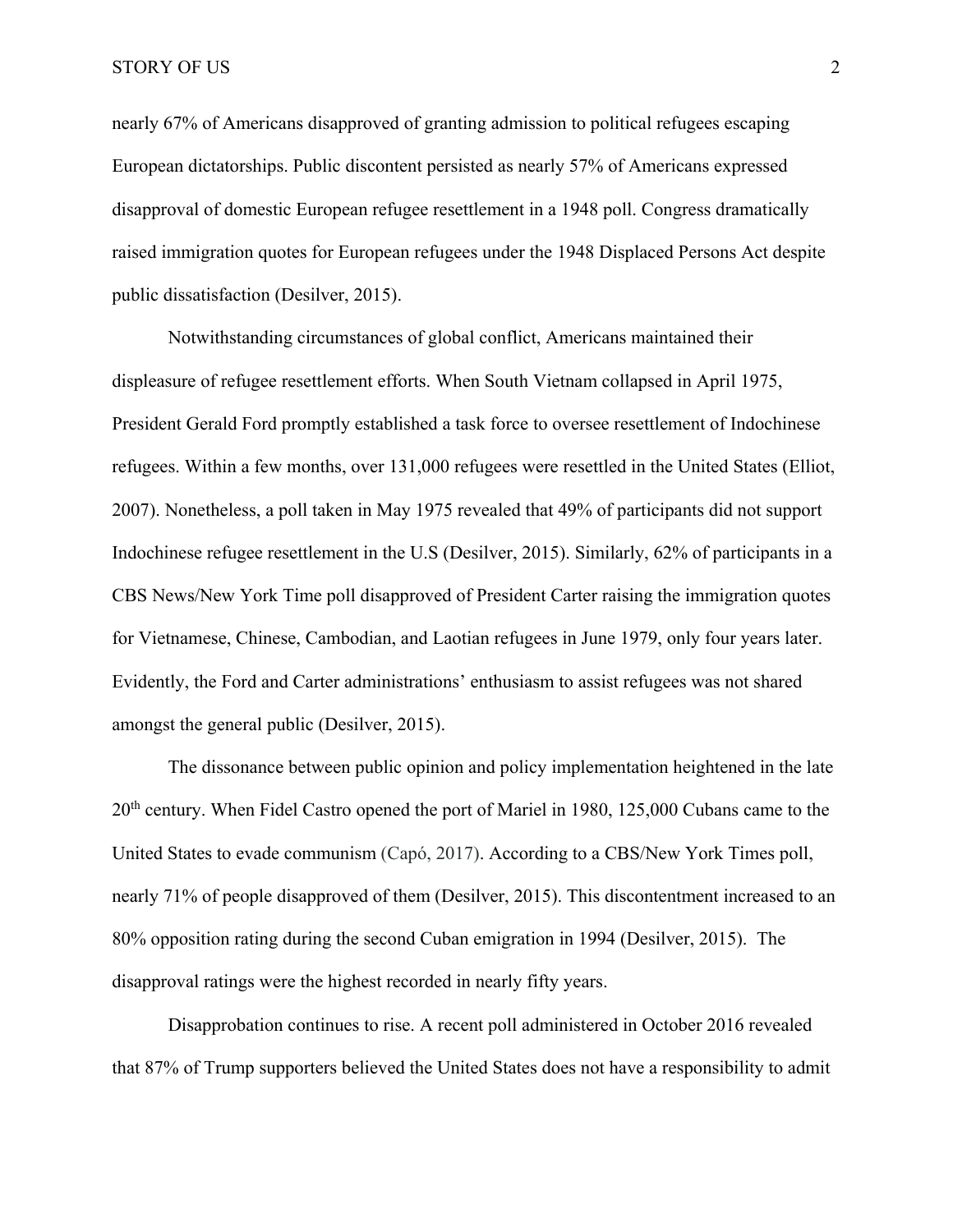STORY OF US 3

Syrian refugees despite ongoing humanitarian crisis in Syria (Krogstad, Radford, 2017). Unlike prior periods of disapproval, recent policies have adopted the popular opinion. In January 2017, President Donald Trump suspended the US Refugee Admissions Programme and banned admission of Syrian refugees indefinitely.

Clearly, the adoption of anti-refugee sentiments in United States policy is not without precedence. However, it is imperative to consider the rationales behind such exclusionary measures. Oftentimes, people have misinformed understandings of refugees and the challenges they face. A common myth communicates that refugees willingly immigrate to the United States. However, "refugees", as defined by the United Nations, are people escaping persecution (United Nations, 1967). In 2015, 25% of applications submitted to the United Nations Refugee Agency were survivors of torture or violence. Additionally, 34% of applicants were refugees in dire need of protection (IRC, 2016). Another myth maintains that refugees do not contribute to society. In truth, refugees invest money into their communities by starting businesses and paying taxes just like U.S citizens. The International Rescue Committee (IRC) affirms that 85% of the refugees they resettle begin working within 180 days (IRC, 2016).

 Myths and other misunderstandings construct false narratives of refugee identity and experience that reinforce and perpetuate stereotypes. These fallacies can develop into toxic xenophobia which manifests into both overt and covert discrimination and dehumanization by communities at individual, interpersonal, and institutional levels (UN High Commissioner for Refugees, 2015). Individuals who preserve xenophobia are less likely to engage with people identified as refugees, or support laws and programs that assist them (Mayo, 2017). This is clearly demonstrated by public opposition to refugee resettlement and legislation in America after World War I (Desilver, 2015). Thus, communities morph into exclusive entities where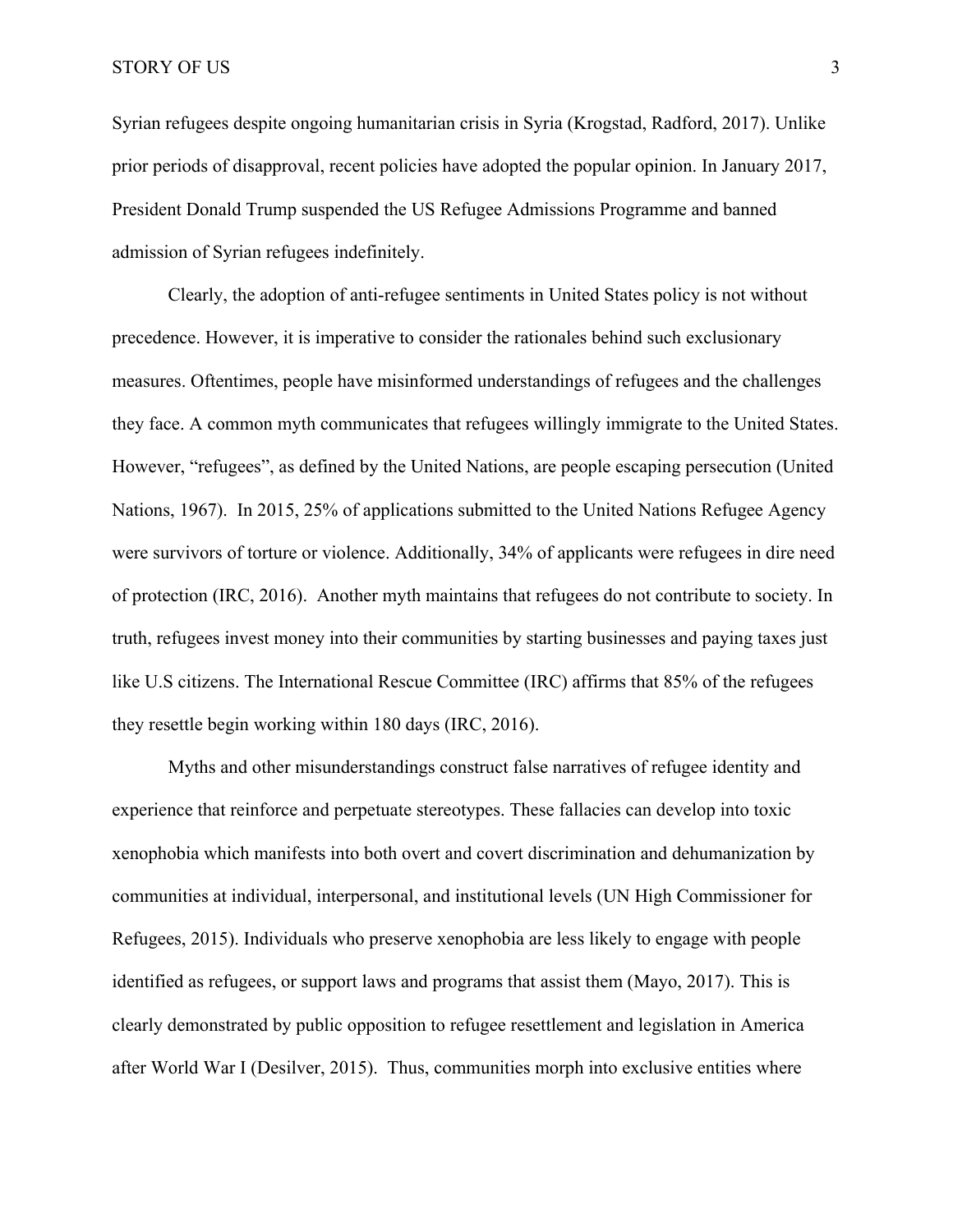racism, nationalism, and religious intolerance separate "us" from "them". In result, the xenophobic chasm between refugees and communities deepens.

Addressing the division between refugees and communities seems daunting, but it doesn't need to be. Restoring a cultural divide can start on an interpersonal level with conversation. This project will explore the use of refugee alternative narrative to start dialogue within a community. By harnessing the power of storytelling, people are introduced to the idea that "they" are not so different from "them". If there was a space for refugees to tell their stories, individuals would have the opportunity to confront their own biases. Community discourse can be the first steps in addressing a society that is increasingly fearful of what and who they do not know.

The purpose of this project is to demonstrate that cultural divisions can be combated by dialogue. By harnessing alternative narrative and creating a space for proactive conversation, individuals will increase interest and understanding of refugee identities and experiences. This knowledge will give people the tools to combat prejudice, racism, and xenophobia in their communities. In result, communities will work to change exclusive and xenophobic culture thus allowing refugees to thrive in a welcoming and inclusive society.

#### **Literature Review**

The Office of the United Nations High Commissioner for Refugees identifies the United States as the leading refugee resettlement country in the world. Despite resettling over three million refugees since 1975, the U.S maintains a complicated relationship with refugee legislation (UNHCR, 2017). In the face of impending humanitarian crises, refugee resettlement has always been circumstantial to the self-interest and inherent biases of the United States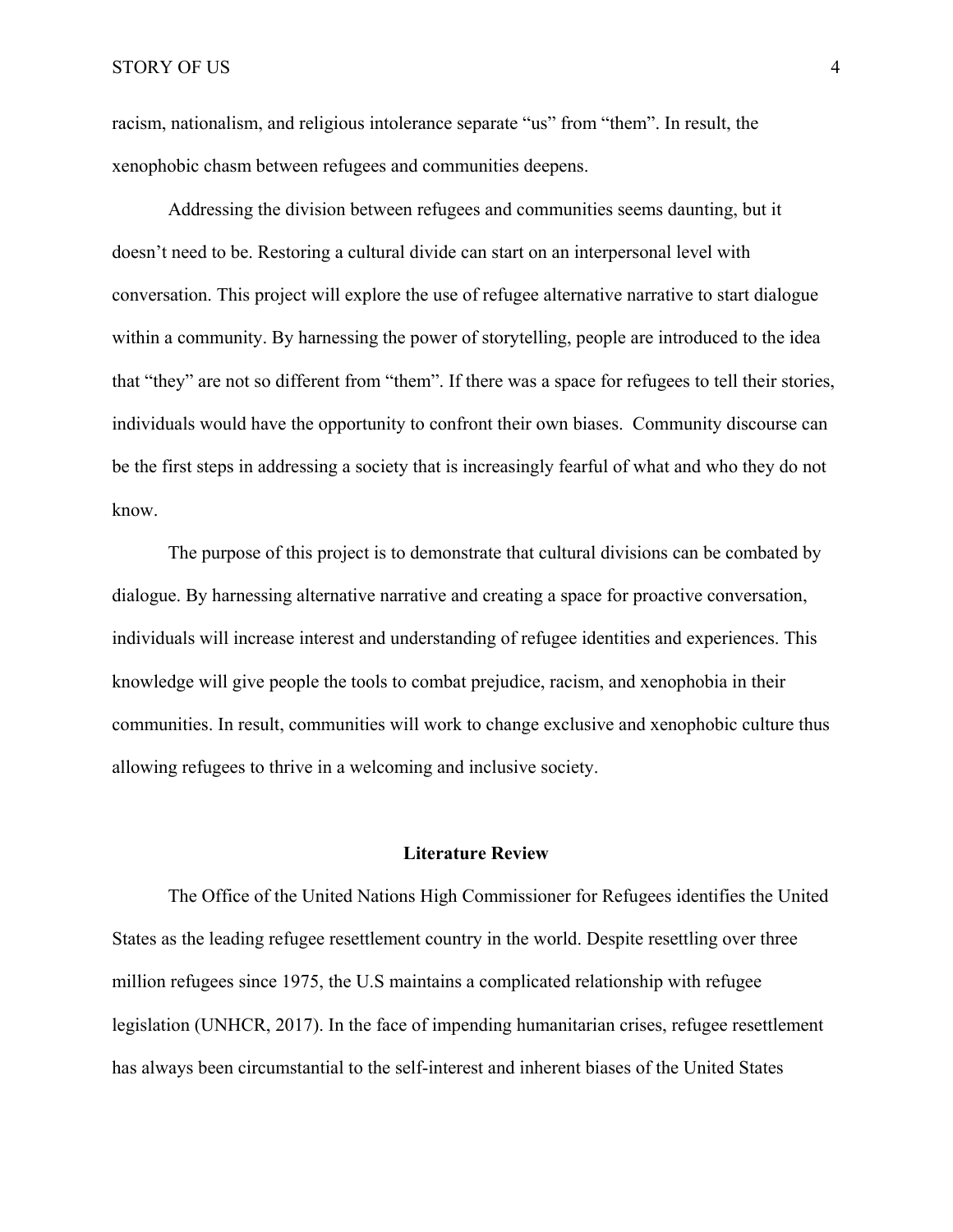(Anker, 1983). In result, refugees and immigrants have been "othered" by means of isolation and mistreatment as a result of xenophobic practices and policies (UN High Commissioner for Refugees 2015). This is best depicted through chronological analysis of United States' refugee legislation after World War I.

#### *History of Refugee Legislation in the United States*

At the end of the First World War, the United States experienced an influx in immigration. The Emergency Quota Act of 1921 was passed as a reactive measure and reflected the fears Americans had about the foreigners (Immigration Act of 1921, 2012). This legislation established a 350,000-immigration ceiling, less than half of the legal immigration traffic seen the previous year. Strict quotas were implemented for all countries aside from northwestern Europe. Additionally, the policies continued to ban Asian immigrants from entering the United States (Immigration Act of 1921, 2012). Such ideology was reiterated when further restrictions were implemented under President Calvin Coolidge in 1924. President Coolidge spoke upon the newly decreased immigration ceilings at his Presidential Nominee address and said, "Restricted immigration is not an offensive but purely a defensive action" (Coolidge, 1924).

Immigration restrictions remained in place until the Second World War. Mass atrocity and widespread destruction of Europe uprooted millions of people. The Roosevelt administration was pressured to accept refugees during this time (Zhao, 2017). Franklin D. Roosevelt took decisive action and established the War Refugee Board on January 22, 1944 via Executive Order 9417. It was meant to streamline refugee resettlement procedures by helping non-governmental agencies with their respective processes (Zhao, 2017). While delivering the executive order, Roosevelt claimed that the United States needed to, "take all measures within its power to rescue the victims of enemy oppression who are in imminent danger of death and otherwise to afford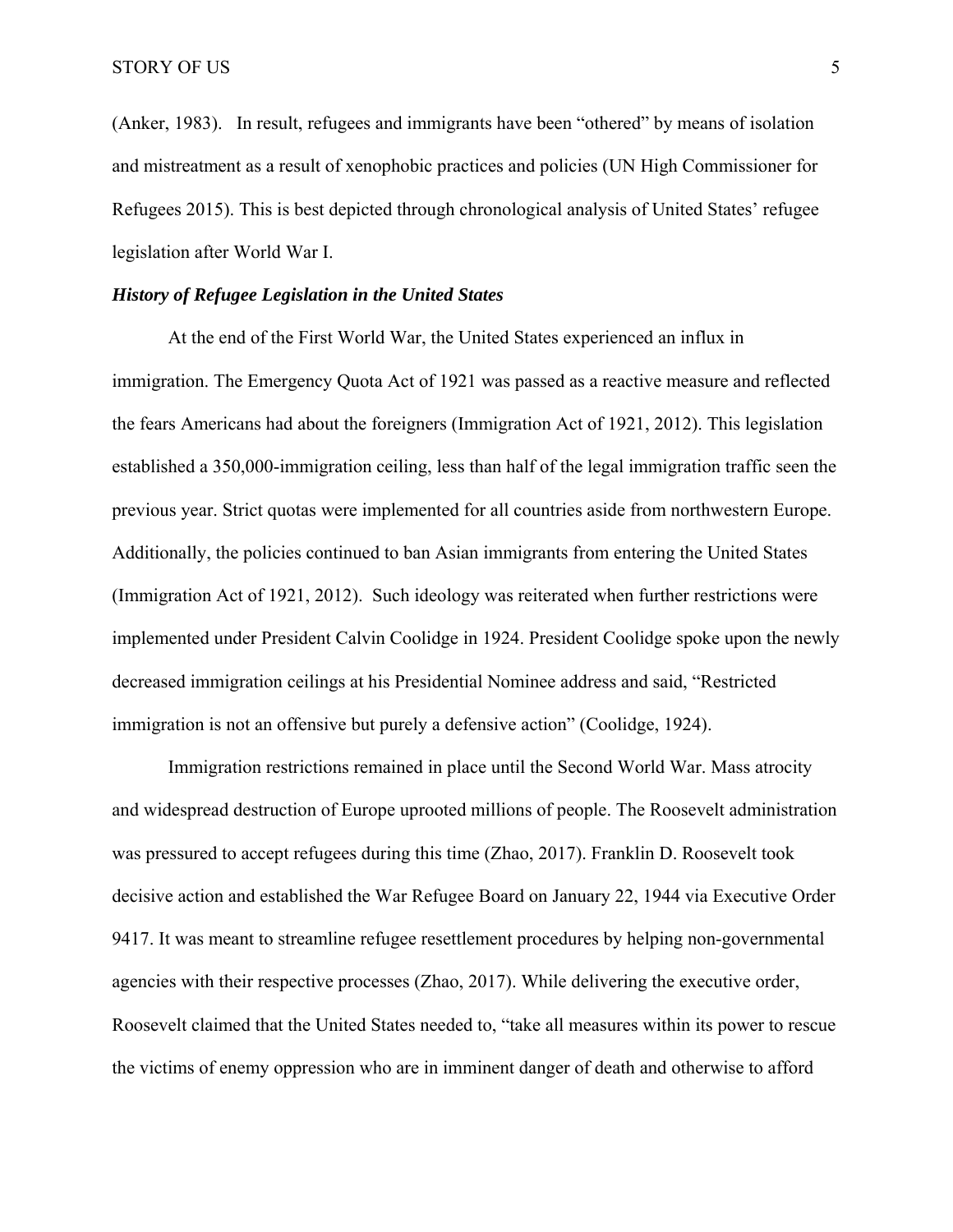such victims all possible relief and assistance" (Roosevelt, 1944). This is indicative of a shift in immigration sentiments in the United States.

When the Second World War ended, doors for refugee resettlement in the United States opened both figuratively and literally. The United States and other global leaders needed to resettle over seven million dislocated Europeans (Zhao, 2017). In response, President Truman issued a directive in 1945 allowing over 40,000 displaced persons to enter the United States. Additionally, President Truman granted lawful permanent resident status to over 1,000 refugees who had already been resettled (Refugee Timeline, 2017). This was the beginning of a series of *ad* hoc refugee legislation that was implemented into the framework of immigration quotas. Acts such as the Displaced Persons Act of 1948 admitted more than 305,000 people in two years, nearly as many as the total the Emergency Quota Act of 1921 (Zhao, 2017).

Immigration and refugee parameters relaxed during the Cold War years that followed (Zhao, 2017). The United States allowed waves of refugees and asylum seekers to resettle within her borders. The Refugee Act of 1953 and 1957 issued non-quota immigrant visas to those fleeing communist countries such as China, Hungary, and Cuba (Refugee Timeline, 2017). President Lyndon B. Johnson admitted Cubans under the attorney general's parole authority in an "open-door" fashion despite dissolvent of diplomatic relations (Refugee Timeline, 2017).

 It was not until the 1965 Amendments to the Immigration and Nationality Act that the United States added a refugee-specific admissions category to immigration law (Anker, 1983). The United Nations gave legal parameters to the term, "refugee" in the 1951 Convention on the Status of Refugees and then amended the definition in the 1967 United Nations Protocol Relating to the Status of Refugees. The Protocol established a refugee as any person outside of their country of nationality who has " a well-founded fear of being persecuted for reasons of race,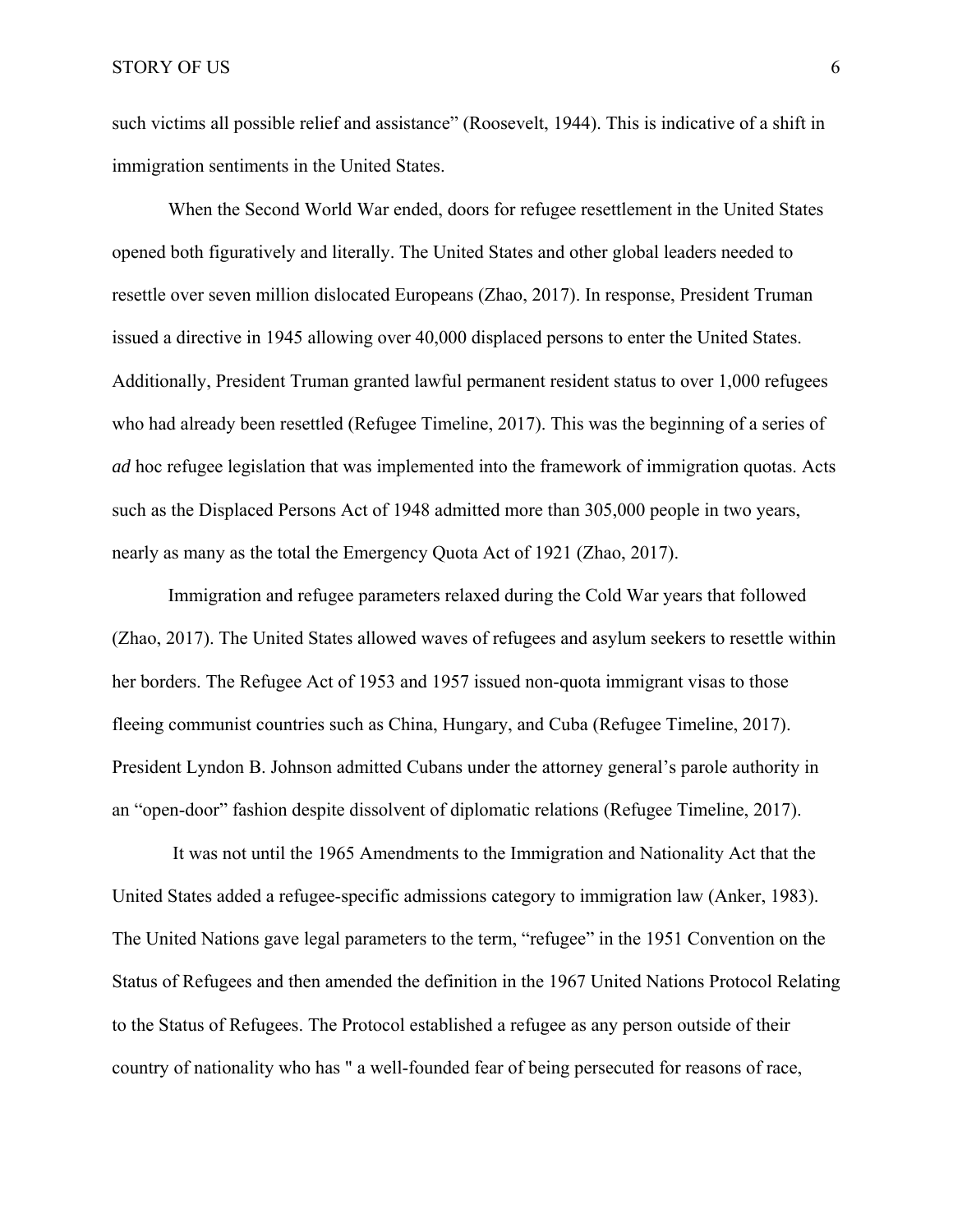religion, nationality, membership of a particular social group, or political opinion..." (United Nations, 1967). The new definition ensured the 1951 Convention could be used universally. Despite the large number of refugees resettled, the United States did not adopt the new definition until the Refugee Act of 1980 (Refugee Timeline, 2017).

In April 1975, the fall of Saigon ended the Vietnam War and sent a wave of Southeast Asian refugees to the United States. From 1975-1980 multiple refugee programs were passed by executive authority allowing over 300,000 refugees from Vietnam and Cambodia to enter the US (Zhao, 2017). In response to the continuous humanitarian crisis, Congress passed The Refugee Act of 1980. The law adopted the UN definition of refugee, attempted to make the admission and resettlement a more equitable process. Furthermore, the legislation put forth comprehensive protective measures for refugees. (Anker, 1983).

In 1978, Congress created the Select Commission on Immigration and Refugee Policy to evaluate the "social, economic, and political" effects of existing immigration legislation and processes (Martin, 1982). The Commission collected data for two years before publishing their final report in 1981. The report presented Congress with 67 recommendations to stabilize immigration volume (Leibowitz, 1991; Martin, 1982). Their suggestions predicated the Immigration Act of 1990, which raised the ceiling for admission of legal immigrants and imposed strict regulations on illegal immigration (Leibowitz, 1991). The legislation gave preference to immigrants that were family sponsored or employer based. Despite the seemingly altruistic increase in available immigration visas, Lawyers Brian Alder and Beth Jarrett argue that the Immigration Act was discriminatory (Alder & Jarrett, 1992). The act set forth selective requisites that were partial to highly skilled workers and affluent immigrants. The predilection for "elite" immigrants consequently restricted admission for "unskilled, semi-skilled, and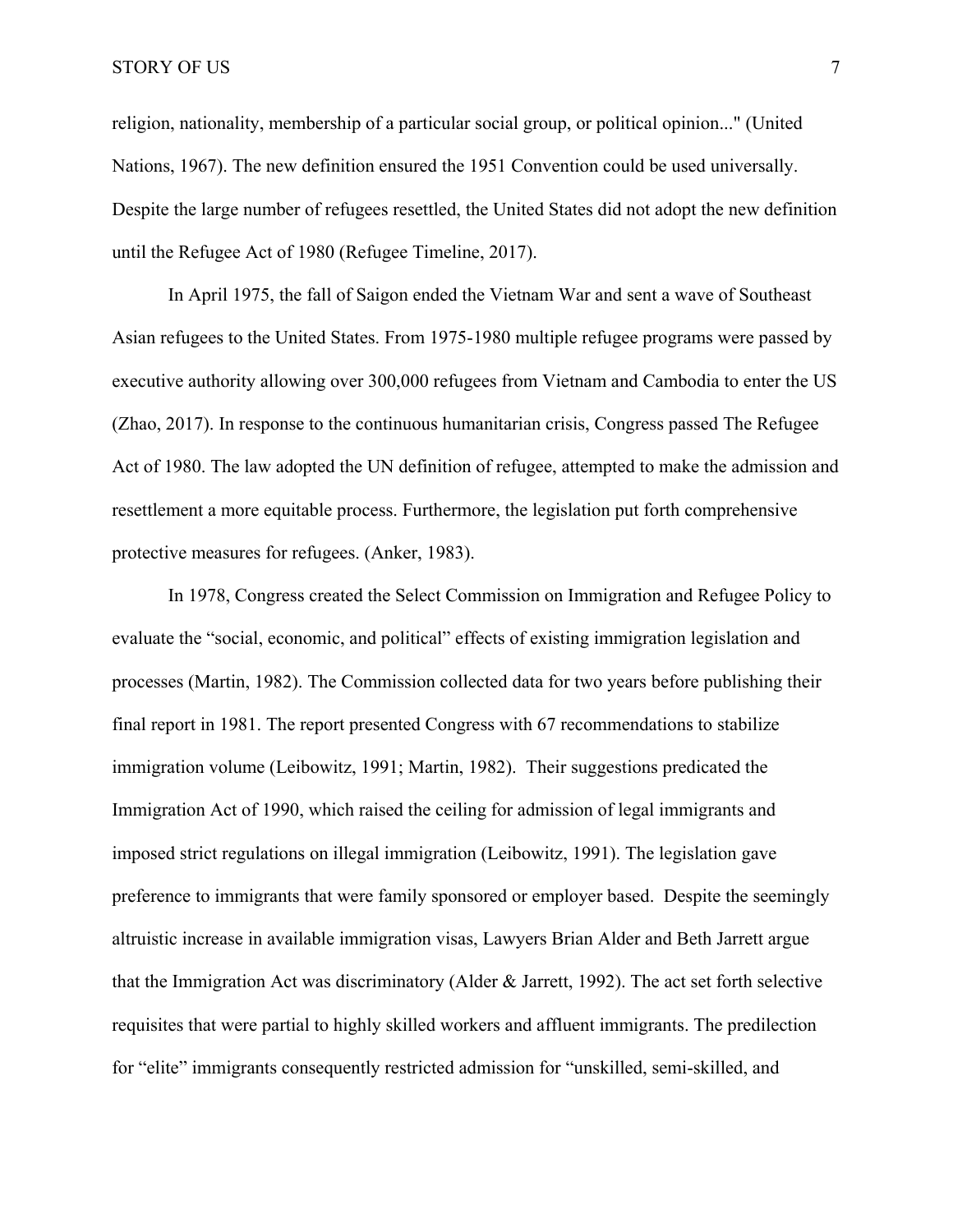refugees" (Alder & Jarrett, 1992). The Immigration Act of 1990 demonstrated America's bias for those they deemed the most valuable or productive.

Laws that adversely affected immigrants and refugees were adopted in 2001. On September 11, 2001, nearly 3,000 people died in a large-scale terrorist attack orchestrated by al-Qaeda, a radical Islamic terrorist organization (Taylor, 2011). Just weeks after the attack, President George W. Bush signed in Public Law 106-56, Uniting and Strengthening America by Providing Appropriate Tools Required to Intercept and Obstruct Terrorism, also known as the Patriot Act of 2001, on October 26, 2001. The new legislation expanded the legal definitions of "terrorist", "terrorist organizations", and what constituents support of such agents; while granting the federal government power to detain any person who, as determined by the Secretary of State, meets criteria involving them knowingly in crimes relating to terrorism (Uniting and Strengthening America by Providing Appropriate Tools Required to Intercept and Obstruct Terrorism, 2001).

The new legal understandings of terrorism organizations and what actions support them had inadvertent effects on the refugee community. The Patriot Act did not account for context or circumstances under which "material support" was given to newly identified terrorist organizations. The law categorized "pro-democracy anti-authoritarian organizations" as terrorist groups; thereby criminalizing any refugee who may have supported them in protest of communist, dictatorial, or fascist regimes. Further, it did not account for material support of terrorist organizations under duress (Sinnar, 2003; Sridharan, 2008). In result, only 27,110 refugees were resettled in fiscal year 2002, less than half of 69, 304 refugees resettled in 2001(Sridharan, 2008).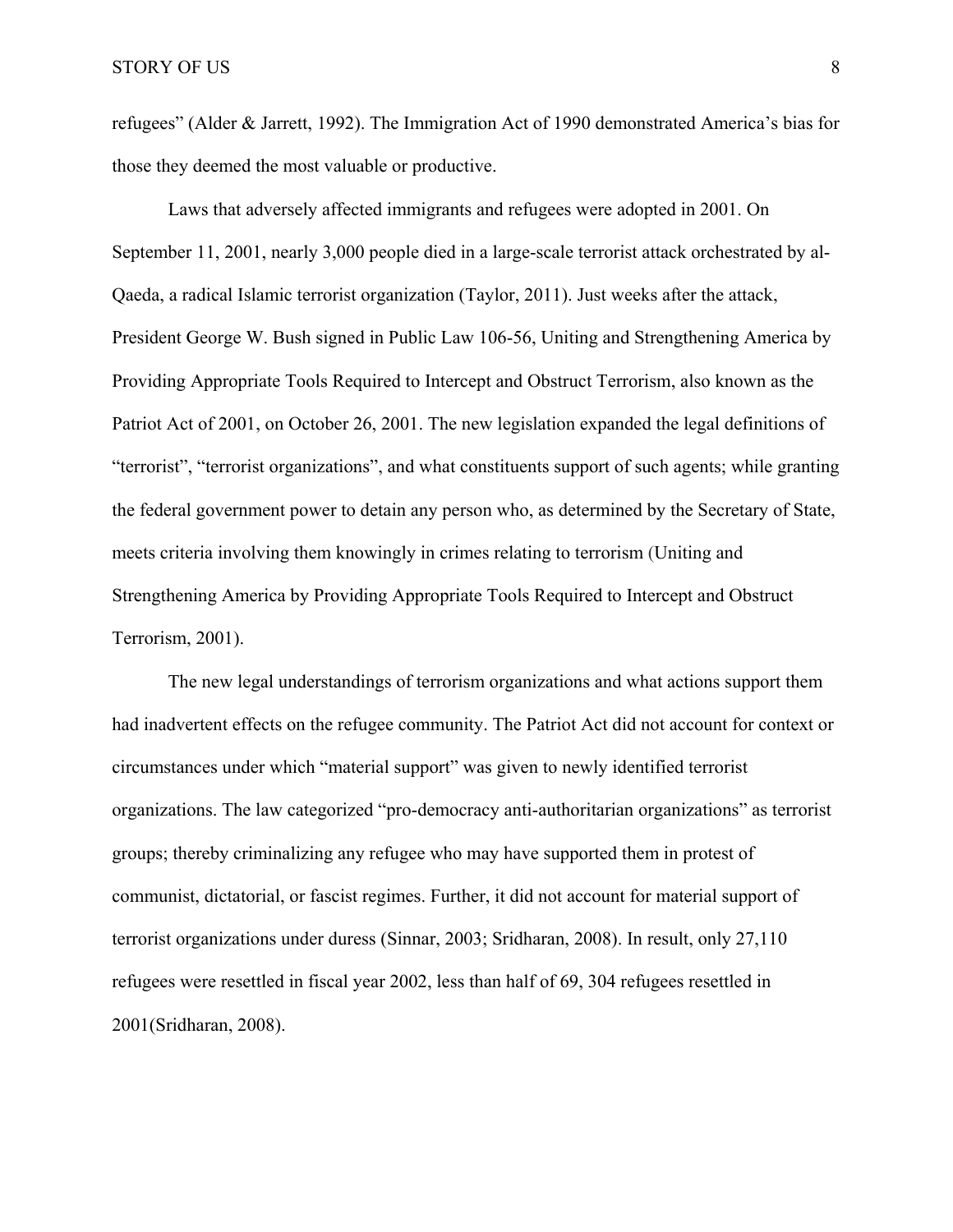To further protect national security, George W. Bush enacted the Homeland Security Act in November 2002 (Pearl, 2004). The legislation dissolved the Immigration and Naturalization Service (INS) agency and reorganized twenty-two federal agencies under a Department of Homeland Security (DHS). The agency's purpose is to prevent terrorism, reduce vulnerability, and develop terrorist attack recovery methods and procedures (The Homeland Security Act, 2002). DHS oversees all national security measures; including immigration services, border patrol, investigations, detention, and deportation of noncitizens (Arnold, 2011). Prior to September 11, 2001 the refugee processing time was roughly one year. Establishment of the Patriot Act and creation of DHS has increased processing time to two years due to heightened security measures (U.S. Committee for Refugees and Immigrants, 2017). Today, The Department of Homeland Security remains an active player in the United States' refugee resettlement process.

#### *The Refugee Resettlement Process in the United States Today*

Out of all the people entering the United States, refugees are the most carefully screened for potential security and public health threats (U.S Department of State, 2017). Despite years of legislation and joint international effort, the refugee resettlement process in the United States is arduous at best. The resettlement practice is separated into two processes, overseas and US agency adjudication (Refugee Council USA, 2004). Both processes are comprehensive and highly regulated. In its entirety, the procedure involves nine resettlement agencies and eight US Federal Government Agencies in addition to multiple interviews, security, background, and biometric tests (UNHCR, 2017).

The first half of the process is orchestrated solely by the UNHCR outside of the US. All refugees complete a standard UNHCR registration and interview process. Women, girls, and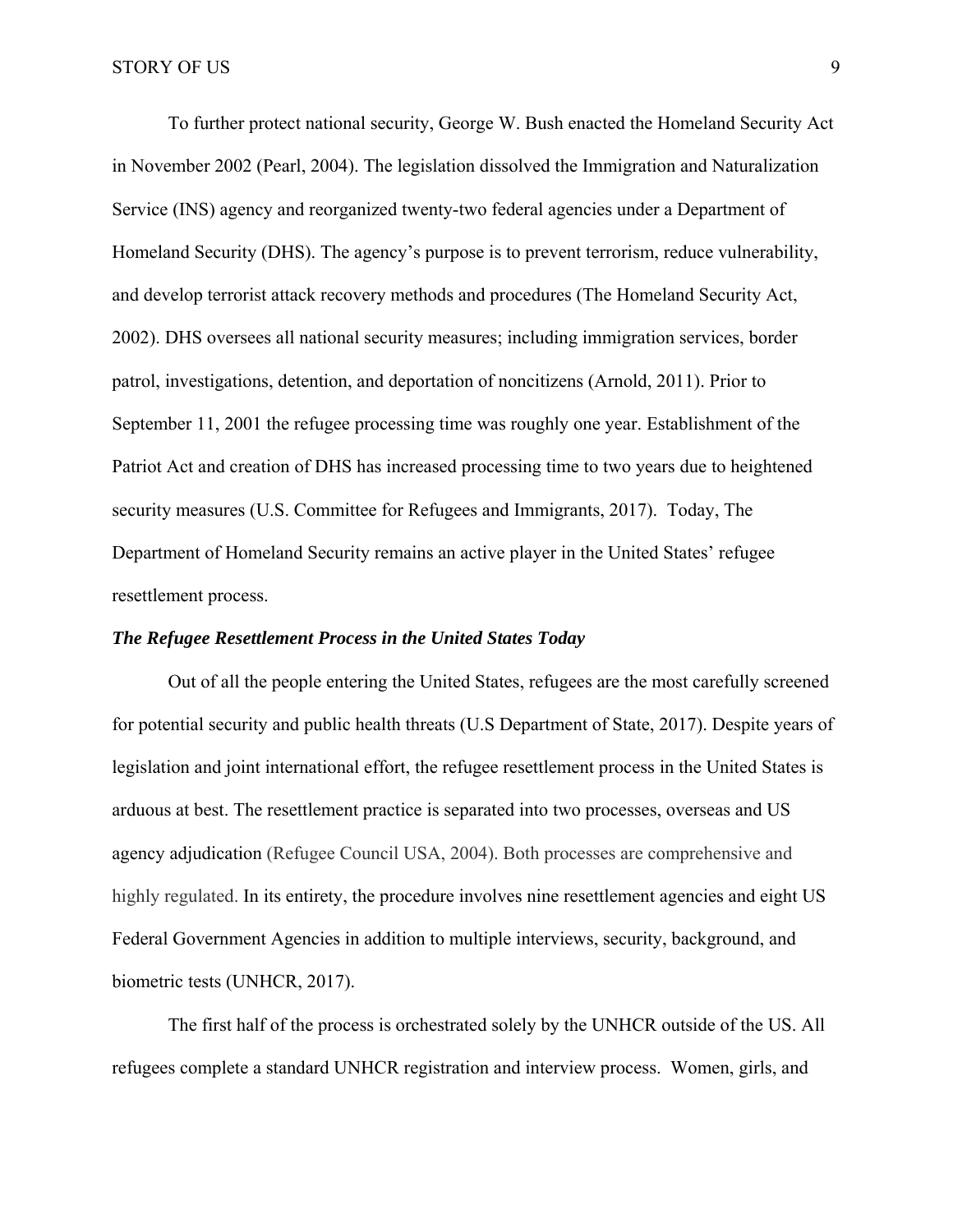#### STORY OF US 10

children at risk, survivors of violence and/or torture, families in need of reunification, and those with medical needs are deemed the most vulnerable The UNHCR identifies those cases and refers them to host countries such as the United States for relocation. Out of the entire global refugee population less than 1% are referred for settlement (UNHCR, 2017).

Those that are referred to the United States for resettlement begin a comprehensive vetting process that can take up to two years. During this time, refugees are often living in refugee camps or urban areas with lack of access to food, water, and adequate shelter. Refugees are at high risk for arrest for detention, exploitation, gender-based violence, and human trafficking in both camps and urban areas (UN High Commissioner for Refugees, 2009).

 In the first step of the resettlement process, the Department of State funded Resettlement Support Center (RSC) receives UNHCR case files and conducts preliminary interviews. RSC's Refugee Admission Processing System (WRAPS) stores, cross references, and authenticates all the information before sending relevant data to other US agencies for conduction of background checks. Refugees are subjected to multiple security checks by national security agencies such as the Department of Homeland Security (DHS), Department of Defense, Department of State, Federal Bureau of Investigation, and the National Counterterrorism Center. These agencies identify potential and existing security threats such as criminal history or ties to terrorism. All data is sent back to DHS for further review (U.S Department of State, 2017).

The Department of Homeland facilitates the third step of the resettlement process by analyzing the results from the security checks and conducting in-person interviews. These are strategic approaches in cross referencing information with data that has was conducted by RSC. If the refugee provides consistent information, the DHS is asked to make a decision of whether or not the refugee will continue with the resettlement process If so, biometric data is taken,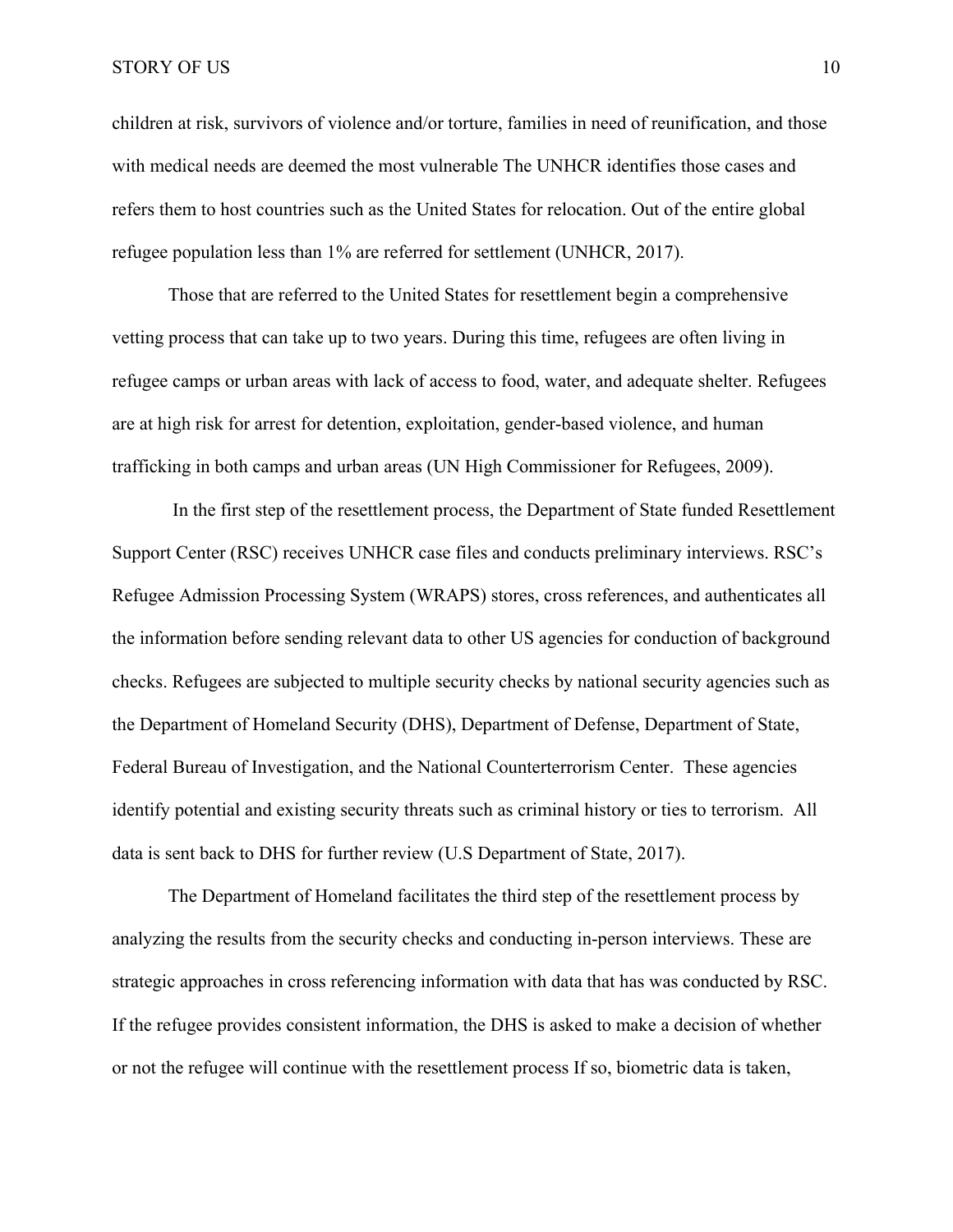compared to the FBI, DHS, and U.S Department of Defense databases, and reviewed by DHS. Refugees that are flagged during this screening are removed from the resettlement process (U.S Department of State, 2017).

Cases approved for continuation are subjected to further medical screening in search of contagious diseases. Those who pass must complete a cultural orientation class which introduces American cultural beliefs, practices, and norms. Then, the nine refugee resettlement agencies review applicant case files and choose a resettlement location. Once a location is agreed on, the International Office of Migration (IOM) arranges travel. Representatives from the resettlement agencies meet the refugees at the airport upon landing and assist them in settling into their new homes (UNHCR, U.S Department of State, 2017).

Despite a lengthy journey to America, not everyone is received with kindness. Such notions are depicted at the institutional level through racist and xenophobic refugee legislation in the United States. These attitudes are not unique to institutions as they disseminate throughout society.

#### *Defining and Explaining Xenophobia*

The term xenophobia is derived from the Greek words, "xenos", meaning "stranger" and "phobos", meaning "fear". It alludes to an aversion of strangers and is characterized by the attitudes and behaviors that malign those deemed non-native of a dominant social or national identity. (Yakushko, 2009; Inter-Agency, 2001). In recent years the term has come to understand attitudes and behaviors towards new immigrants and refugees in the United States. The upsurge in xenophobic sentiment is thought to be related to conflicting worldviews and truths between native and incoming populations. (Yakushko, 2009; United Nations Educational, Scientific and Cultural Organization, 2017).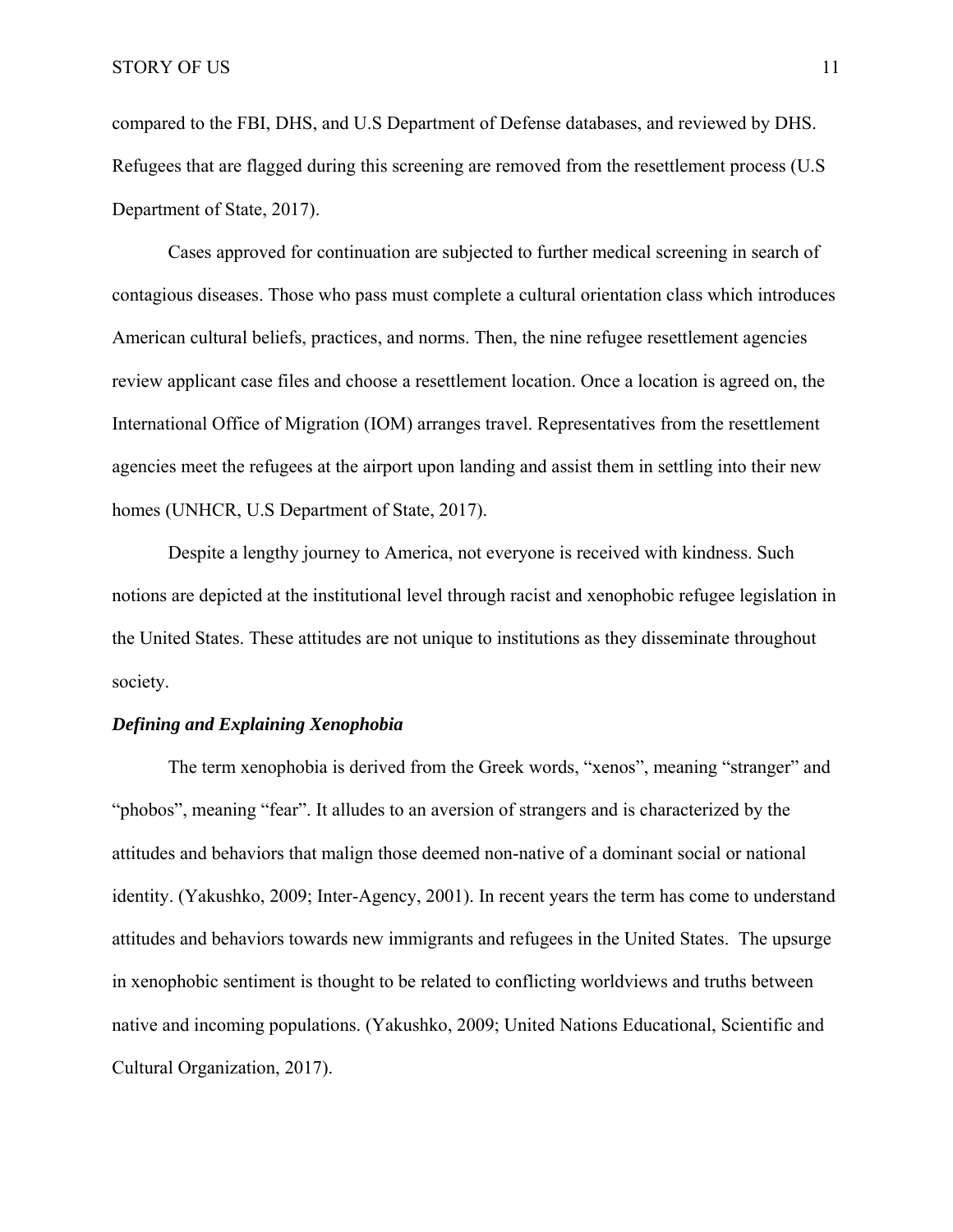## *Causes of Xenophobia*

When considering the root causes of xenophobia, it is imperative to analyze ideology that perpetuates fear in out-group members. Nativism has historically referred to the animosity towards non-native people on the basis of national, cultural, or religious difference (Friedman, 1960). The term's history is rooted in the Protestant American antipathy towards Catholic immigrants in the  $19<sup>th</sup>$  century (Friedman, 2017). Since then the word has become synonymous with phrases like, "xenophobic nationalism" which advocates for political and cultural coherence. Such notions expand upon the non-native opposition of  $19<sup>th</sup>$  century nativism to encompass norms and ideas that are non-native (Friedman, 2017). Sentiments of this nature establishes and reaffirms the divisions between in-group and out-group members. This process of "othering" perpetuates negative information, increases cultural gaps, and cultivates fear of nonnatives therefore embodying xenophobia.

Ethnocentrism, like nativism, sustains divisions in society relevant to their social identity. Ethnocentrism is defined by ideology that values one's ethnic group and deems it superior to other groups ("Ethnocentric"). The term was introduced in 1906 by William Graham Sumner to explain the way in which fear of outsiders maintains social order by virtue of group loyalty (Kleg, 1993). Sumner suggests that ethnocentrism is a unifying ideology for in-group members and detrimental for out-group members. It is characteristic for ethnocentric groups to isolate themselves from the "other" as the disunions are exacerbated by maintenance of social hierarchy (Kleg, 1993). This perpetuating stereotypes and lack of familiarity which results in xenophobia as in groups fear strangers.

The International Labour Office, International Organization for Migration, and Office of the United Nations High Commissioner for Human Rights argue that xenophobia and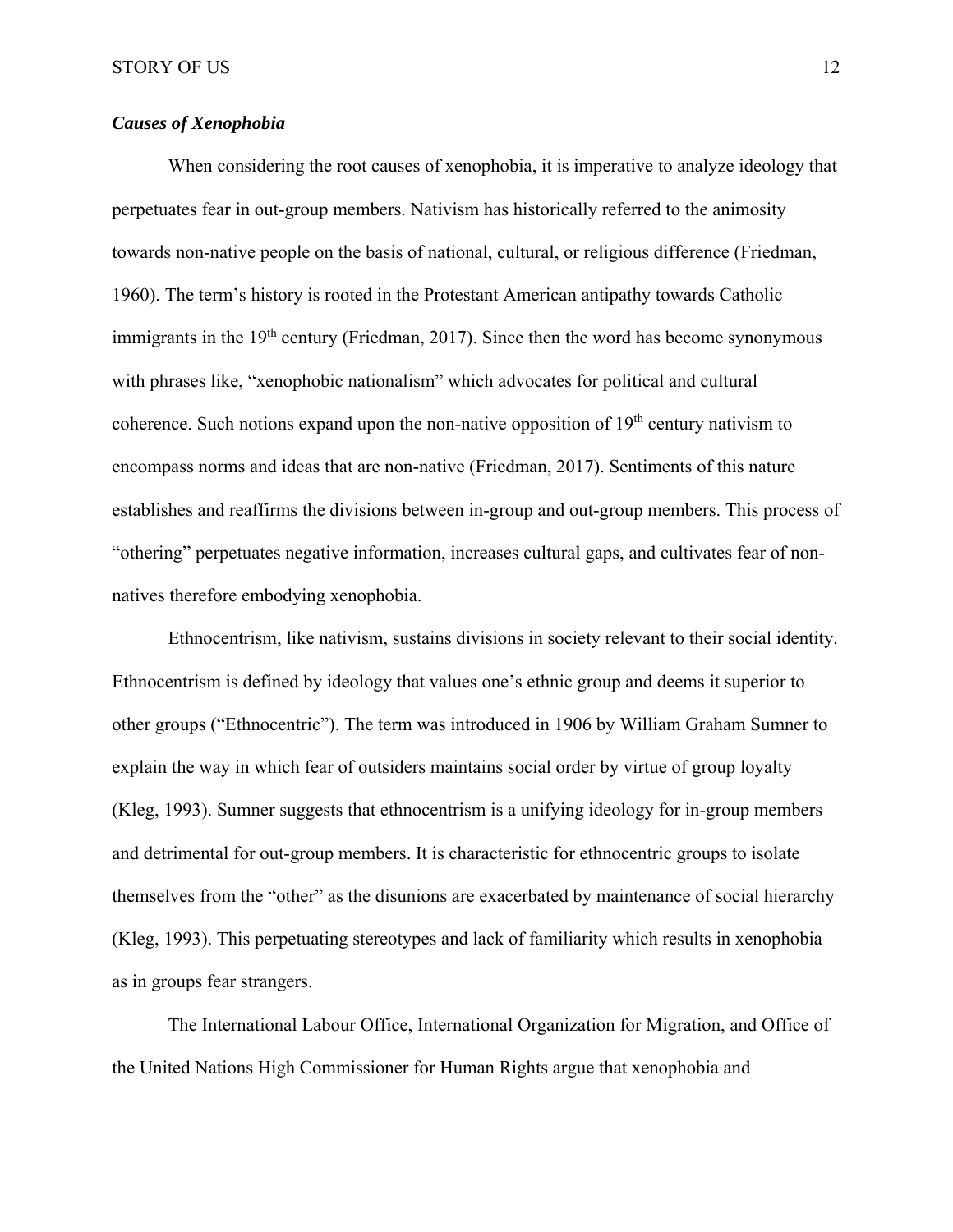ethnocentrism are byproducts of rapid globalization (Inter-Agency, 2001). Globalization refers to the dissemination of people, technology, knowledge, and financial markets across borders (Machida, 2012). Globalization offers global social, economic, and political opportunity for growth. However, it also exposes migrants to xenophobia and violence (Inter-Agency, 2001). A group processes and intergroup relations study was conducted by Dr. Gal Ariely in 2001 which directly correlated increase in migrants with increases in xenophobic attitudes and behaviors (Ariely, 2011). This could correspond with increased ethnocentric or nativist ideology as their roots might suggest. Regardless, they are not the only explanations for xenophobia.

#### *Theories behind Xenophobia*

Xenophobia can be traced to social psychological theories explaining the perception, establishment, and maintenance of social hierarchies (Sanchez-Mazas & Licata, 2015). Realistic Conflict and Social Identity Theory explore the ways in which people relate to each other and engage with their environment. Both theories maintain in-group and out-group hierarchies.

Realistic Conflict Theory conceptualizes intergroup conflict as a product of competition over limited resources. With a finite amount of supplies and services, native or "in-group" members are hesitant or unwilling to give up what they believe to be entitled to. The addition of, "out-group" members into society increases the demand of theoretically finite resources but not the supply. Correspondingly, in-group members cultivate and encourage anti-out-group attitudes and behaviors in light of the competition. Such sentiments can manifest themselves into xenophobia as demonstrated by contemporary media suggesting refugees exploit the welfare system and steal jobs from Americans (Yakusho, 2009; Sanchez-Mazas & Licata, 2015).

Social Identity theory, like realistic conflict theory, values group membership. It suggests that a person's social category is defining of their being and relational to the assumed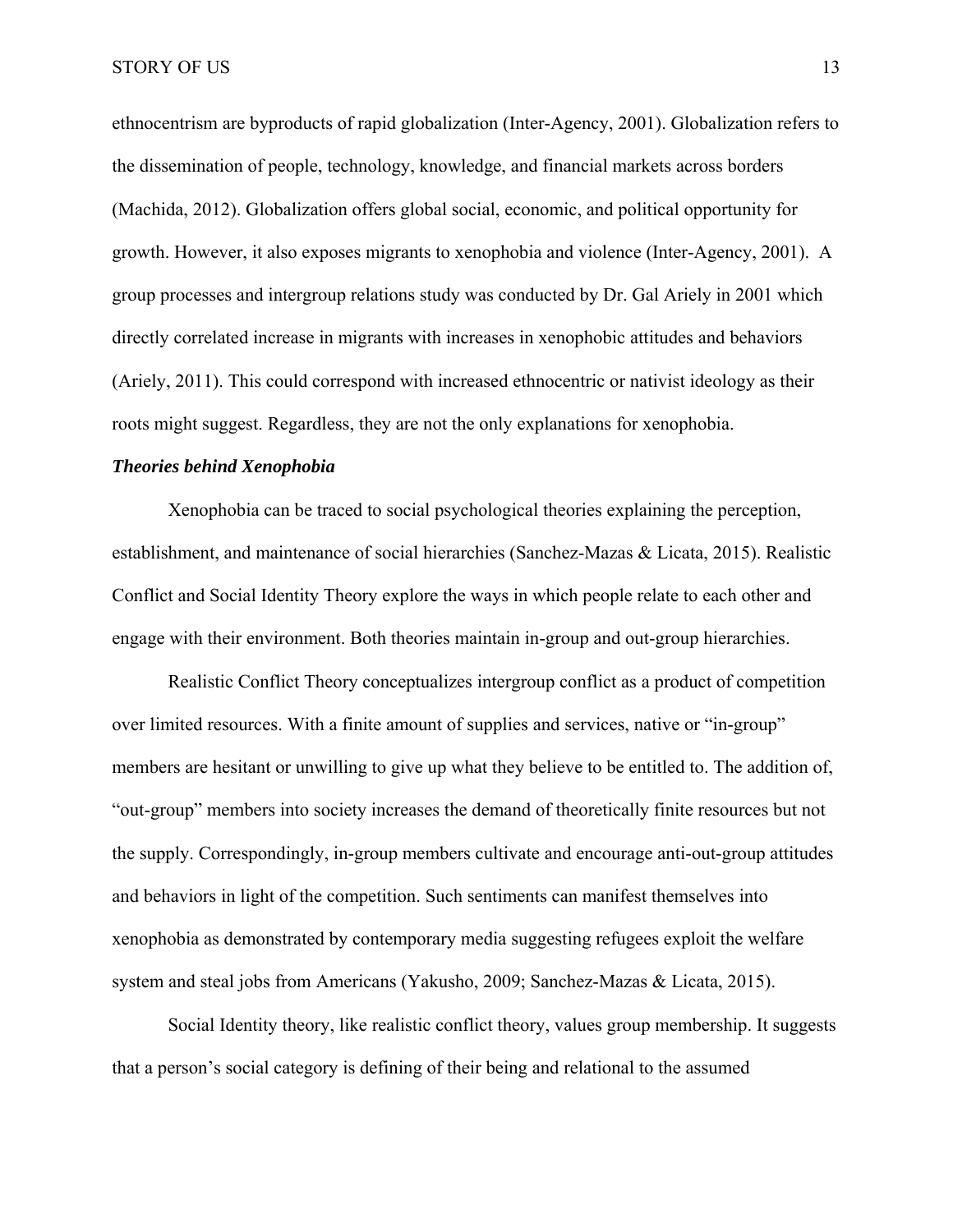characteristics of the social group (Hogg, Terry, & White, 1995). It emphasizes the relationship between social identities; such as national, political and religious, and the notion of one's self concept. This theory assumes that people maintain or improve their self-image by constantly comparing their social identity to those around them. Out-group identities are concretized through perpetual reaffirmation of in-group identities and establishment of homogeneity norms. Social Identity Theory can cause xenophobia sentiments, behaviors, or actions if the in-group feels their social identity is threatened by a shift in social or cultural values and practices (Sanchez-Mazas & Licata, 2015). This is exemplified by Americans who demand immigrant and refugees to speak English in public settings; different languages threaten the homogeneity of the United States therefore threatening the social identity of the majority group.

#### *Storytelling as a Pedagogy*

Human experiences are shaped by identity; the sense of self that encompasses beliefs and values. Jessica Senehi and contributing authors of*, Dreams of our Grandmothers: Discovering the Call for Social Justice through Storytelling*, assert that human identity is multifaceted, intersectional, constantly evolving, and therefore incoherent (Senehi, et al., 2009). According to social identity theory, the developmental process of identity can promote exclusionary ideology such as xenophobia (Sanchez-Mazas & Licata, 2015). Senehi, reaffirms that group identities' can internalize intercommunal conflict and reinforce division if negative cycles are not intervened (Senehi, 2002). Thus, interventions for intercommunal conflict must encompass "in-group"-"out-group" reconciliation of identity and experience.

 Authors and peace builders, Jessica Senehi and Lloyd Kornelsen, advocate for the use of storytelling to address intercommunal conflict (Senehi, 2012; Kornelson, 2013). Certainly, humans have used storytelling to communicate, educate, construct identity, and convey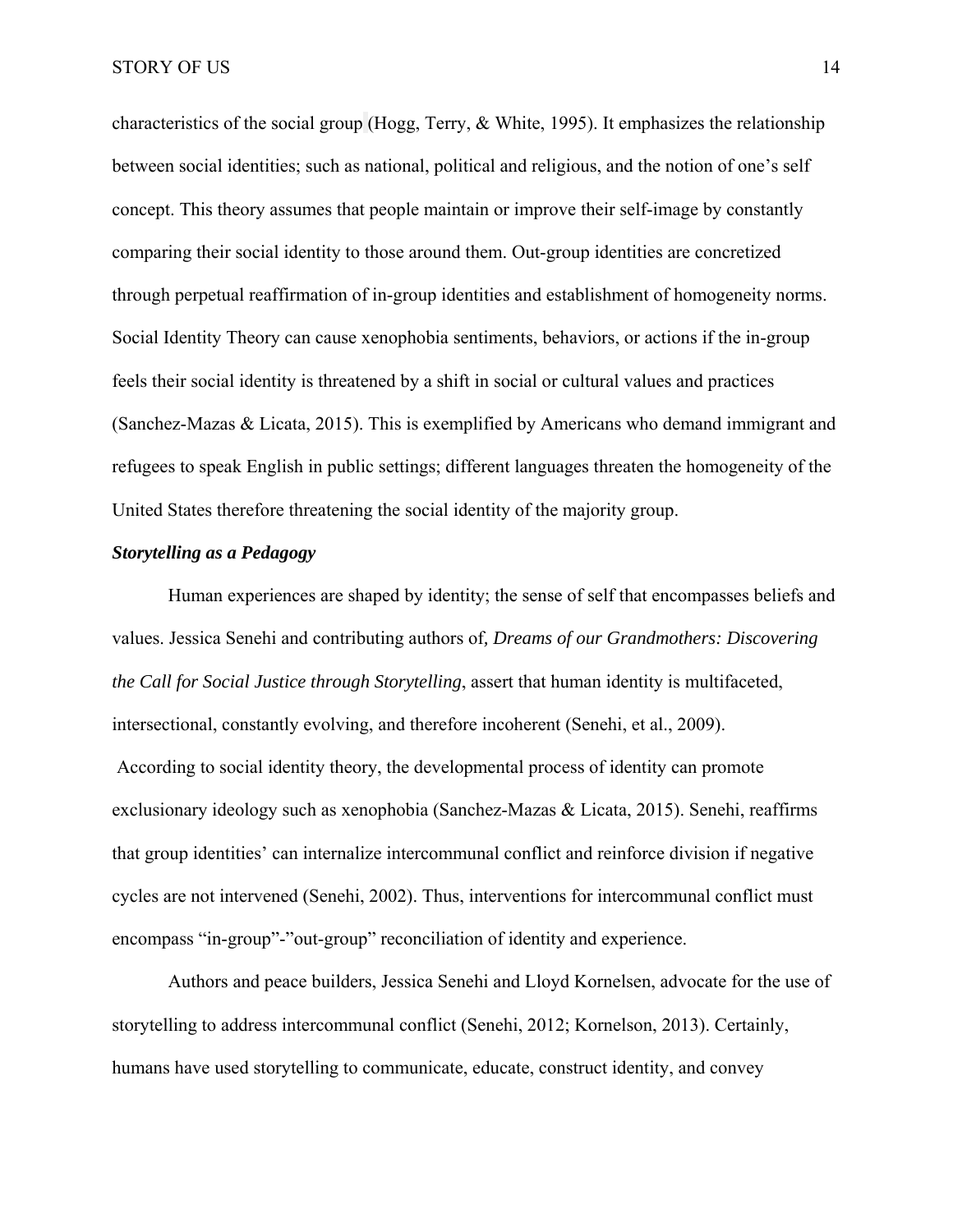experiences for millennia (Senehi, 2002). Researchers Michael Connelly and Jean Clandinin argue that humans are "storytelling organisms" by nature and that people understand the world within the narrative (Connelly  $&$  Clandinin, 1990). Humans are attracted to stories because they are expressions of identity; as they are articulations of culture, values, and beliefs (Senehi, et al., 2009). Narrative is the method in which people make sense of chaos and assign meaning to identity and experiences that would otherwise have little in isolation. (Connelly & Clandinin, 1990).

Storytelling is transformational because it cultivates mutual recognition through awareness. Expression of personal narrative challenges the perceptions of morality and identity through dissemination of knowledge and memory in a way that is accessible to all (Senehi, 2002). Similar sentiments are expressed in by Kornelson in, *The Role of Storytelling at the Intersection of Transformative Conflict Resolution and Peace Education*, where he argues that storytelling elicits mutual recognition which acknowledges agency, offers dignity, fosters trust, and encourages understanding of differences (Kornelson, 2013).

Simultaneously, storytelling acts as socialization mechanism in which the audience can challenge their biases and perceptions of identity and power (Senehi, 2002). This process uses an alternative narrative to challenge myths, stereotypes, and false perceptions perpetuated by realistic conflict theory. Through exposure, storytelling works to de-escalate conflict through cultivation of empathy which reduces, "stereotyping, dehumanization, and demonization" of "out-group" members" (Sanchez-Mazas & Licata, 2015; Kornelson, 2013).

Arguably one of the most important aspects of storytelling, is the ability to transform "ingroup"-"out-group" mentality. Storytelling combats negative manifestations of social identity theory by encouraging commonality in the midst of diversity. Kornelsen argues that personal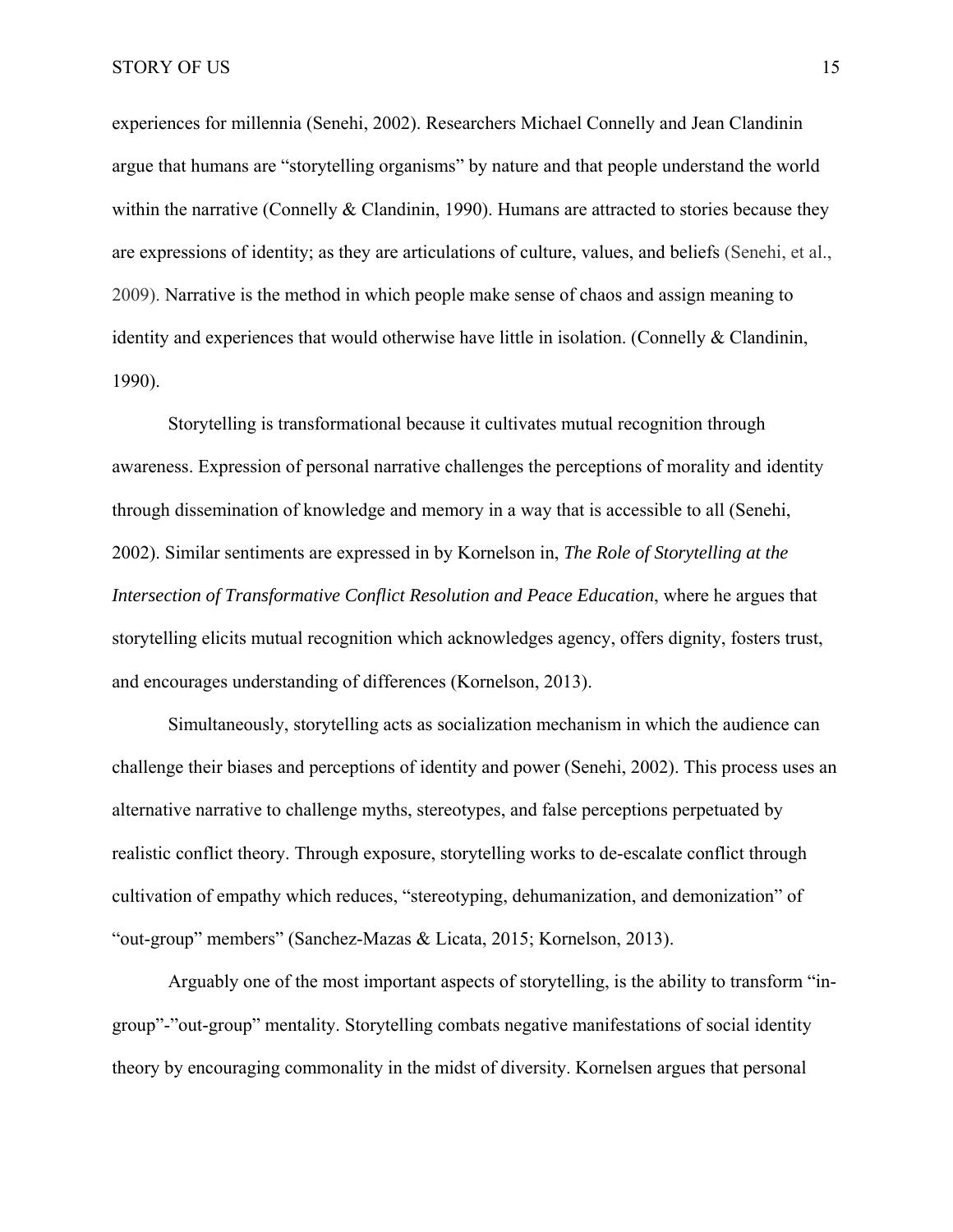narratives address the opposing human desires of autonomy and independence (Kornelson, 2013). According to Senehi, the balancing of these desires correlates with the human desire for shared identity (Senehi, 2002). The storytelling process encourages vulnerability and empathy necessary to connect with another person. Thus, the storyteller-listener relationship shifts from "us-them" to "I-thou". This shift is attributed to new recognition of, and agency assumed by, former out-group members. It is symbolic of early relationship building between parties (Kornelson, 2013; Senehi, 2002).

Storytelling deconstructs barriers preventing communities from engaging with each other. The expression of personal narratives allows people to acknowledge history, challenge biases, and recognize various systems of oppression (Chin & Rudelius-Palmer, 2010). Thus, storytelling could be a method of intervention for intercommunal conflict such as xenophobia as it promotes empathy, growth, understanding, and relationship building.

#### *Thinking Forward*

The United States has a complicated history with refugee resettlement; and the American people have an equally conflicted relationship with foreigners. Humanitarian crises and global conflict has greatly impacted the volume of refugee admissions in America despite public opposition (Desilver, 2015). Refugee resettlement and other immigration patterns have greatly diversified American communities. This transformation has attributed to increasing prevalence of xenophobic behaviors, practices, and policies that target refugees and other noncitizens (Inter-Agency, 2001).

 The cultural divide between refugees and community is a product of division, absence of relationship, and miscommunication. Solutions to such intercommunal conflict can be found in community discourse opportunities that encourage empathy, educate, and foster trust (Kornelson,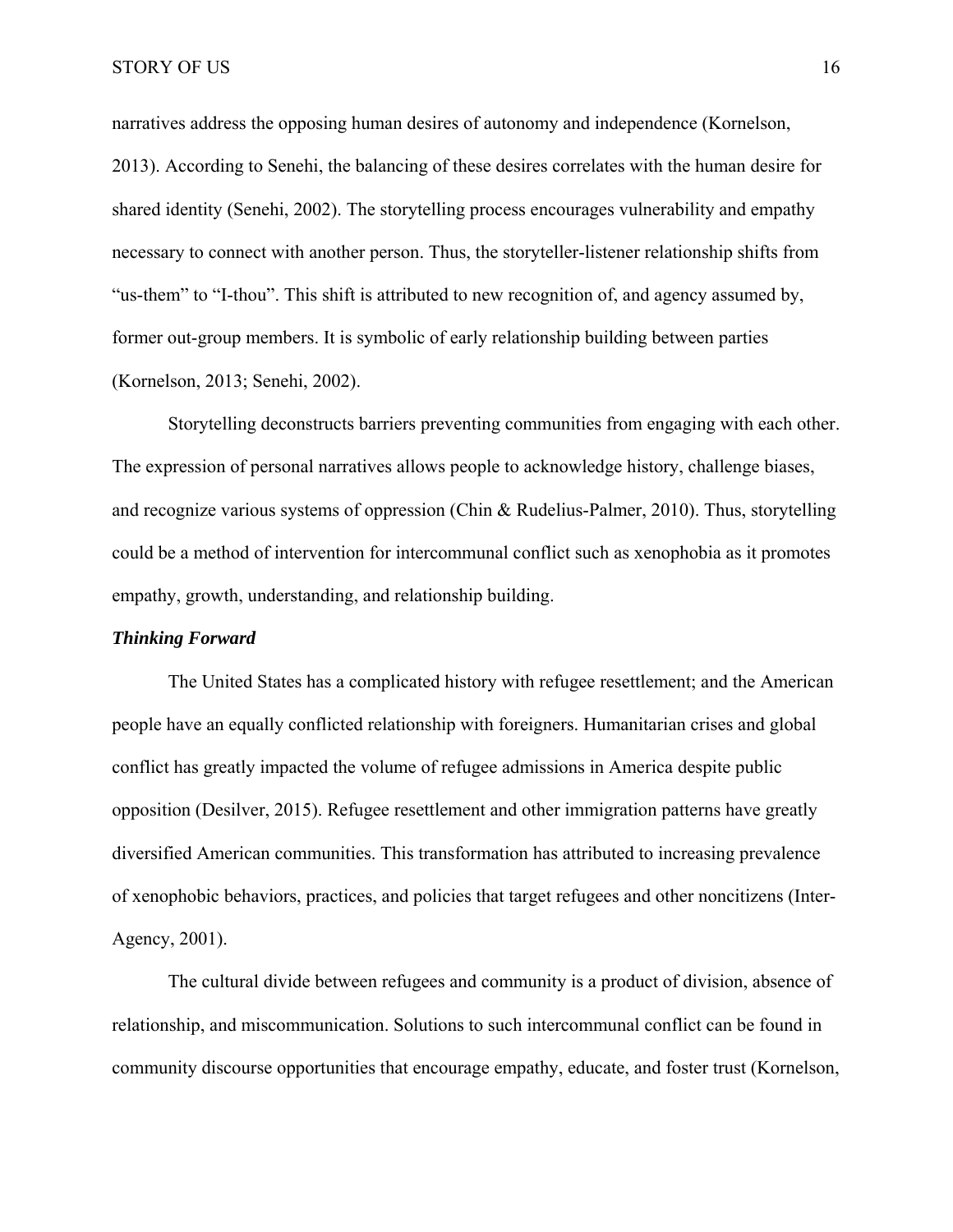2013). By utilizing the alternative narrative of refugees through storytelling, communities can cultivate safe spaces that are conducive to cross-cultural dialogue. Exposure to refugee's personal narrative will foster interest and nurture understanding of refugee identities and experiences. In the process, people will challenge their prejudices and biases by recognizing platforms of commonality. Thus, storytelling will bestow the knowledge and tools necessary to combat prejudice, discrimination, and xenophobia for more inclusive communities.

#### **Project Plan**

The project plan utilized storytelling to prevent and intervene cycles of xenophobia. It is important to challenge the public's conception of refugees in an age of increasing division and fear. It aimed to raise awareness and understanding of the experiences of refugees in the United States through spoken word and a photo gallery.

#### *Situation Statement*

Global atrocity and conflict has dramatically increased the number of displaced persons, refugees, and asylum seekers looking for resettlement opportunities. Historically, the United States has been the biggest receiver of refugee families and individuals. In 2016 alone, the U.S. resettled 85,000 refugees from 79 countries (U.S Department of State, 2017). While the US has a deep history in refugee resettlement it also has an equally pervasive history of xenophobia.

Today, we see an exacerbation of fear and hatred towards refugees manifesting itself into United States policy and civil society. In November 2016, Dictionary.com announced that 'xenophobia' was the word of the year alluding to a sharp increase in prevalence and threat (Steinmetz, 2016). Increasingly, our communities are divided by what we don't know or understand about those who look, speak, and act differently than expected.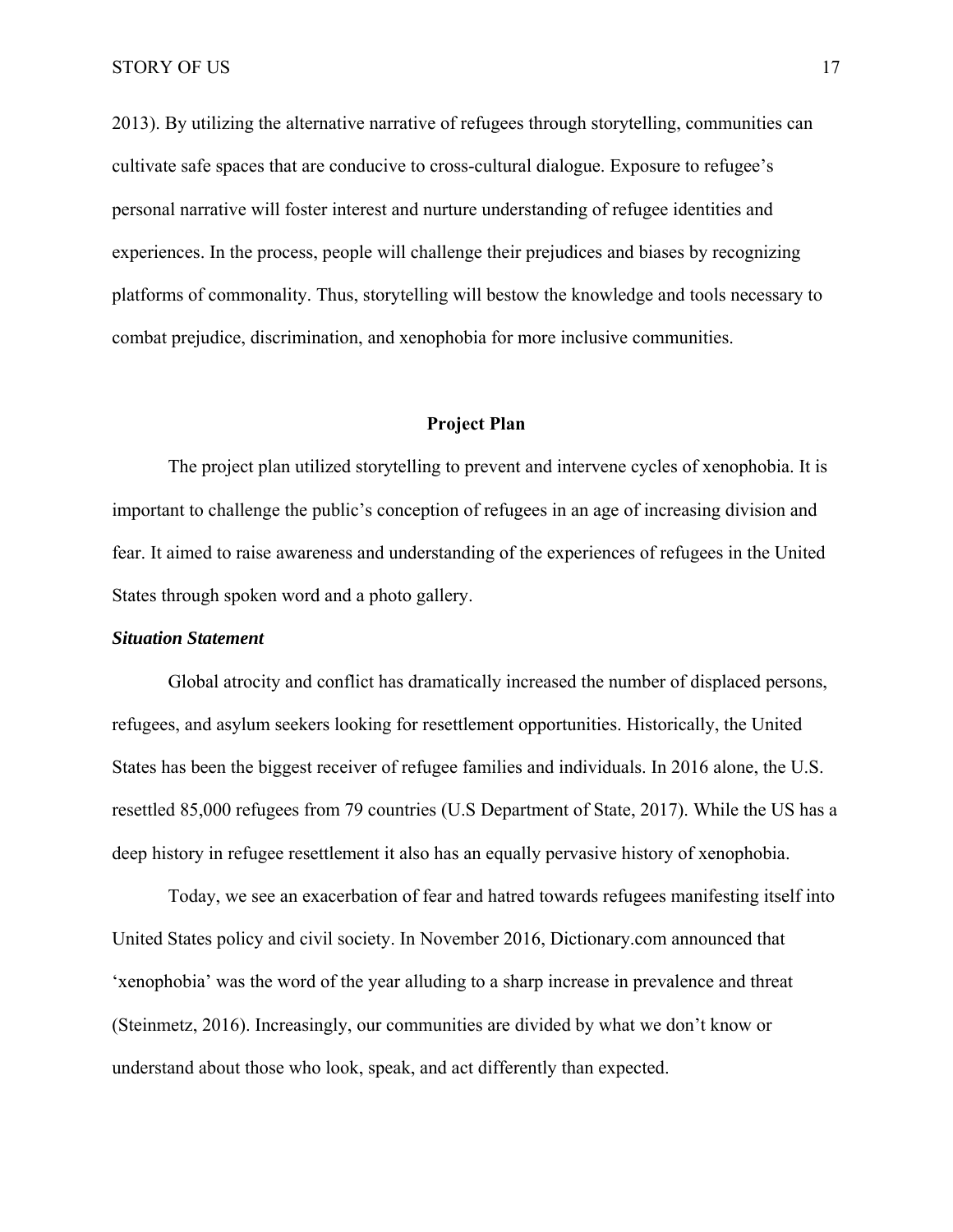## *Statement of Purpose and Goals*

This project used alternative narrative to educate the Manchester community on the realities of the refugee experience. *The Story of Us* created space for local refugees to tell their stories and dialogue with community members. Thus, gave participants an opportunity to reflect on and challenge their implicit biases while building trust and reciprocity with new people. The community event also gave attendees the tools to combat prejudice, racism, and xenophobia in their community thus fostering more inclusive and welcoming environments for all.

## Gallery Walkthrough

- Participants will observe productions of refugee's stories
- Participants will compare and contrast refugee alternative narrative to their own experiences
- Participants will recognize the impacts of xenophobia on refugee experiences

## Panel

- Participants will recognize the impacts of xenophobia on refugee experiences
- Participants will engage in honest dialogue with refugees
- Participants will practice intergroup communication skills such as listening well, expressing emotion, and asking clarifying questions
- Participants will compare and contrast refugee alternative narrative to their own experiences
- Participants will identify tools they can use to combat prejudice, racism, and xenophobia

## *Target Audience and Stakeholders*

| Audience | Refugees living in Manchester, Manchester residents, local high school |  |  |
|----------|------------------------------------------------------------------------|--|--|
|          | students, local/state politicians, Merrimack students                  |  |  |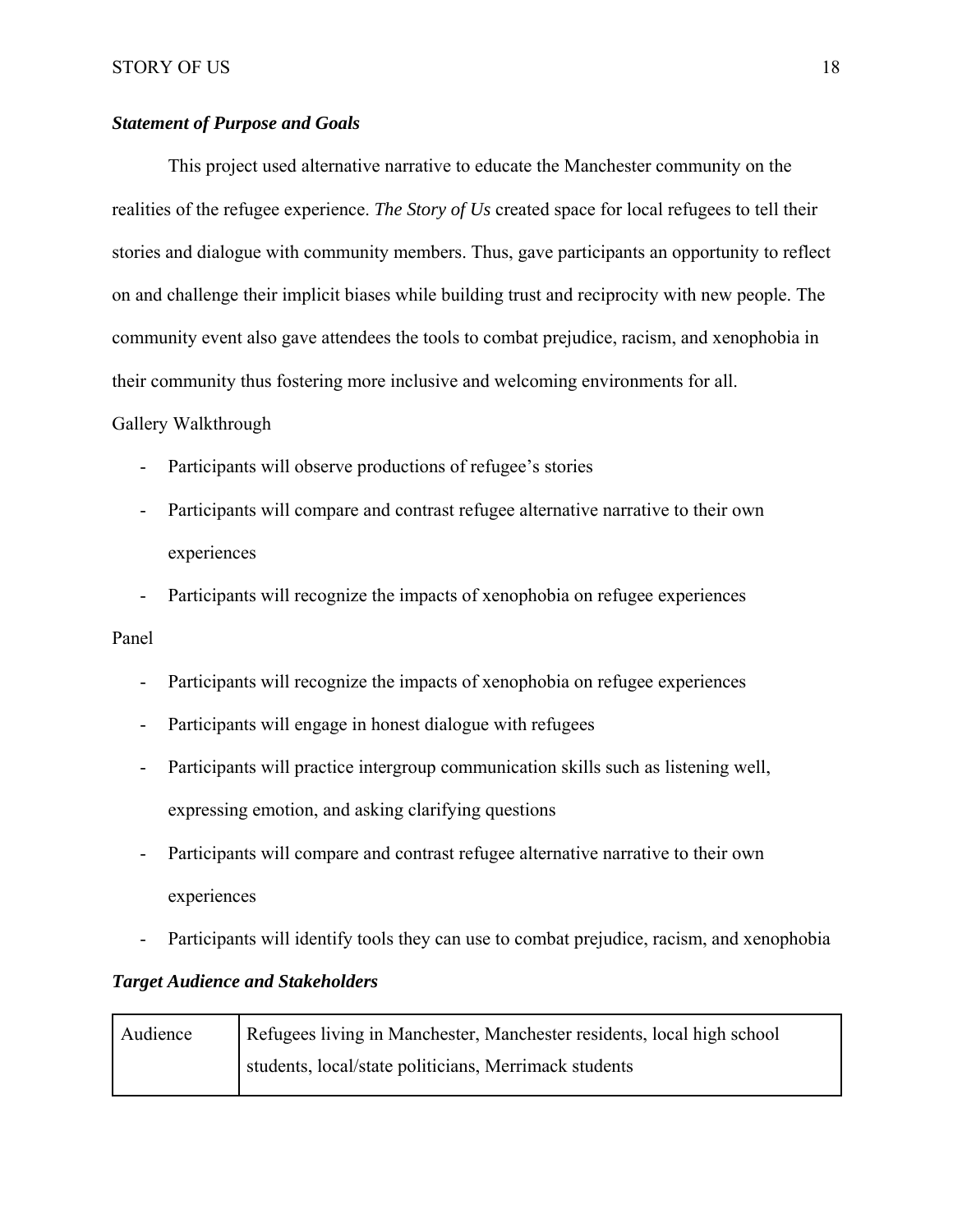| Stakeholders   Local refugee resettlement agencies, ethnic community organizations, Jupiter |
|---------------------------------------------------------------------------------------------|
| Hall, local high schools, local businesses,                                                 |

## *Incentive for Engagement*

Stakeholders: Refugee Participants

Incentive: Refugee individuals and families living in Manchester are looking to combat xenophobia, foster a welcoming environment, and increase the accessibility of alternative narratives. This event was an opportunity for refugees to share their stories with dignity and respect. *The Story of Us* deconstructed barriers preventing refugees and other community members from engaging because of fear or lack of accessibility. In the process, participants were given tools to combat xenophobia in the community and encourage welcoming spaces.

#### Stakeholders: Manchester Residents

Incentive: This event educated and engaged the residents of Manchester by channeling their own self-interests and encouraging them to participate. Many residents are concerned with the refugee resettlement happening in Manchester and its impact on the overall quality of life there. This event gave residents the opportunity to break down cultural barriers that inspire xenophobia and tension within the community. Such prejudices elicit fear and foster negative community presumptions such as lack of safety and general city decline. This event gave residents and refugees an opportunity to build trust and reciprocity in effort to combat implicit biases, build community, and neutralize tensions.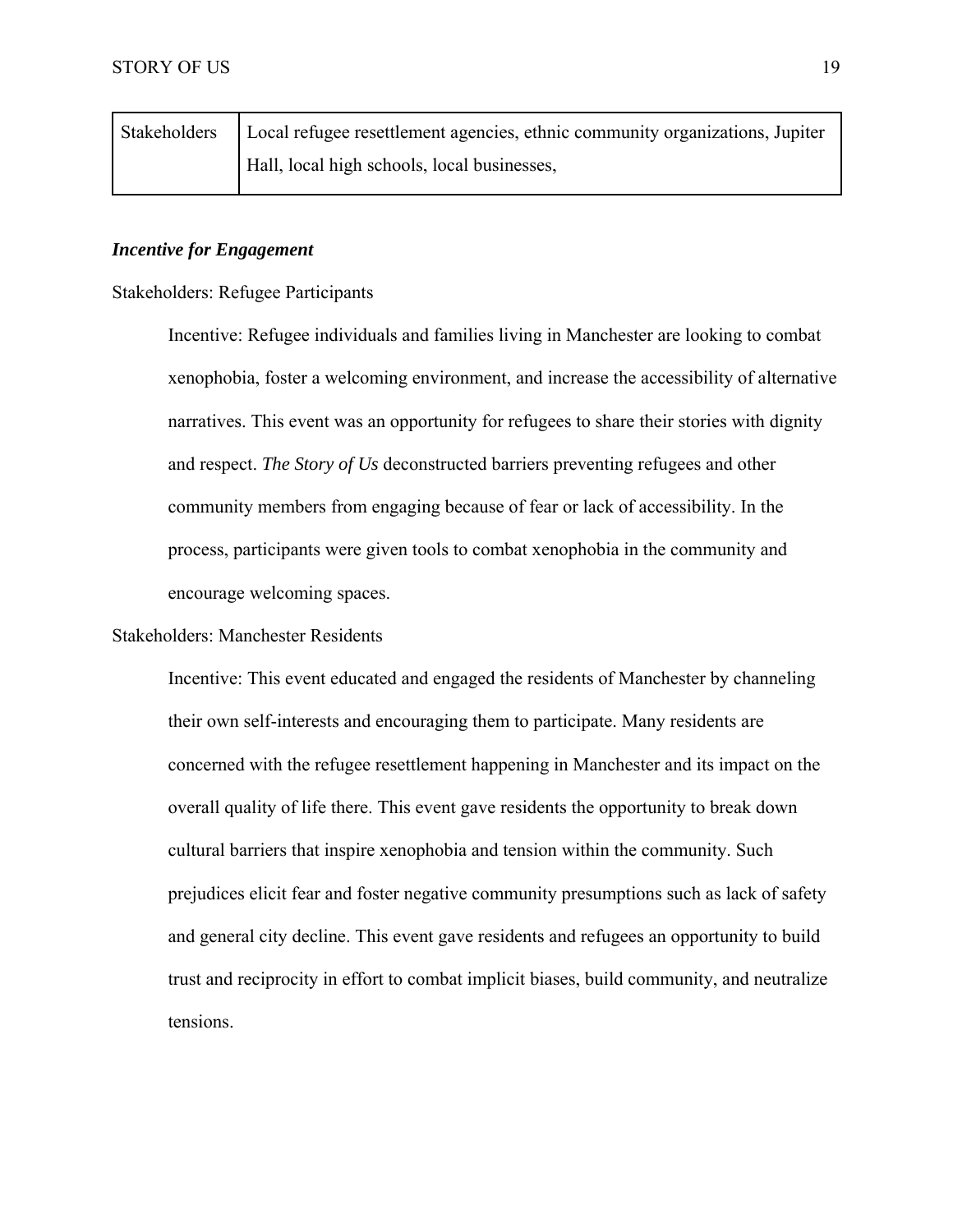Stakeholders: Refugee Resettlement Agencies

Incentive: Local refugee resettlement agencies were incentivized to engage in *The Story of Us* because it was a low-involvement commitment that reflected their missions, visions, and values. These agencies were interested in meeting the needs of their clients, attracting resources, positive publicity, and furthering the cultural competency of the community. Further, they had potential self interest in recruiting volunteers, staff, and board members. This event assisted in them in all of those endeavors through elimination of xenophobia, community building, utilization of key partner resources, engagement with participants, and assisting with the educational components of the event.

Stakeholders: Manchester Public Schools

Incentive: The public schools in Manchester, NH are incredibly diverse. There is a large refugee and immigrant population that attends them. However, there is still a clear division between the many ethnic, national, and religious groups that coexist within them. The Manchester public schools are interested in alleviating cultural segmentation through education and dialogue. This event gave students the tools to recognize their own biases and combat them in their daily lives. This opportunity also fostered cultural competency within the student and staff body to promote diversity and equity. Not only was this beneficial to the school environment but it was positive publicity for the district.

Stakeholders: Jupiter Hall

Incentive: Jupiter Hall promotes community engagements through diversity and arts. They are heavily involved in the Manchester community and support local initiatives that align with their mission and values. This event gave the public an opportunity for cultural diverse education and dialogue while being responsive to shifts in the community and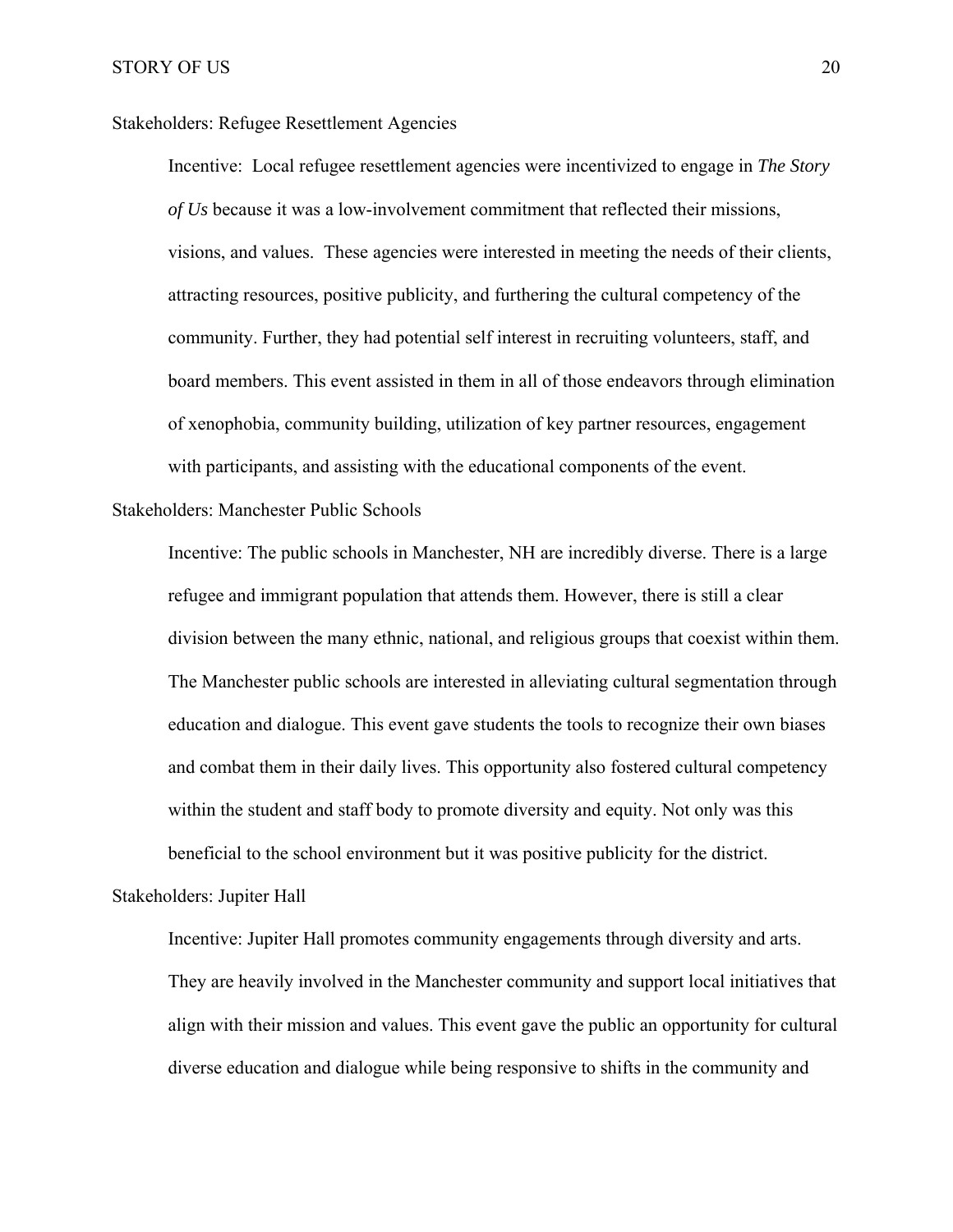society. A partnership allowed the gallery to further their mission, gain positive publicity, and attract new clientele to their establishment.

Stakeholders: Local/State Politicians

Incentive: Local and state politicians such as Joyce Craig, Jeanne Shaheen, and Maggie Hassan did fulfill self-interests through engagement in *The Story of Us*. These politicians are attentive to community health and relations, advocating for their constituents, and recruitment of supporters for publicity purposes such as reelection. This event promoted community building, addressed major tensions in the community, and gave participants the tools to make their respective communities more equitable and welcoming. *The Story of Us* channeled those political self-interests through a targeted outreach, invitation, and partnership.

Stakeholders: Ethnic Community Organizations

Incentive: The ethnic community organizations in Manchester are very involved in local activities, service, and outreach. For many, they act as second and third resettlement agencies- working to further establish groups in the Manchester communities. *The Story of Us* gave these organizations an opportunity to fulfil their missions by promoting equity, community, and diversity. Additionally, this event was an opportunity to increase membership and member involvement through recruitment of event participants. Ethnic community organizations had an opportunity for good publicity and betterment of community relations,

#### Stakeholders: Local Business Owners

Incentive: Local business owners fulfilled self-interest through partnership and engagement with *The Story of Us*. Many business owners are constantly looking to attract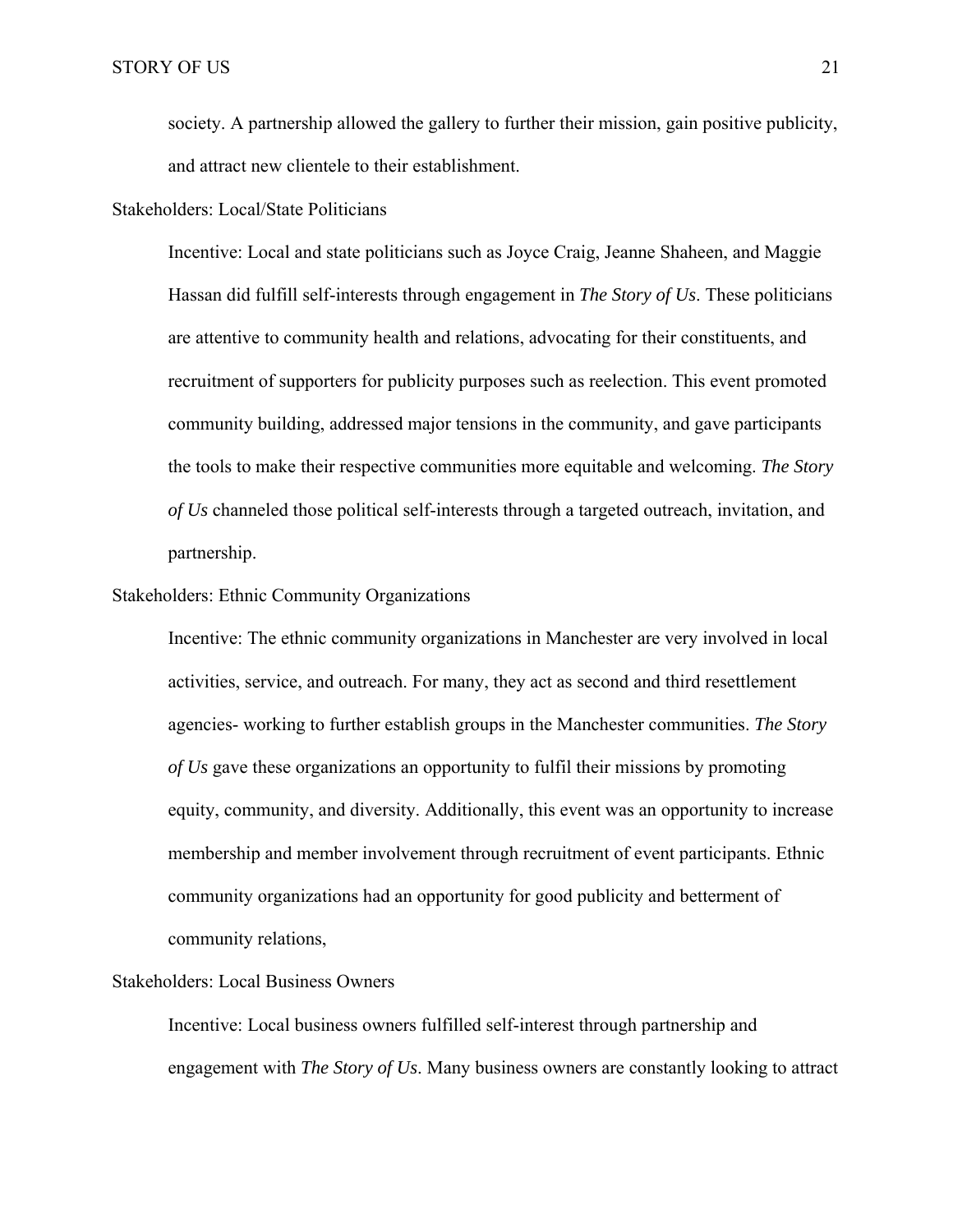quality customers and expand their clientele. This event was an opportunity for free publicity that expanded their customer base and improved their image through community involvement.

#### *Outreach Methods*

 In effort to maximize community engagement utilized a combination of targeted internal and external community resources through traditional outreach approaches and social media.

#### Traditional Approaches:

Print, Save the Dates, Invitations, Flyers, Information half sheets

 There is a large part of the Manchester community that relies heavily on printed material to get their information. These was used to keep the community's attention for the event and expand the demographic of participants beyond those who are reliant solely on media sources. In addition, specific save the date marketing and invitations will ask for RSVPs by the end of March to honor event capacity.

#### Local newspapers, Local news stations

 Local news stations such as WMUR, NHPR, Manchester Ink Link, and the Union Leader are receptive of community events and often highlight those organized by residents who come back to engage in the community. Press releases were crafted in partnership with Jupiter Hall and sent out to local news outlets. Local news sources attract large audiences or varying demographics and greatly increased the turnout at the event.

#### Online Calendars

 Residents of Manchester, among many other communities, utilize various online calendars and event websites. Such databanks include, Manchester event pages, NHSpin360, EventBrite, GoNH, Meet Up, and others. Many of the event sites were free and relatively easy to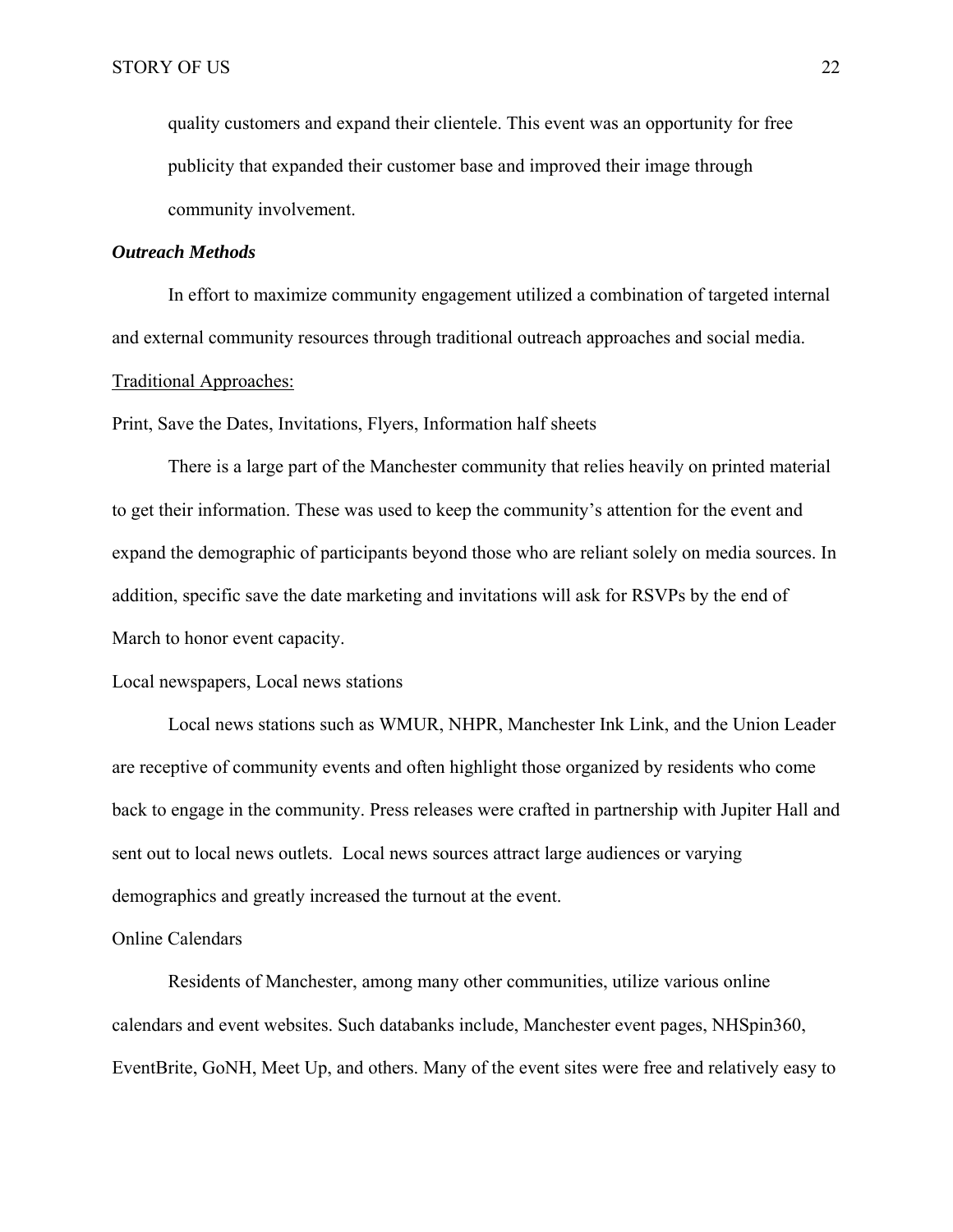create accounts on. Posting The Story of Us on these websites increased visibility and attendee turn out.

#### Phone calls, Meetings

 Emphasizing more personal means of communication in outreach effort helped build rapport and encourage engagement. Methods suh as phone calls and meetings allowed potential participants and stakeholders to dialogue about the inspiration and purposes of the event that were not be conveyed by the poster. Personal relationship building encouraged people to invest in this event.

#### Email

 Email is a relatively effective method of community outreach and marketing. It is a quick and efficient way to introduce the event and communicate updates about the planning process to a large pool of people. Email was the main method of communication between event speakers, performers, venue, and those interested in the event. My Merrimack College email was on the event posters and all posts. Many people emailed me questions about the event using this email. Social Media:

#### Twitter

*The Story of Us* utilized my personal twitter account and that of Jupiter Hall to give updates regarding the planning process and event information will be posted. I also used this platform to share news articles, pictures, and videos relating to refugee resettlement, the refugee crisis, and fostering welcoming communities. Twitter offers high visibility rates and lowcommitment from those who want to share or favorite any tweets from our page. This will also be a way to measure visibility of the event through likes, shares, and mentions. Facebook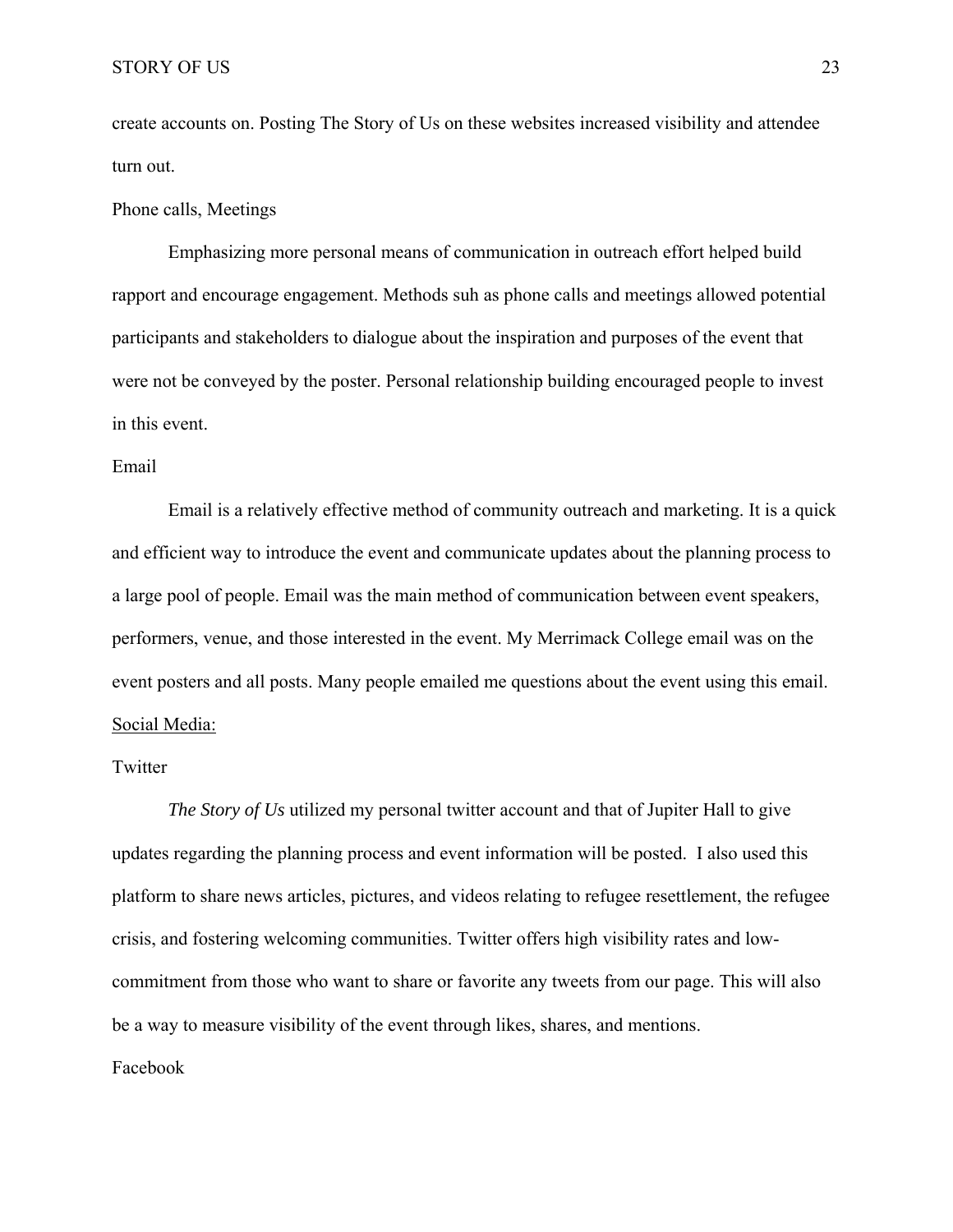I used Facebook as a way to market the event, dialogue with community members, and share relevant information. I used my networks and their resources to market my event through the creation of a Facebook event page. The event page allowed me to post updates, excerpts of refugee narrative, and share relevant articles of events pertaining to the themes in *The Story of Us.* Additionally, was used to measure attendance and internet traffic. Sharing an event page is an easy way to generate wide publicity.

| Name                          | Organization             | Responsibilities                                                                                                                                                                                         | Contact Info                                                             |
|-------------------------------|--------------------------|----------------------------------------------------------------------------------------------------------------------------------------------------------------------------------------------------------|--------------------------------------------------------------------------|
| Kya Roumimper                 | Merrimack<br>College     | Logistics, communicating<br>with partners about<br>expectations and<br>timelines, securing<br>speakers, securing<br>partners, coordinating<br>donations, marketing,<br>organizing musical<br>performance | Email-<br>roumimperk@merrimack.edu<br>Phone: 603-268-2489                |
| Daniel Berube<br>Katie Berube | Jupiter Hall             | Host, marketing<br>partnership, advertising,<br>printing costs, media,<br>event refreshments, press<br>release                                                                                           | dan@jupiterhallnh.com,<br>katie@jupiterhallnh.com<br>Phone: 603-669-6144 |
| Alexandra Bye                 | Graphic Artist           | Design logo and posters                                                                                                                                                                                  | alexandra@hitchco.xyz                                                    |
| Kile Adumene                  | Merrimack<br>College $&$ | Speaking at event, sitting<br>on key partner panel,                                                                                                                                                      | adumenek@merrimack.edu                                                   |

## *Responsibilities Chart*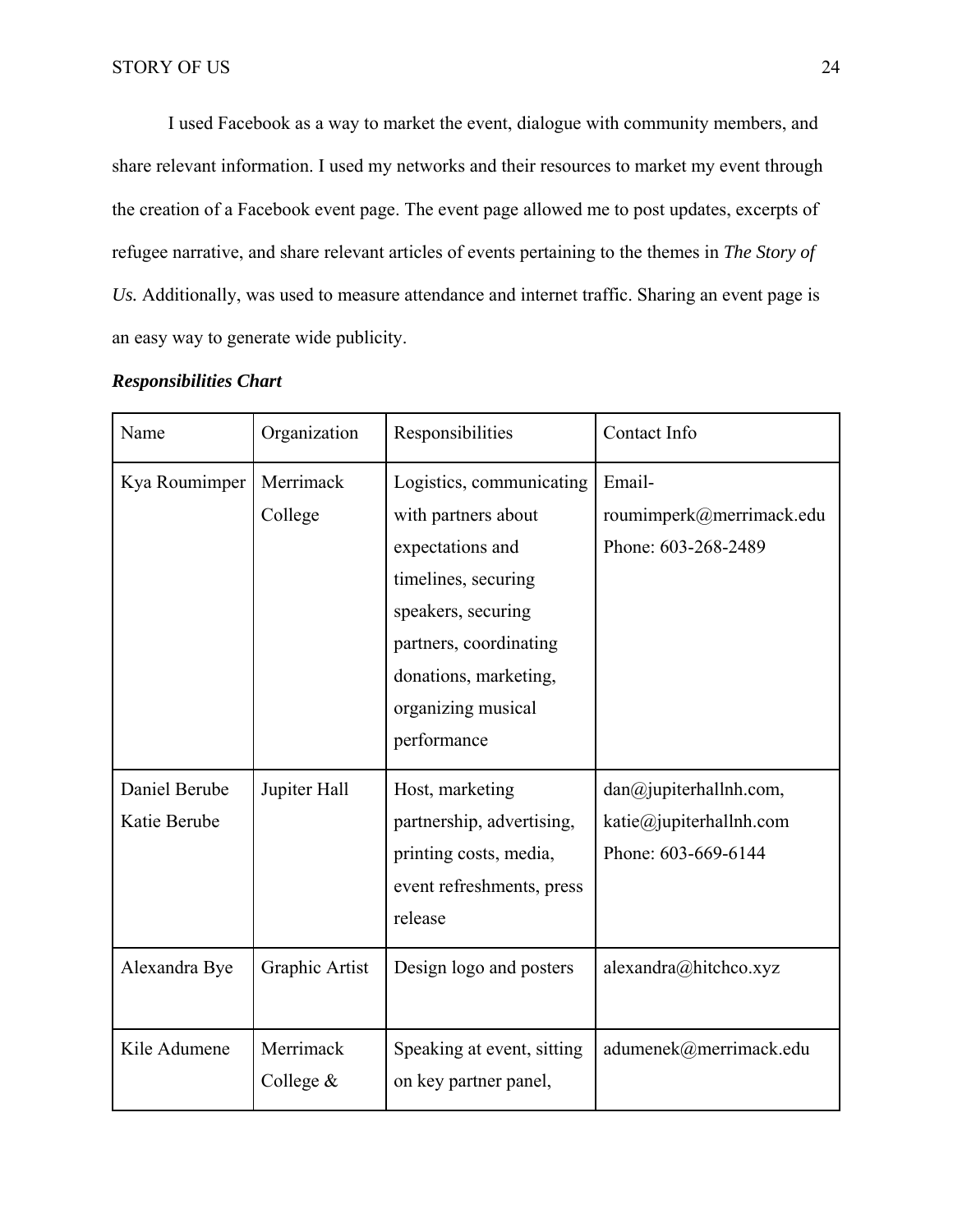|                          | Manchester<br>Community<br><b>Health Center</b> | communicating event to<br>others                                      |                                       |
|--------------------------|-------------------------------------------------|-----------------------------------------------------------------------|---------------------------------------|
| Olivia Babin             | Merrimack<br>College                            | Refugee profile,<br>interview, wall display                           | babino@merrimack.edu                  |
| Chuda Niroula            | Manchester<br>Community<br><b>Health Center</b> | Refugee profile,<br>interview, wall display<br>discussion facilitator | chuda.niroula@gmail.com               |
| Hassan Dayo              | Keene State<br>College                          | Refugee profile,<br>interview, wall display                           | Hassan.dayo@ksc.keene.edu             |
| Gulyetar<br>Makhatdinova | Manchester<br>Community<br>College              | Speaking at event,<br>Refugee profile,<br>interview, wall display     | gmakhatdinova@gmail.com               |
| Mohammad<br>Mustak       | Rohingya<br>Society of<br>Greater Nashua        | Speaking at event,<br>Refugee profile,<br>interview, wall display     | mustakroh@gmail.com                   |
| Bishnu Khadka            | <b>Bhutanese</b><br>Community of<br><b>NH</b>   | Refugee profile,<br>interview, wall display                           | bkhadka@bhutanesecommuni<br>tynh.org  |
| Tilak Niroula            | <b>Bhutanese</b><br>Community of<br><b>NH</b>   | Refugee profile,<br>interview, wall display                           | tniroula@bhutanesecommunit<br>ynh.org |
| Hassan Essa              | <b>UNH</b><br>Manchester                        | Speaking at event,<br>Refugee profile,<br>interview, wall display     | hassanessanh@gmail.com                |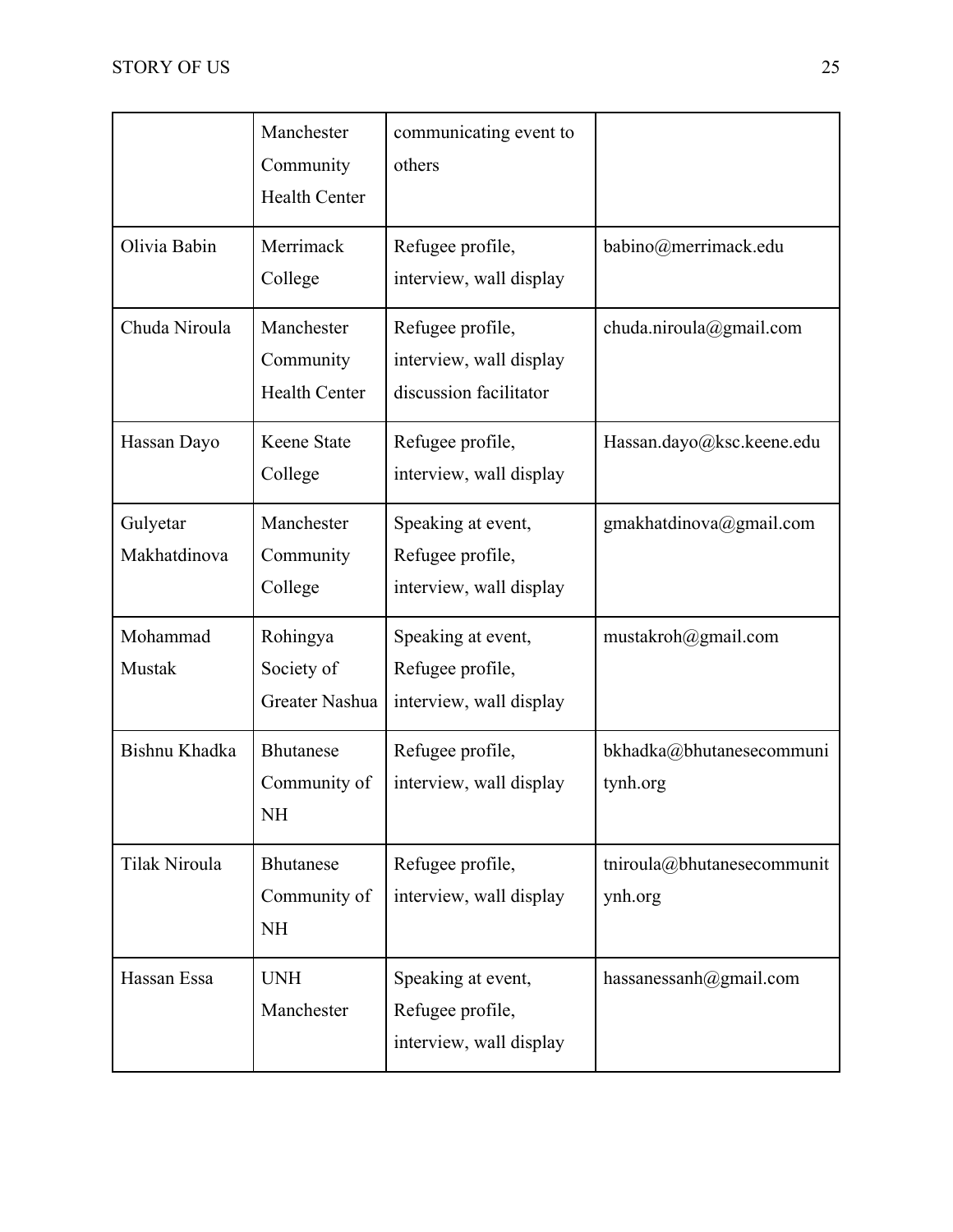| Anela Kruscica                 | Office of<br><b>Health Equity</b> | Discussion facilitator | Anela.Kruscica@dhhs.nh.gov |
|--------------------------------|-----------------------------------|------------------------|----------------------------|
| Namory Keita<br>Lanssine Trore | Akwaaba<br>Ensemble               | Performer              | $(603)$ 831-9609           |

## *Tools and Measures to Assess Progress*

| <b>Measures</b>                                  | Tools                   |
|--------------------------------------------------|-------------------------|
| Number of active community partner<br>engagement | <b>Excel Sheet</b>      |
| Email correspondences                            |                         |
| Number of RSVP's                                 |                         |
| Number of event inquiries                        |                         |
| Promotion done without ask                       | Social Media Excel log  |
| Conversations with community members             | <b>Evaluation Sheet</b> |

| Target             | Measures                              | Tools                           |  |
|--------------------|---------------------------------------|---------------------------------|--|
| <b>Key Partner</b> | Biweekly/weekly meetings<br>check ins | Partner Excel Sheet             |  |
|                    | Write in about<br>meetings/progress   | <b>Partner Evaluation Sheet</b> |  |
| Social Media       | Blog attraction                       |                                 |  |
|                    | Social media mentions                 |                                 |  |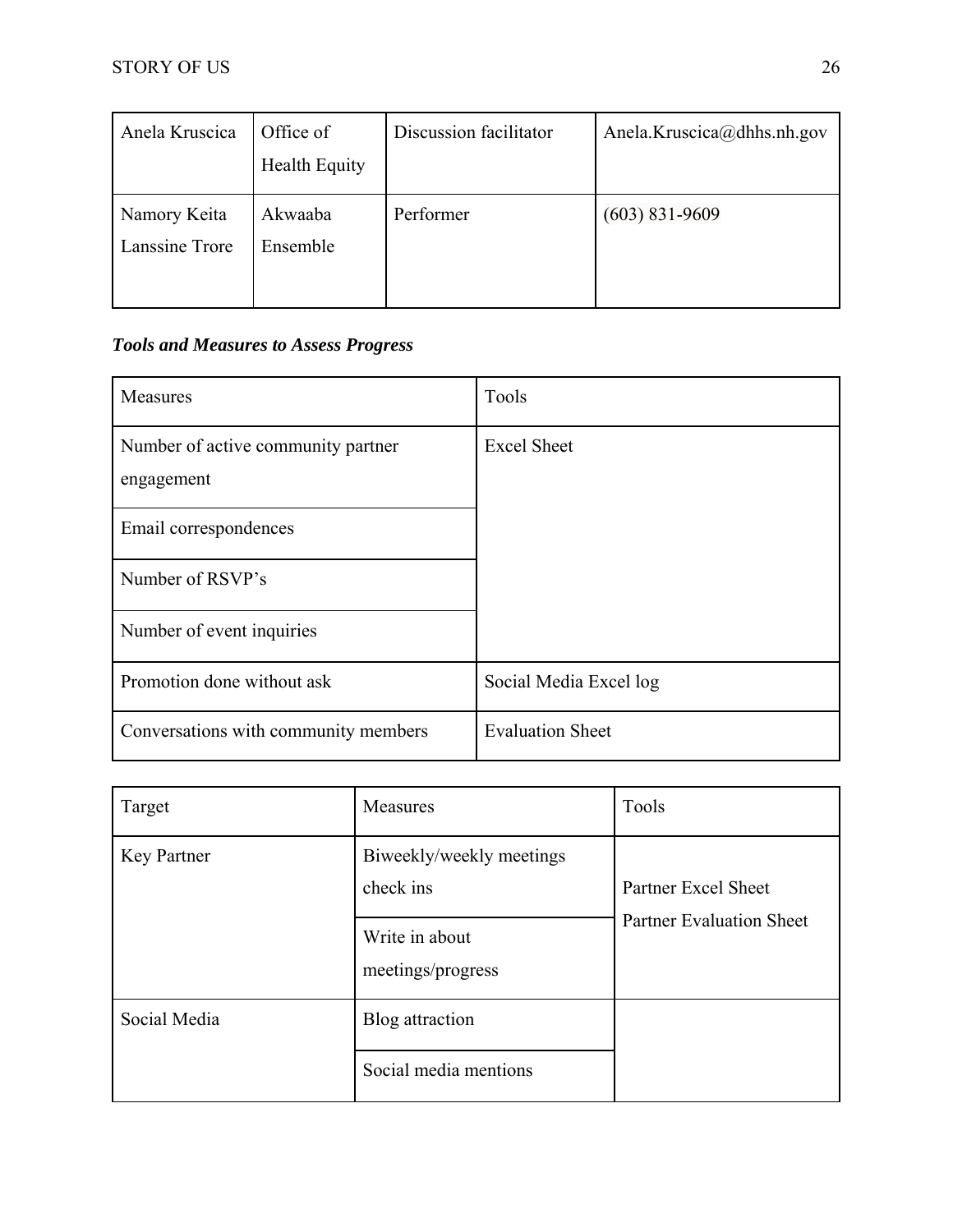|              | Facebook likes               |                                                                           |
|--------------|------------------------------|---------------------------------------------------------------------------|
|              | <b>Twitter follows</b>       | Social Media Excel log                                                    |
|              | Event shares                 |                                                                           |
|              | Press Coverage               |                                                                           |
| During Event | Conversations with attendees | Monitoring evaluation                                                     |
|              | Live social media updates    | sheets<br>Supervisory sheet                                               |
|              | Reflection Wall              | Volunteers to<br>observe/engage                                           |
|              | Walkthrough evaluations      | Social Media Excel log                                                    |
|              | Short survey for attendees   | <b>Feedback Collection Boxes</b>                                          |
|              | On the spot interviews       |                                                                           |
| Post Event   | Online surveys               | <b>Survey Monkey</b><br>Supervisory sheet<br><b>Emails for interviews</b> |
|              | Interviews                   |                                                                           |
|              | Press coverage               |                                                                           |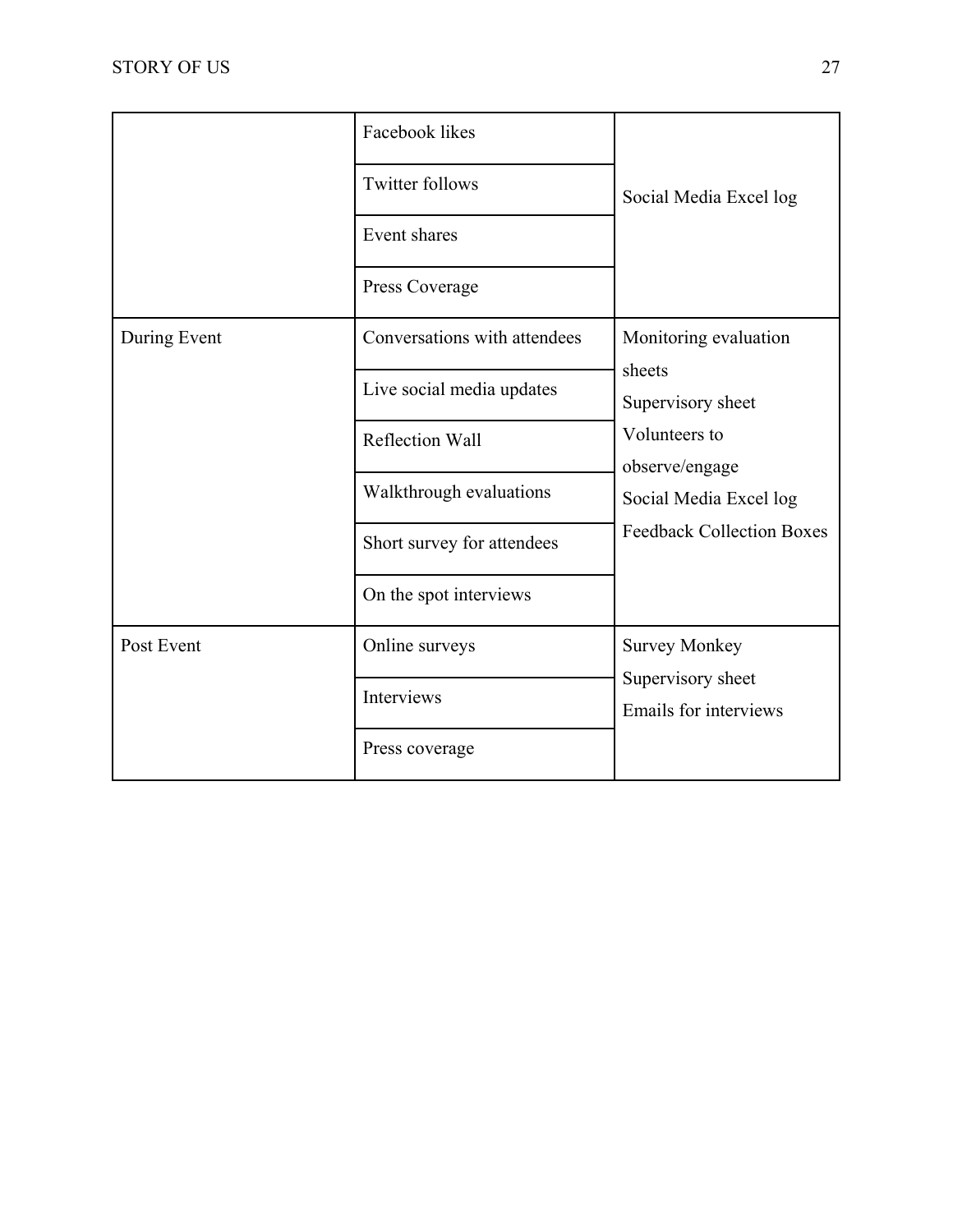# *Implementation Timeline*

| January  | Secure key partners                         |
|----------|---------------------------------------------|
| 2018     | Gather background information for marketing |
|          | (biographies, logos, important information) |
|          | Identify refugee panelist speakers          |
|          | Gather speaker biographies for marketing    |
|          | Gather background information on            |
|          | Identify speakers for panel                 |
|          | Contact and confirm narrative participants  |
|          | Schedule interview times                    |
|          | Schedule partner meetings (Jan-May)         |
|          | Identify guest list                         |
|          | Compile contact into                        |
|          | Establish email lists                       |
|          | Identify and confirm venue                  |
|          | Consider food for event                     |
|          | Outline program                             |
|          | Estimate budget                             |
|          | Identify funding sources                    |
|          | Design "Save the Date" marketing            |
|          | Bring marketing forth to key partners       |
|          | Design invitations and finalized marketing  |
|          | Finalize program outline                    |
|          | Bring forth to key partners for sign off    |
| February | Complete final event marketing designs      |
| 2018     | Bring forth to partners for approval        |
|          | Conduct biweekly meeting of partners        |
|          | Finish narrative collection                 |
|          | Finish                                      |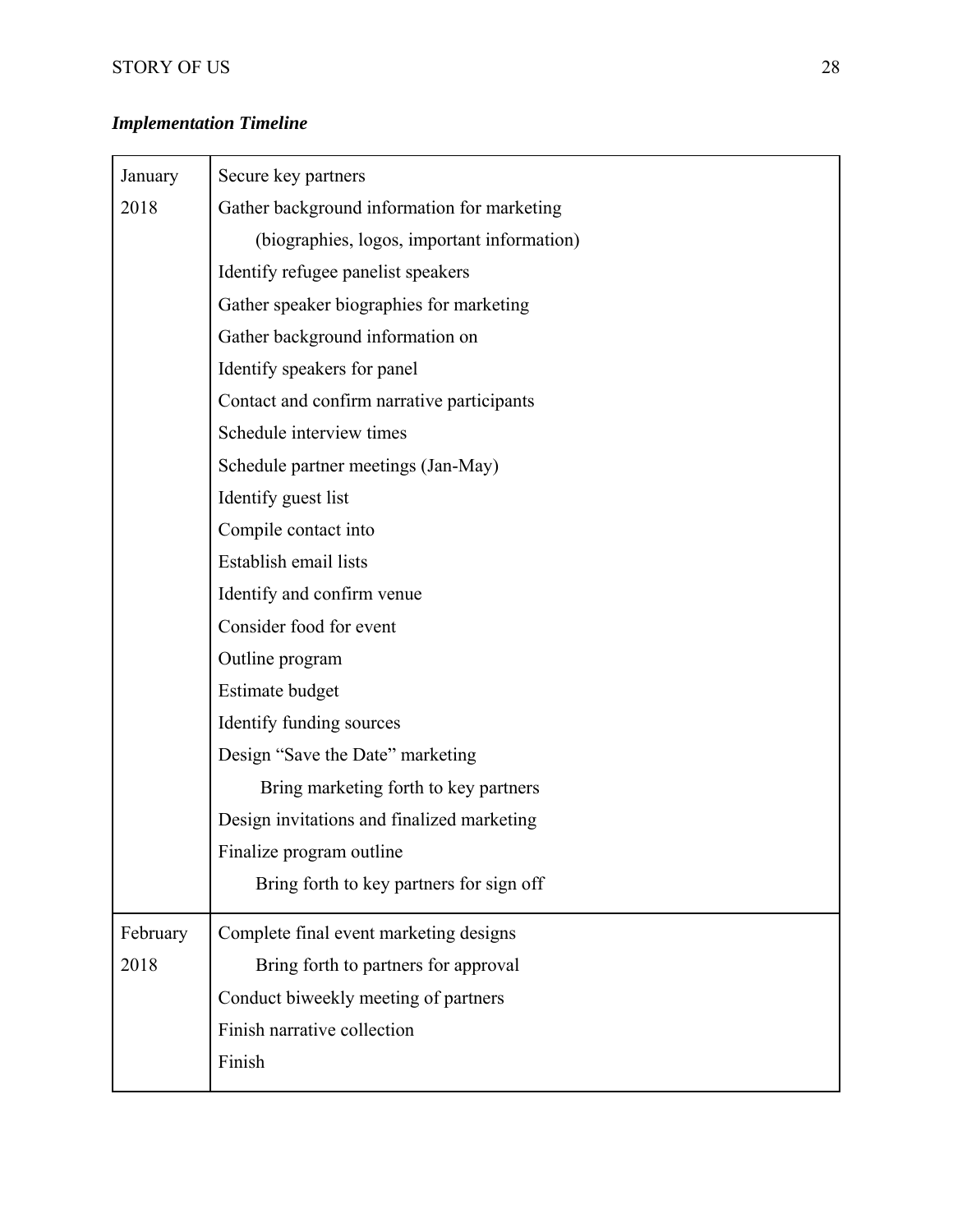|       | Meet with influential community internal resources             |
|-------|----------------------------------------------------------------|
|       | (service agents, houses of worship, school system, businesses) |
|       | Move forward with asks for local food donations                |
|       | Move forward with asks for local florist donations             |
|       | Move forward with asks for local photographers                 |
|       | Meet with influential community external resources             |
|       | (active local/state politicians, large institutions, media)    |
|       | Begin event blog                                               |
|       | First round of printing                                        |
|       | Assemble print invitations                                     |
|       | Mail invitations                                               |
|       | First marketing blast                                          |
|       | Reach out to volunteers for event (first round)                |
| March | Second marketing blast                                         |
| 2018  | Make publicity announcements                                   |
|       | Facilitate bi weekly meetings with partners                    |
|       | Meet with speakers to establish event vision                   |
|       | Receive input and adjust as necessary                          |
|       | Confirm order of speakers                                      |
|       | Reach out to volunteers for event (second round)               |
|       | Finalize volunteers last week of March                         |
|       | Order any supplies needed                                      |
|       | (pens, name tags)                                              |
|       | Send marketing to print                                        |
|       | Send portraits and stories to print                            |
|       | RSVP's due by the end of this month                            |
|       | Follow up with phone calls and emails                          |
|       | Target pending guests                                          |
|       | Print out name badges                                          |
|       | 1st round last week of March                                   |
|       |                                                                |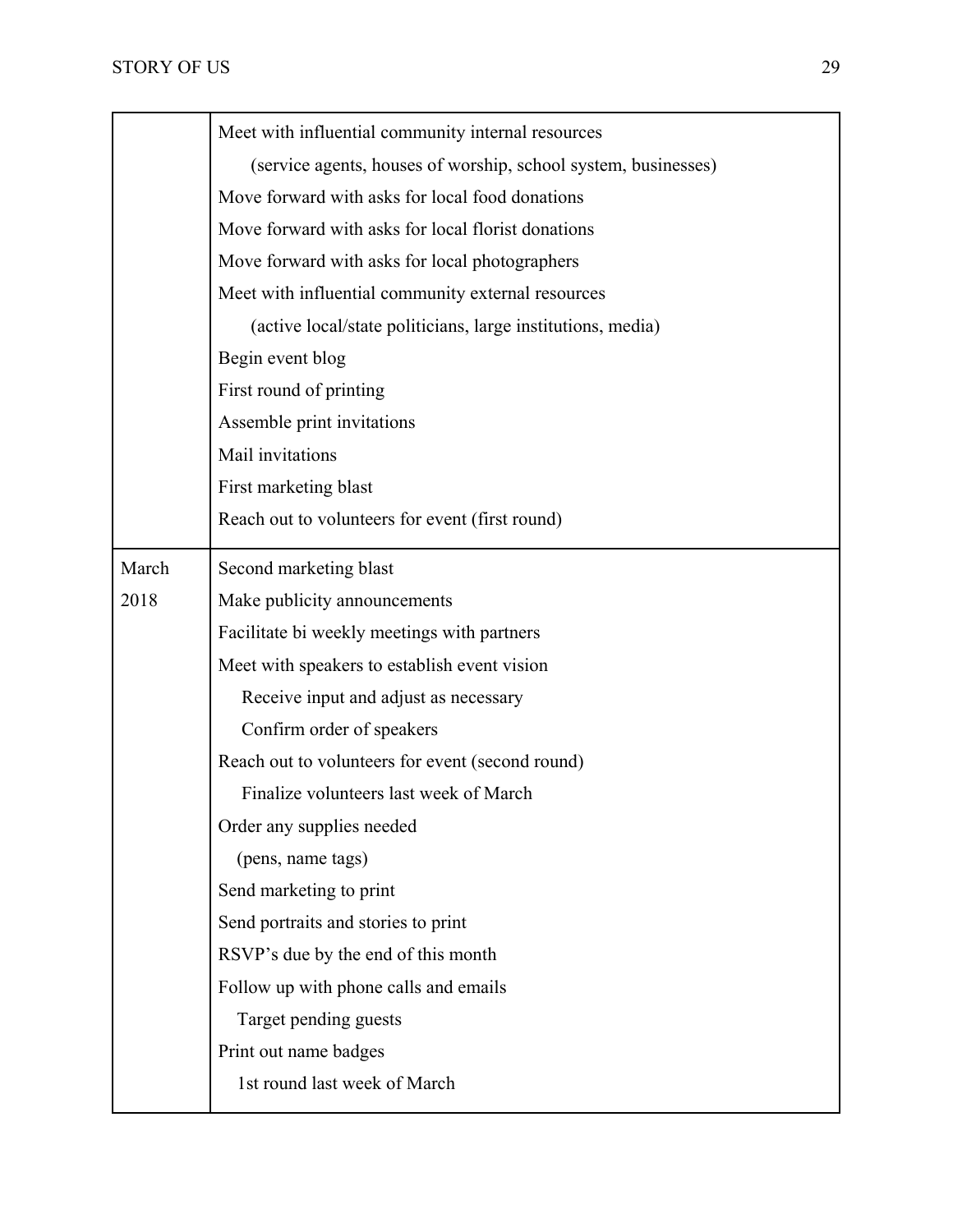| April      | Facilitate weekly meetings with partners                                      |
|------------|-------------------------------------------------------------------------------|
| 2018       | Meet with speakers to hear out questions or concerns                          |
| April 13th | Go over ceremony cues, times, transitions with speakers                       |
| event!     | Draft and finalize script for MC                                              |
|            | Follow up with targeted internal and external community resources             |
|            | Arrange press release with local media                                        |
|            | Send programs to print                                                        |
|            | Send out information to guests                                                |
|            | (ceremony outline, directions, maps, parking instructions)                    |
|            | Purchase and prepare gifts for speakers, narratives, key partners             |
|            | Follow up with targeted internal and external community resources             |
|            | Confirm food                                                                  |
|            | Confirm photographer                                                          |
|            | Meet to discuss vision for what is captured                                   |
|            | Confirm media presence                                                        |
|            | Distribute guest lists to venue and key partners                              |
|            | Set up an on-site run through with key partners                               |
|            | Finalize evaluation and methods                                               |
| Day of -   | Set up early and navigate any bumps                                           |
| 4/13/18    | Have materials on site                                                        |
|            | Ceremony outline, schedule, transition and cue sheets, paper evaluations      |
|            | Arrange sign in materials, programs, gifts                                    |
|            | Walk through the event with staff and volunteers                              |
|            |                                                                               |
|            | Post Event                                                                    |
|            | Compile sign-ins into a final attendance spreadsheet with contact information |
|            | Send out electronic post-event surveys                                        |
|            | Send out thank-yous                                                           |
|            | Compile evaluations (electronic and print)                                    |
|            | Compile all materials for events                                              |
|            |                                                                               |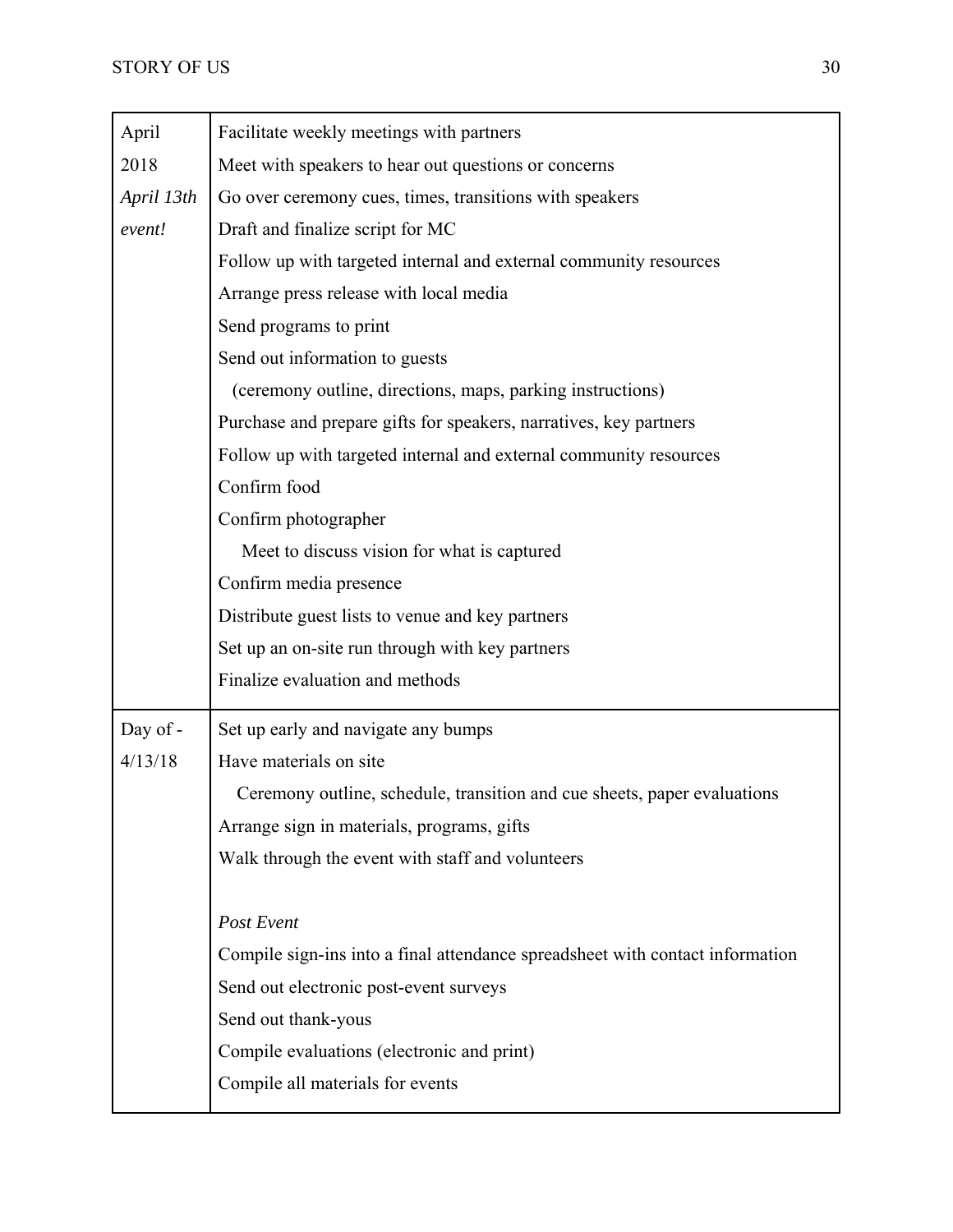┱

| Budget (predicted and final)                 |
|----------------------------------------------|
| Receipts                                     |
| Meeting notes                                |
| General event notes                          |
| All emails and marketing blasts              |
| All printed mailings                         |
| Lists of partners and speakers               |
| Schedule                                     |
| <b>Preparatory Materials</b>                 |
|                                              |
| Meet with photographer to obtain photographs |
| Send out photographs to guests               |
|                                              |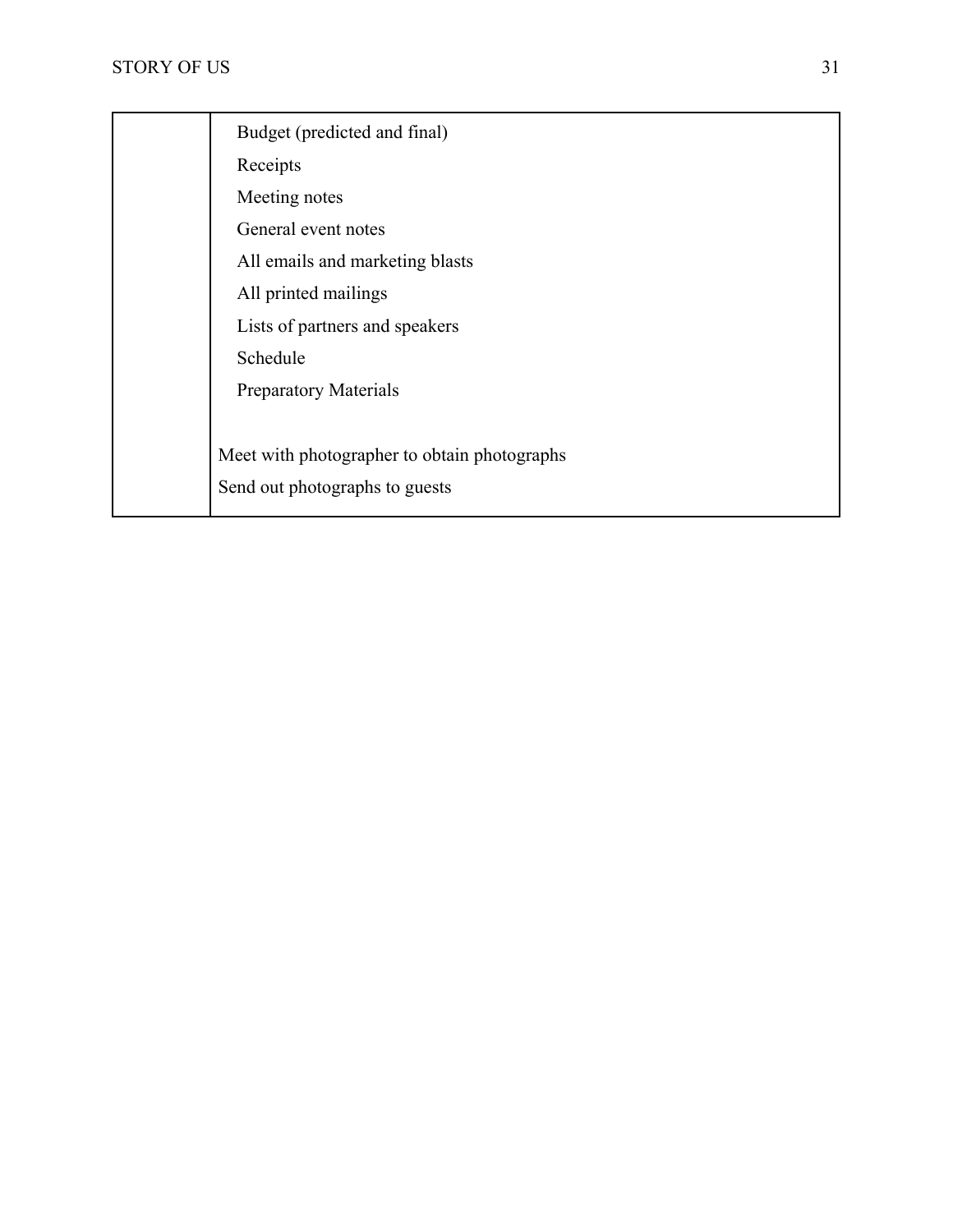# *Logical Framework*

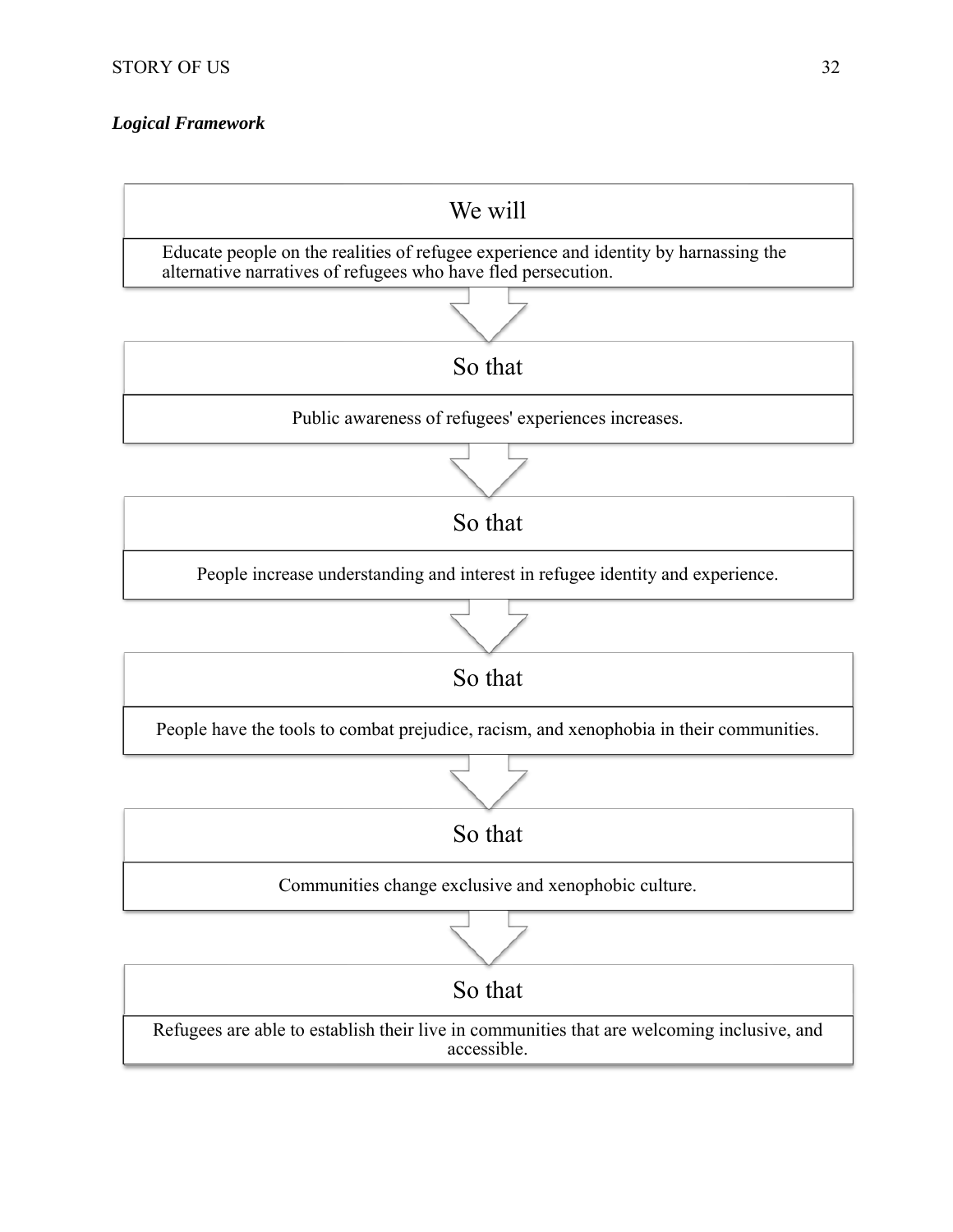#### **Methods**

 This event intended to measure the effectiveness of storytelling in raising awareness and understanding about the experiences of refugees in the United States. It utilized storytelling and an art gallery to demonstrate the vivacity and diversity of experiences.

# *Participants*

 The study was conducted at Jupiter Hall, a multi-purpose venue in Manchester, New Hampshire. All participants were members of the general public in the Greater Manchester area. According to the U.S. Census Bureau, Manchester's population is 110,506 as of July 1, 2016. The city's diversity is reflected in corresponding census reports. Approximately 13.2% of the Manchester population was foreign born, meaning not a U.S. citizen or U.S. national at birth. Moreover 19.8% of that same population speaks at language other than English at home. Similarly, 11% of businesses in Manchester were owned by minorities in 2012. Manchester's rates are nearly double of what the state data projects. In New Hampshire, only 5.8% of the total population is foreign born. Likewise, 7.9% of the state population speaks a language other than English at home and only 4.64% of businesses are owned by minorities (U.S Census Bureau, 2016). While New Hampshire's total population is 93.8% white, the racial and ethnic diversity is concentrated in areas such as Manchester.

 The event was advertised through the networks of partner organizations, social media, and through printing means such as posters, flyers, and half sheets. Any participants interested were able to take part in the event. All participant data was collected on April 13, 2018 during the event.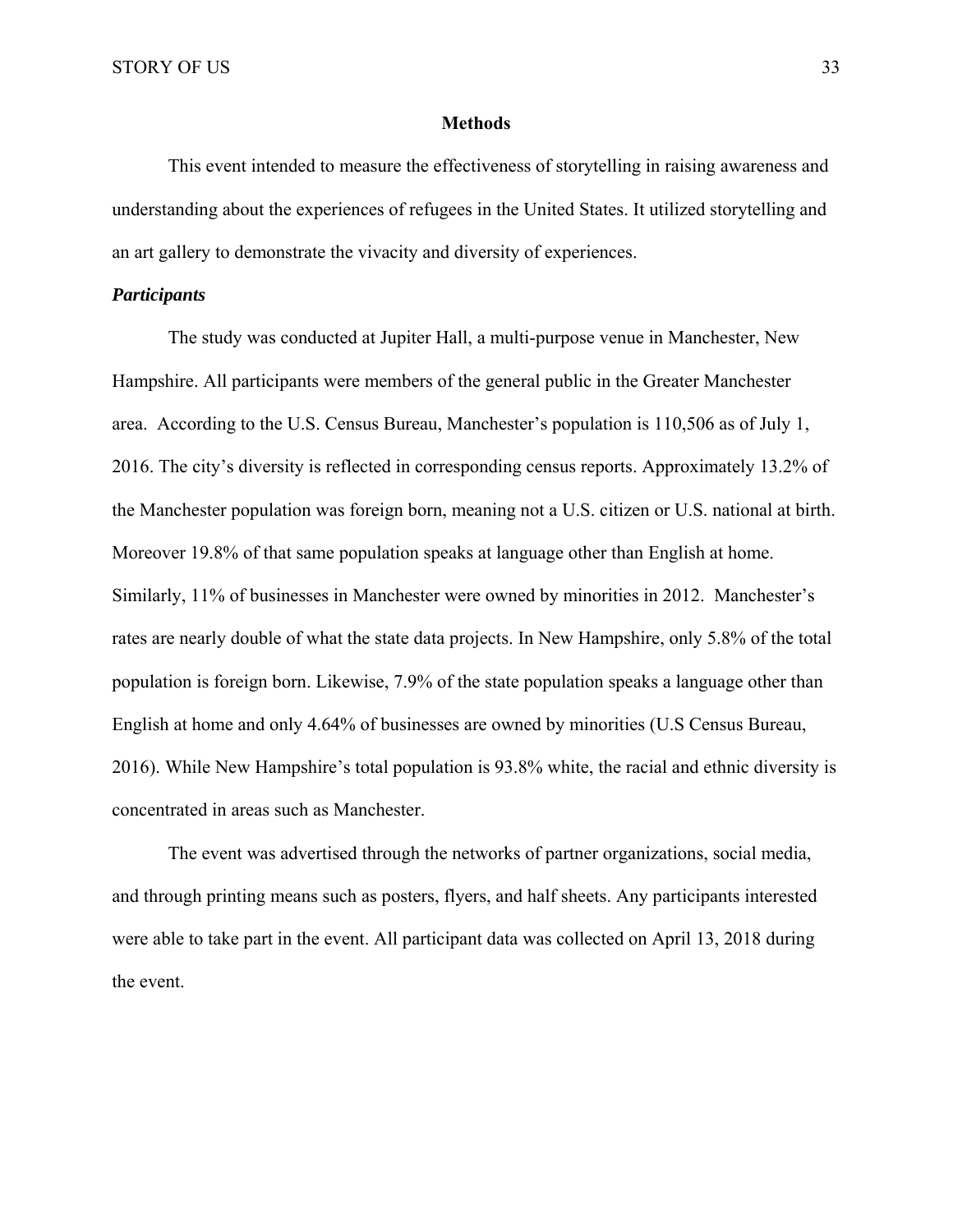#### *Materials*

 The study utilized two different materials for data collection including a reflection wall and evaluation survey (see appendix A for all materials). The first material for data collection came from participant responses on a reflection wall. The back wall of the venue was designated as a space for people to share their thoughts, emotions, or questions. This wall was staffed by one volunteer who encouraged attendees to participate throughout the evening. The posts acted as individual data sets that were later categorized by themes in effort to identify event takeaways.

 The second data collection material was the evaluation survey located on the back of the event cards given to the attendees upon entering the venue. The evaluation featured five questions that measured the impact of storytelling, educational components, and assessed the likelihood of seeking further education and action.

#### *Procedure*

The doors of Jupiter Hall opened to the public at 6:30pm. Two volunteers were stationed at the front of the venue to distribute program guides and greet attendees with the following message, "Welcome to The Story of Us. Inside the program guide you will find a schedule, biographies, and a removable event card. Instructions and the evaluations for this event are located on the event card. Please complete and return your evaluation to our event staff on your way out. Enjoy." Each volunteer used a hand-held tally counter to track the number of attendees *they* handed events cards to. The students were well versed in the event information and were be able to answer most questions from attendees. If they were unsure of an answer the students would direct the attendee to the program coordinator for further information.

As people arrived they were encouraged to mingle with other guests, help themselves to hor'dourves, and observe the personal reflection walls where refugee quotations, portraits, and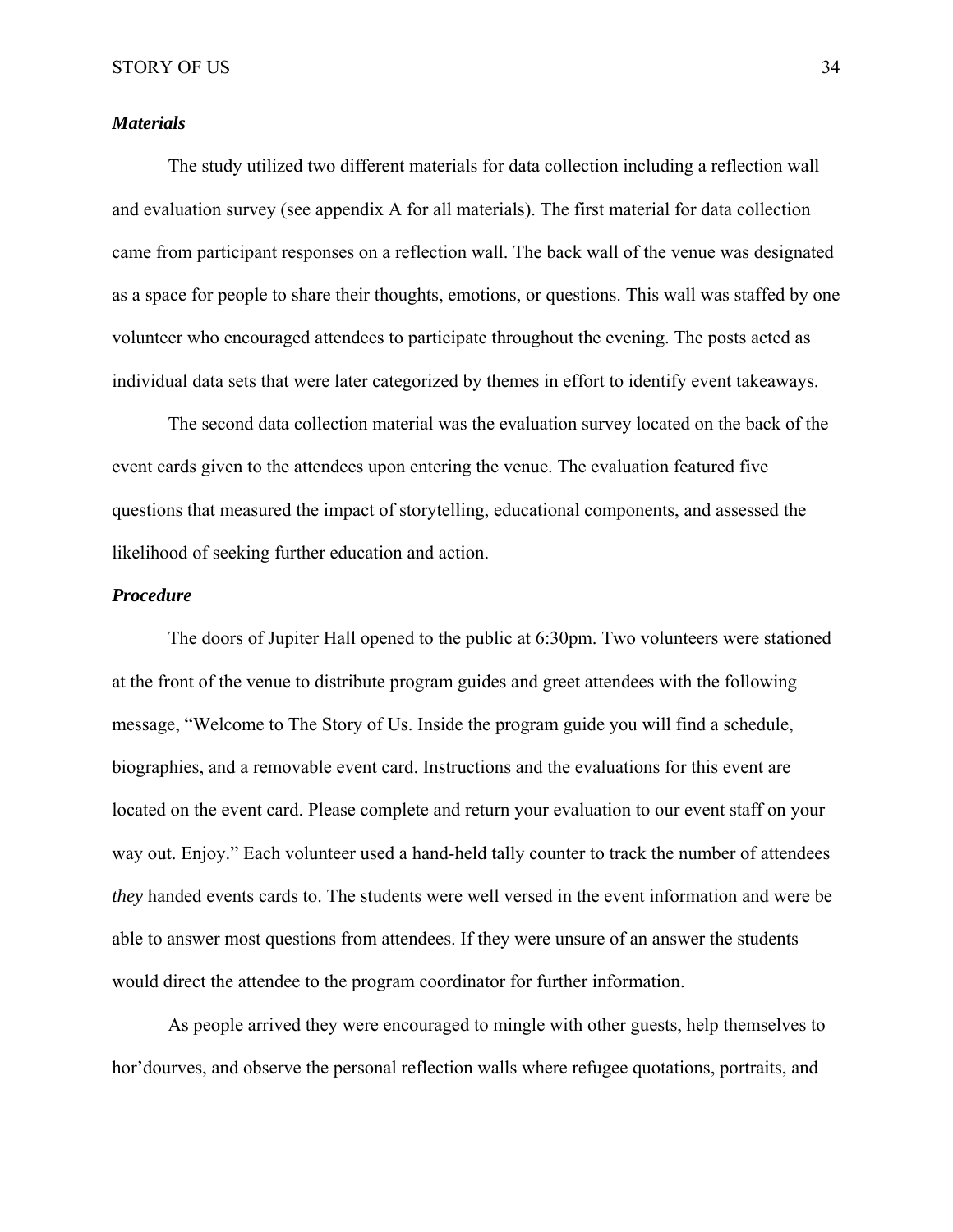personal objects were displayed. One additional volunteer was staffed at the Reflection Wall to assist attendees with posting their reflections. During this time, two event staff observers began circulating the venue with their clipboards and observation sheets.

 At 6:55pm, Namory Keita and his ensemble began a five-minute performance to indicate the beginning of the program. The drumming session demanded everyone's attention and drew their eyes to the front of the venue. Namory ended his performance at 7:00pm and signaled to the venue owner to play the xylophone, an indicator that a speaker was about to begin. The program coordinator took the microphone in the middle of the room and gave a welcoming announcement from the center of the venue. The welcoming statement was as follows:

"Good evening. Welcome to The Story of Us: reflections on the refugee experience. Tonight's event features the journeys of ten refugees from all over the world. Four of them are here with us to share their stories in the flesh, one of them will take the form of a musical performance. Tonight's event will use a combination of auditory and visual cues to move us through our program. A xylophone chime, followed by the dimming of venue lights and the appearance of a spotlight will signal the beginning of a speaker's story. When the venue lights are raised a question and answer session will be moderated. The audience is welcome to join the discussion or choose to observe the profile displays around the venue. We will have an intermission at 8:00pm that will feature a performance by The Akwaaba Ensemble! If you would like to ask a question but you do not know where to start, feel free to ask questions on your event cards. This event is meant to be reflective. We encourage you to express your thoughts and emotions honestly yet respectfully. This can be done on the reflection wall in the back that we urge you to visit before the event closes. Some of these stories may be familiar to you,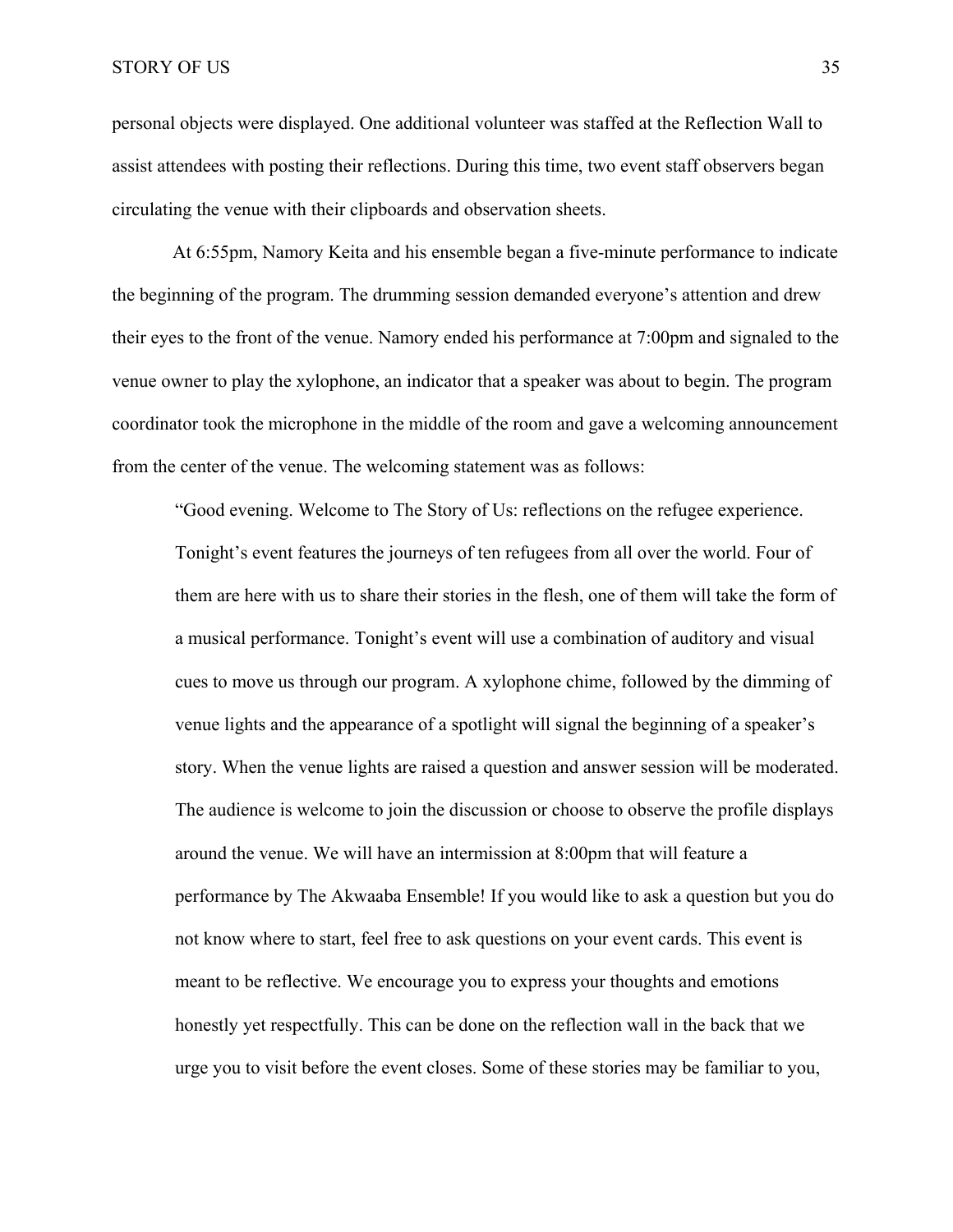others may not. We ask that every speaker is given respect as they are speaking and answering questions. Feel free to move chairs and sit so you are comfortable. Before you leave us please fill out the evaluation on the back of your event card, it is greatly appreciated. Let us begin..."

 At 7:10 pm a chime and the dimming of the venue lights signaled the beginning of the first story. The spotlight appeared on Storyteller 1 in the front left corner of the venue closest to the front door. They had a ten-minute time slot to share their story. There was a five-minute buffer window they could utilize if their story is long. Attendees were encouraged to gather around the speaker, grab a seat, or sit on the floor. At 7:25 pm the venue lights raised, and the first discussion session began with help of the designated Refugee Community Leader placed beside Storyteller 1. This leader helped facilitate questions from the audience, offered personal experience, and assisted answering questions from the audience. Those who moved away from the discussion had the freedom to examine the displays, share on the reflection wall, eat, or chat quietly away from the question and answer session. The staff observed conversations and behaviors of the audience members in their assigned sections for the first storytelling session.

 At 7:40 pm the second chime rang, and the venue lights dimmed to signal the beginning of the second story. The spotlight appeared on Storyteller 2 in the back-left corner of the venue. At 7:50 pm the venue lights raised to signal the opening of the second question and answer session. This session was facilitated by the Refugee Community Leader who was in close proximity to Storyteller 2 during their presentation. The event staff observers continued to observe conversations and behaviors of the audience members in their assigned sections for the second storytelling session.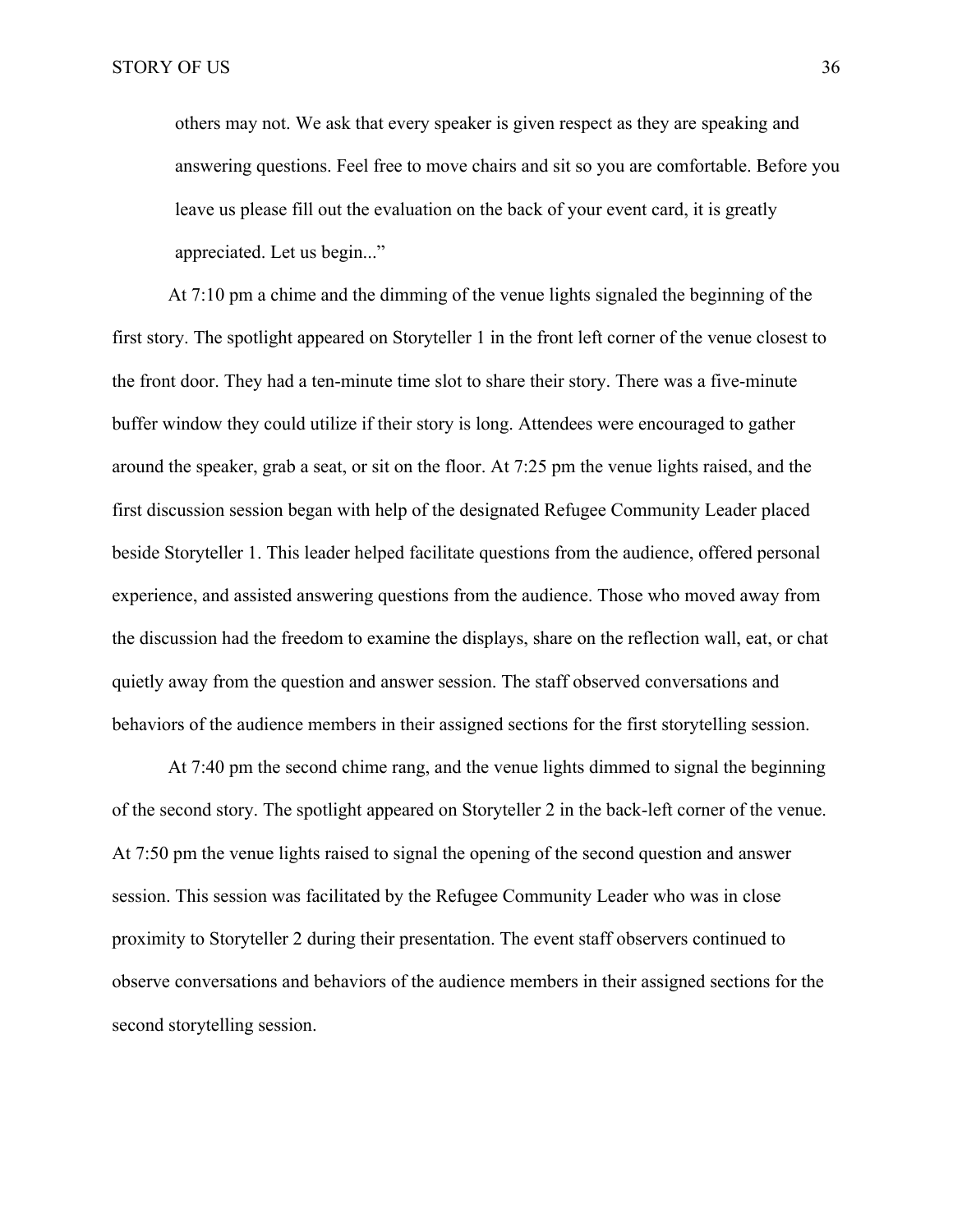The second storyteller ended their presentation at 8:00pm and handed over the mic to the program coordinator. They gave a brief introduction of the Akwaaba Ensemble, which included a biography supplied by the performers. The Ensemble performed West African dance and drumming for twenty minutes. Audience members stood up and danced with the performers. During the performance, the three event volunteers switched places between greeting and reflection wall duty. The Program Coordinator quickly revisited the closing program responsibilities with these staff before the fourth storyteller began.

At 8:20 pm the third chime rang and the venue lights dimmer to signal the beginning of the third story. The spotlight will appear on Storyteller 3 in the front back corner of the venue. At 8:40 pm the venue lights raised to signal the beginning of the third question and answer session. This session was moderated by the Refugee Community Leader who was in close proximity to Storyteller 3. Both event staff observed conversations and behaviors of the audience members in their assigned sections for the third storytelling session.

At 8:50 the fifth chime rang, and the venue lights dimmed to signal that the fourth and final story is beginning. The spotlight appeared on Storyteller 4 in the front right corner of the venue. At 9:00 the venue lights raised to signal the beginning of the final question and answer session. It was moderated by the Refugee Community Leader who was placed in close proximity to Storyteller 5. The event staff observed conversations and behaviors of the audience members in their assigned sections for the final storytelling session.

 At 9:10 the Program Coordinator and Venue Directors gathered at the center of the venue to deliver the closing segment. The closing thanked the refugee communities for their bravery in the event's program, as well as Merrimack College, Jupiter Hall, and other people, organizations, and businesses that made the event possible. The closing segment reminded people that our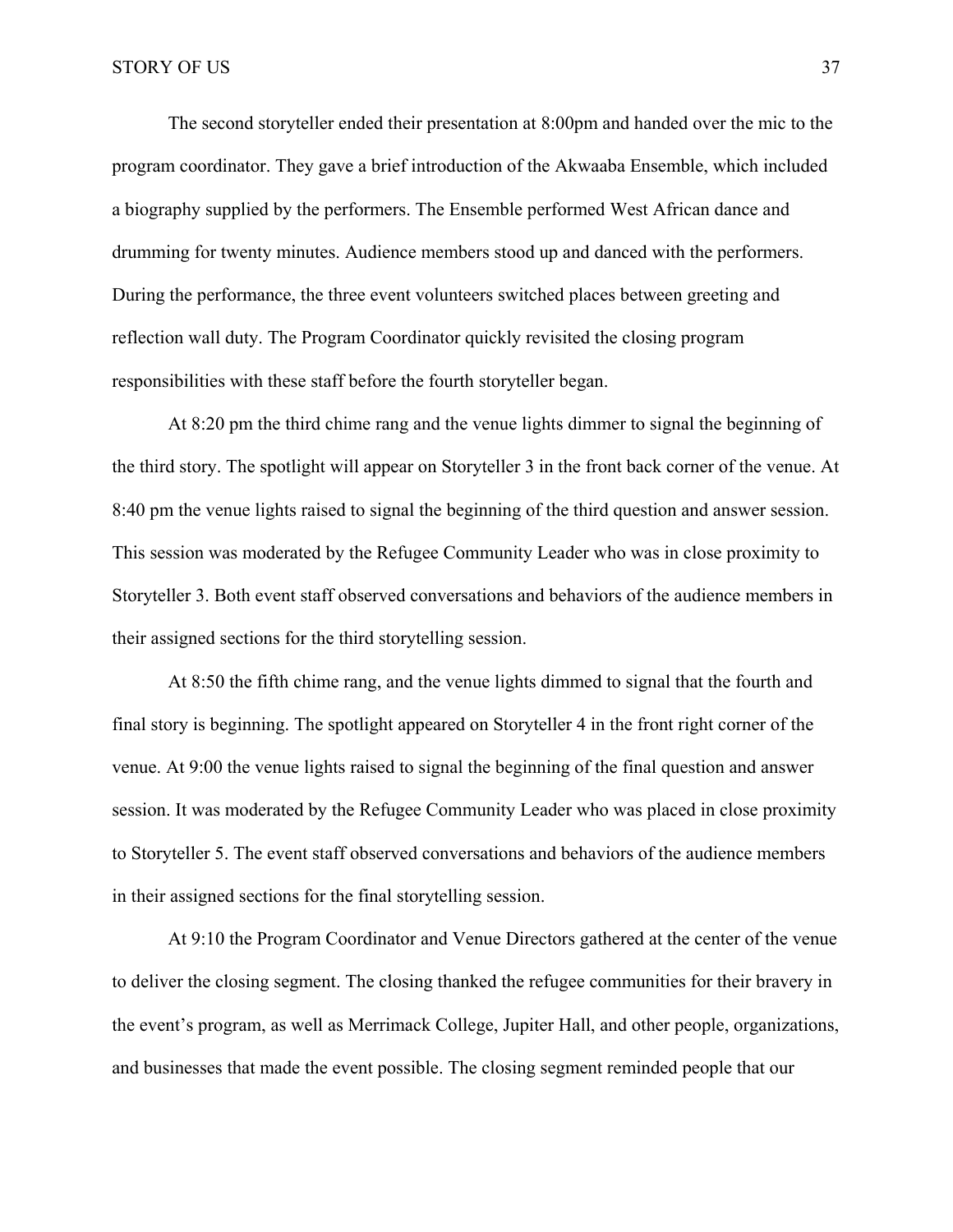experiences are part of a larger human narrative we must actively seek opportunities to learn about. It also reminded people to complete the final evaluation on the back of their event cards and share their thoughts and emotions on the reflection wall. New cards and writing utensils were available to those who misplaced or discarded their old ones. As people left the venue they returned their evaluations to the event staff located at the front of the venue. The doors closed after the last people returned their evaluations.

#### **Findings**

The Story of Us investigated the efficiency and impact of storytelling in educating the general public about the experiences of refugees in the United States. Quantitative and qualitative data was collected by means of evaluation surveys and reflection wall. All data was classified into three categories; demographic, survey statement responses, and reflection wall responses. All responses were largely positive and supportive of the established project questions.

# *Demographics*

 On April 13, 2018, there were 120 attendees at the event. Sixty-six of the total participants completed evaluation surveys resulting in a 55% response rate.

Participants represented ages ranging from under 25 years old to over 65 years old. The largest age group represented was "Under 25" which made up 39.4% of the respondents (n=26). Eleven participants identified themselves as "65 and over" (16.7%). Nine participants selfidentified with the age group "25-44" (13.6%). Another nine participants identified with the age group "35-44" (13.6%). Six participants identified with the age group "55-64" (9.1%). Only four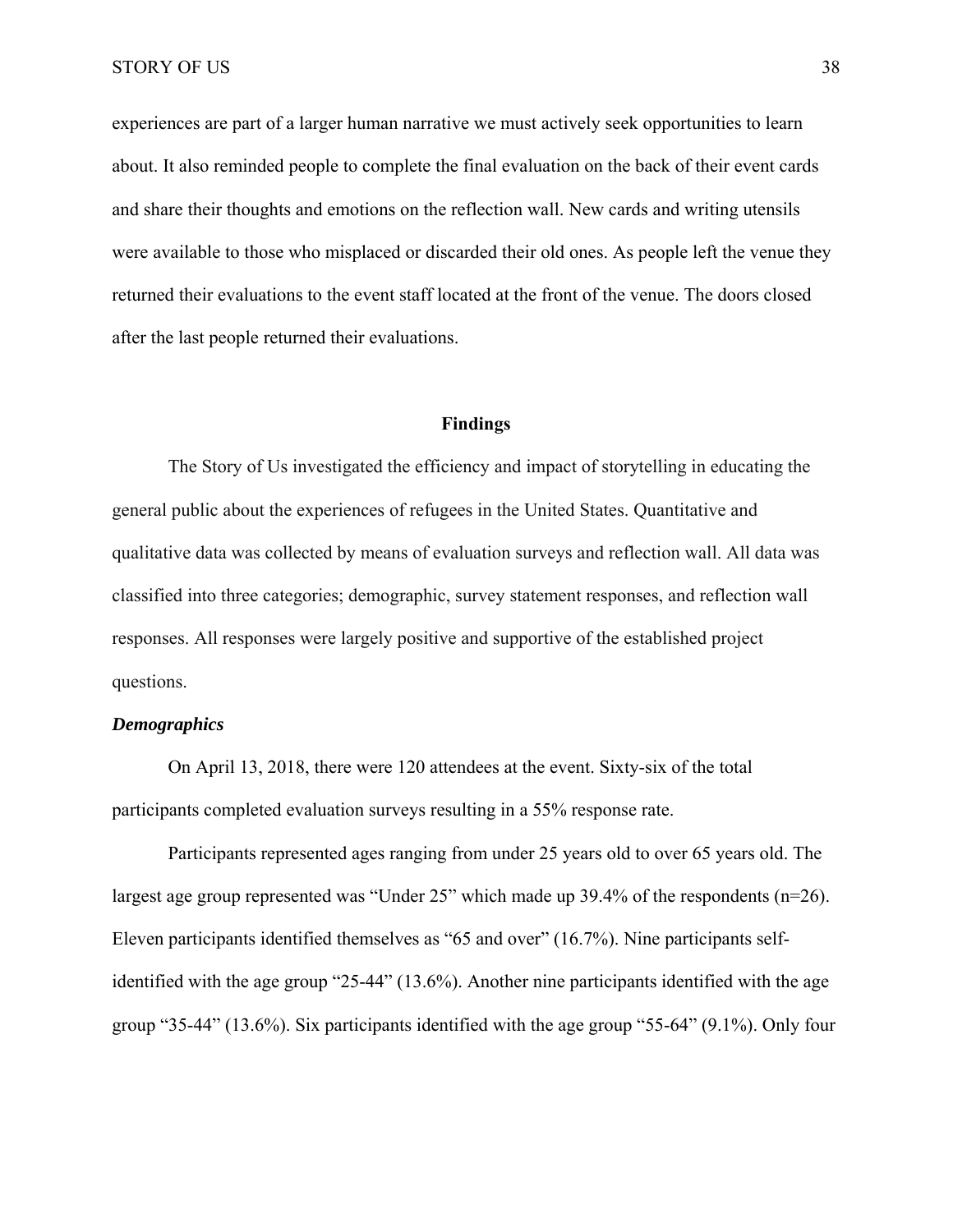people self-identified with the age group "45-54" making it the smallest age group represented

 $(6.1\%)$ .



*Figure 1: Participant Breakdown by Age*

 Additionally, participants were asked to self-identify their race as one of the following options; Black/African American, Caucasian/White, American Indian/Alaskan Native, Asian, Native Hawaiian/Pacific Islander, and Mixed Race. Of the 66 participants who completed surveys, 62 responded to the race question resulting in a 92% response rate. Four participants wrote in races that were not presented as answer options. The identities that were written in are factored into the figures and calculations despite not being options offered on the survey. Fortythree participants identified as Caucasian/White representing 65% of those who completed surveys. The next largest age group represented was "Mixed Race" with seven participants identifying as such (10.6%). Four participants identified as "Asian" (6.1%), three participants identified as "Black/African American" (4.5%), and another three participants wrote in "Latinx" (4.5%). One participant wrote in "Middle Eastern" under this question. Only one participant identified as "Native Hawaiian/Pacific Islander".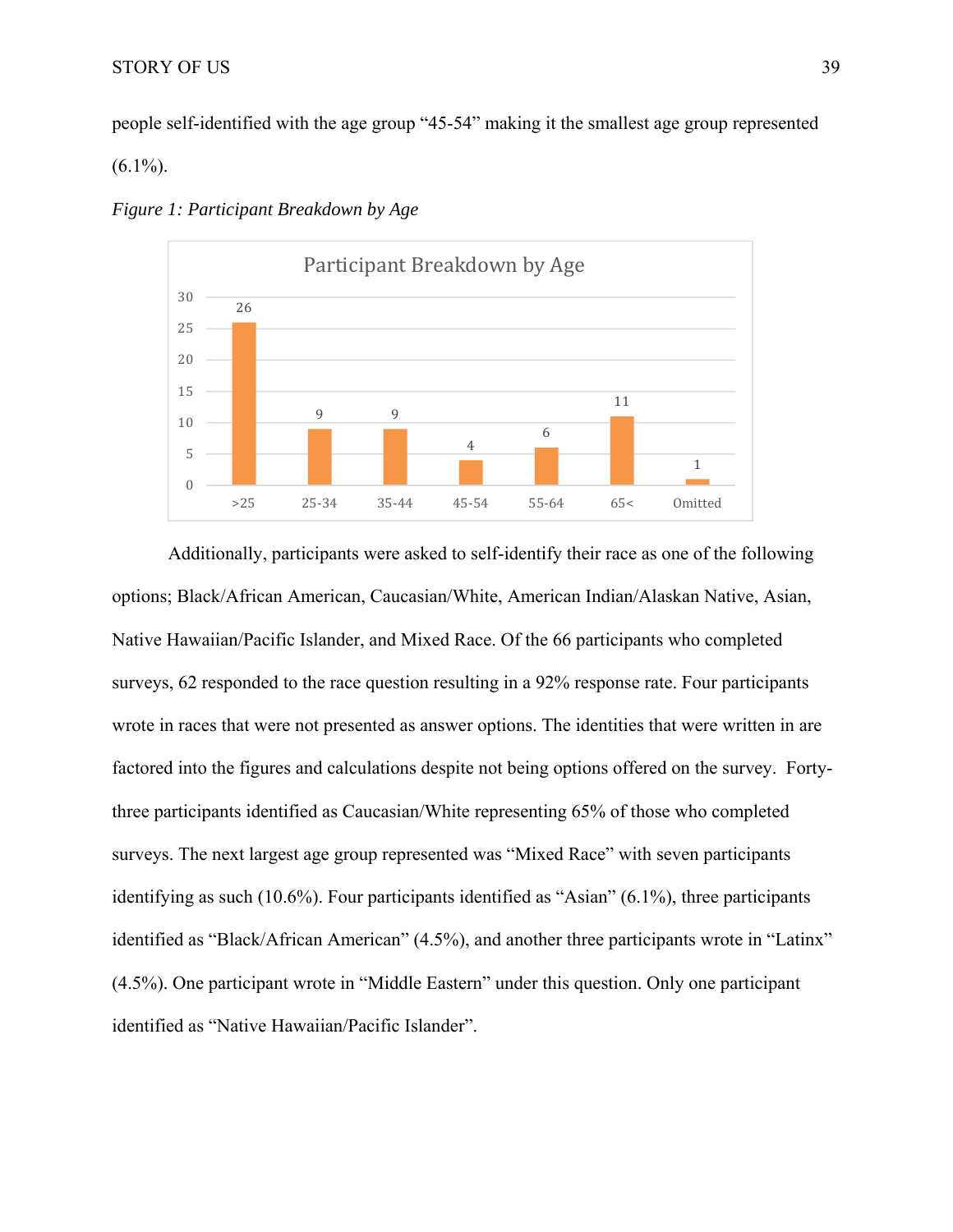# STORY OF US 40

*Figure 2: Participant Breakdown by Race* 



There is correlation between age of participants and the race groups they self-identified with. Those under the age of twenty-five comprised of 40% of participants but contributed 68% of participant racial diversity. This was not the case with the other age groups.

*Figure 3: Participant Breakdown by Race within Age Groups* 



 Attendees were invited to identify if they were an immigrant or refugee. Sixty-four out of sixty-six people responded to this question on the evaluation survey (97%). Fifty-three people identified that they were not immigrant or refugees, comprising 80% of the total evaluation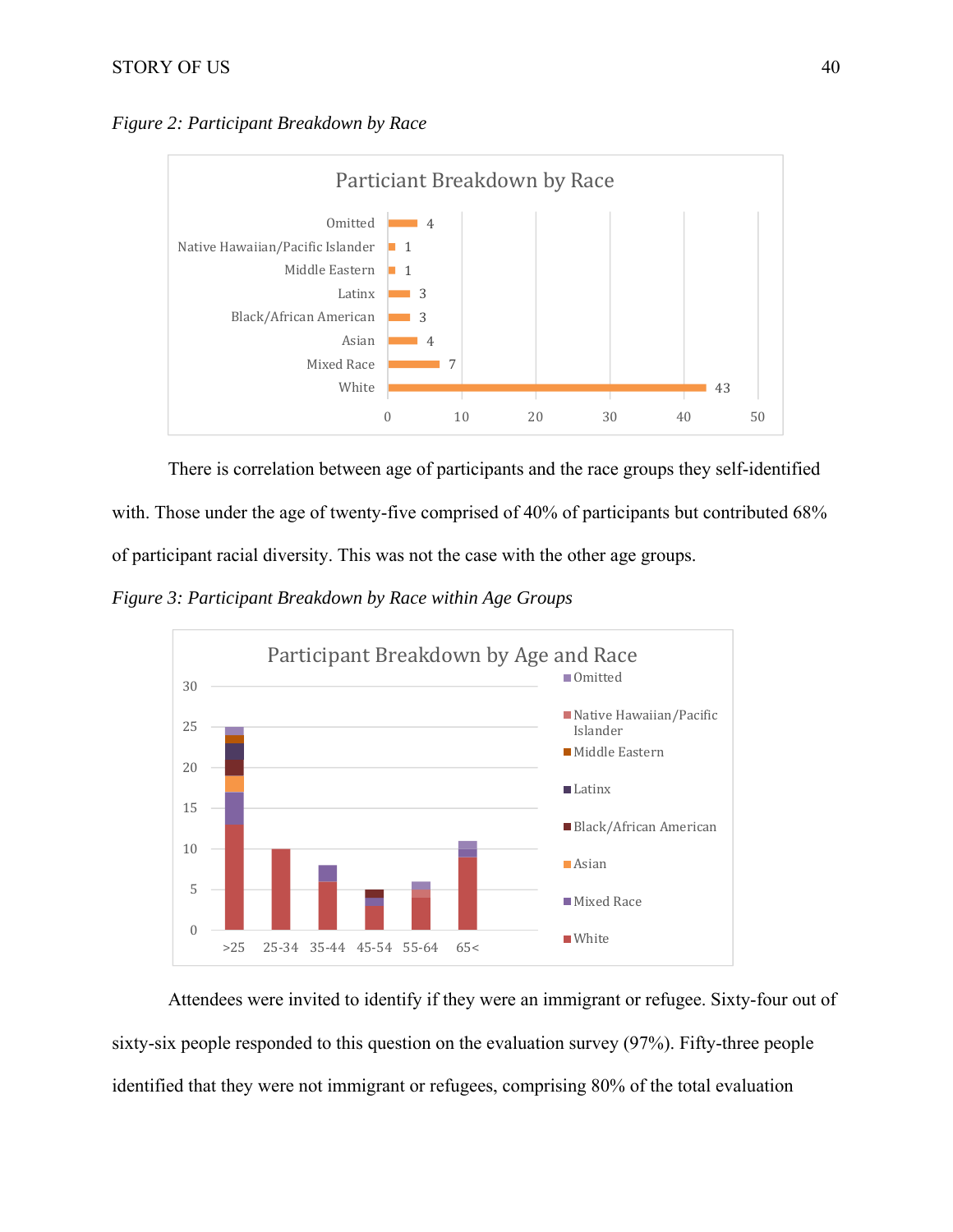participants. Ten people self-identified as immigrant or refugees, constituting 15% of

participants. Four people omitted answers for that question.

*Figure 1: Participant Breakdown by Immigration Status* 



 While the majority of participants did not identify as an immigrant of refugee, those who did were concentrated within three age groups. Seven of the ten participants who identified as an immigrant or refugee were under the age of twenty-five. Two participants who identified as immigrant or refugee belonged to the "35-44" age group. Only one person identified as immigrant or refugee identified with the "55-64" age group.

*Figure 5: Participant Breakdown by Immigration Status within Age Groups* 

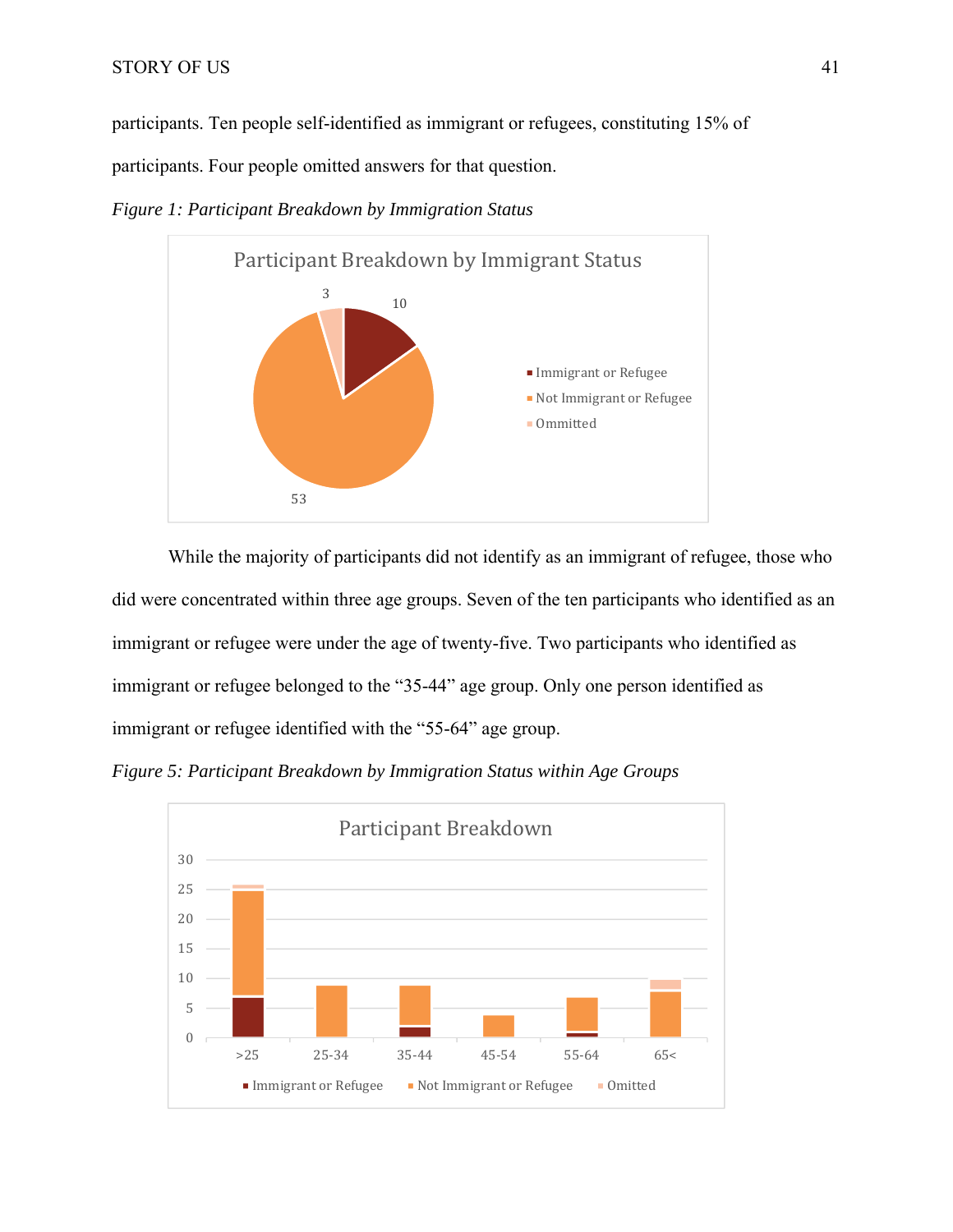# *Survey Question Responses*

 Evaluation surveys asked participants to consider five statements measuring the appeal of storytelling, new information learned, and likelihood of future action. Participants were asked to rate the intensity of agreement using the following scale: strongly agree, agree, disagree, strongly disagree. The responses of participants fell largely within the strongly agree or agree categories.

The second evaluation statement attempts to measure the allure of storytelling to the general public. It correlates with the first evaluation question, *is storytelling an effective pedagogy?* The statement reads, "Storytelling was an engaging way to talk about the refugee experience." Of the total participants who completed evaluation surveys, fifty-nine participants strongly agreed that storytelling was engaging; thus, 90% of participants responded as such. The other seven participants agreed with the statement, comprising of the other 10%.





The first and third statements on the evaluation survey appraises the educational influence of the event. They correlate with the second and third evaluation questions; *does storytelling raise awareness* and *increase understanding of the experiences of refugees in the*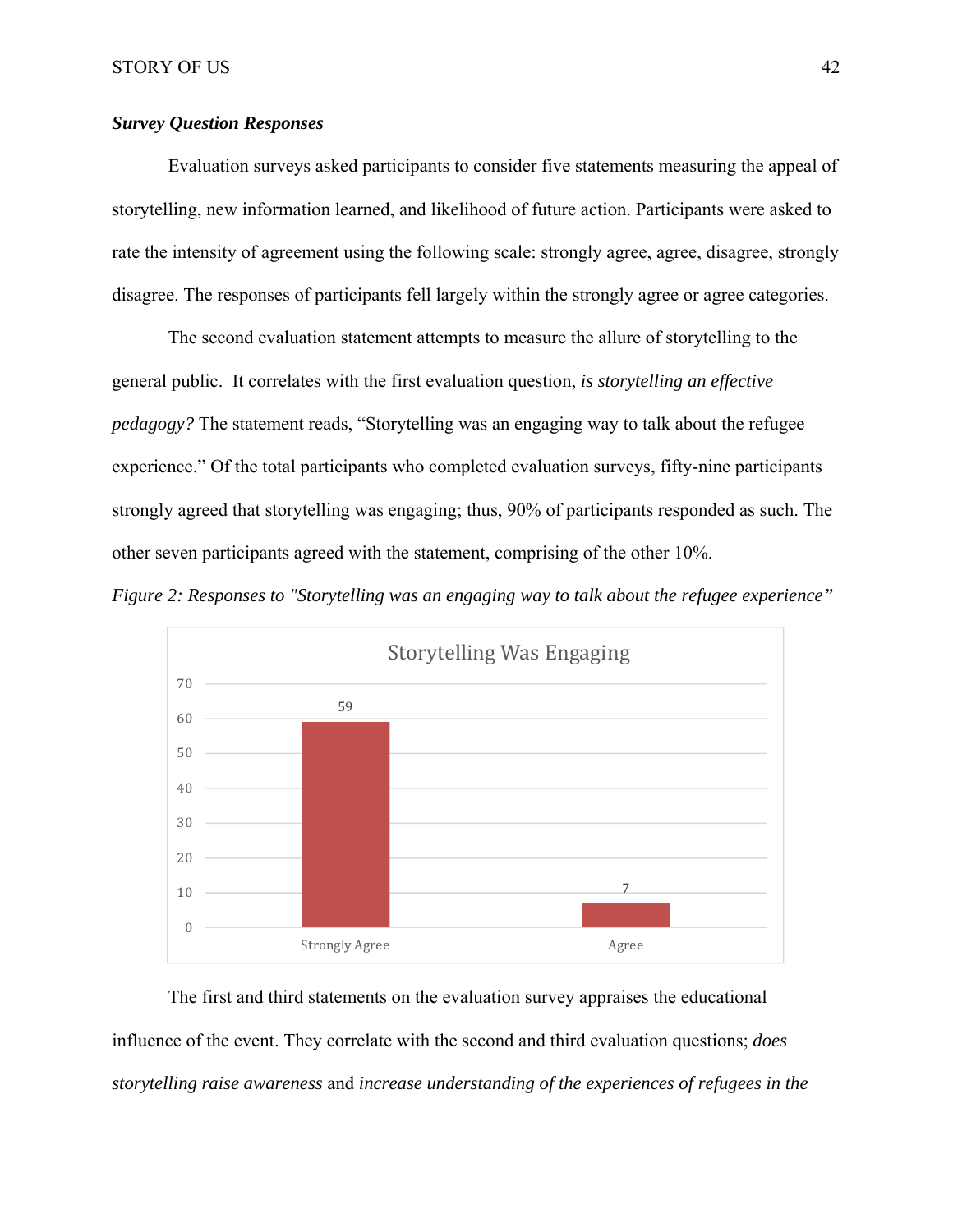*United States?* Every participant recorded responses to the two statements. The first statement read, "The event raised awareness about the experiences of refugees in the U.S." Fifty-five participants strongly agreed with the statement, making up 83% of those who completed responses. The remaining eleven participants agreed with statement, thus comprising the other 17% of participant responses.

*Figure 3: Responses to "The Event Raised Awareness About the Experiences of Refugees in the U.S."* 



#### Comparable responses were recorded in the third statement, *the event taught me*

*something I did not know about refugees in the U.S.* Forty-seven participants strongly agreed that they were taught something new, making up 71*%* of participant responses*.* Nineteen participants agreed with the statement, comprising the remaining 29% of responses.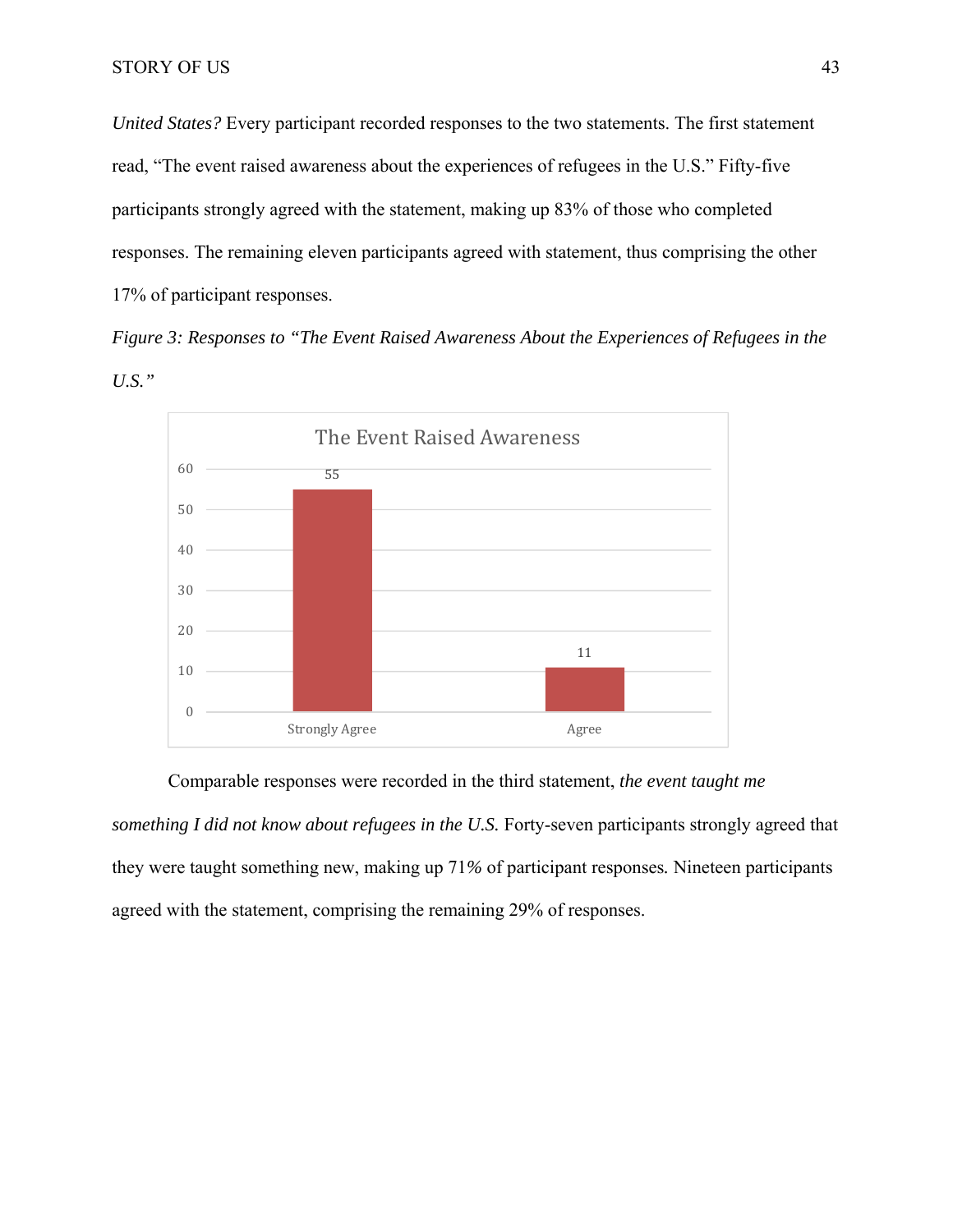# STORY OF US 44

*Figure 8: Responses to "The Event Taught Me Something Did Not Know About Refugees in the* 

*U.S."* 



 The final two statements on the evaluation survey assessed the probability that attendees would pursue further action regarding refugees in the United States. They address the evaluation question, *does increased awareness and understanding of refugee experiences in the United States encourage action?* The fourth question read, "After the event I will try to learn more about the refugee experience in the U.S". Sixty-four people recorded responses to this statement. Forty participants strongly agreed with the prospect of seeking further education, making up 61% of responses. Twenty-four of participants agreed to pursue additional information, comprising 36% of responses. Two people omitted responses to the statement.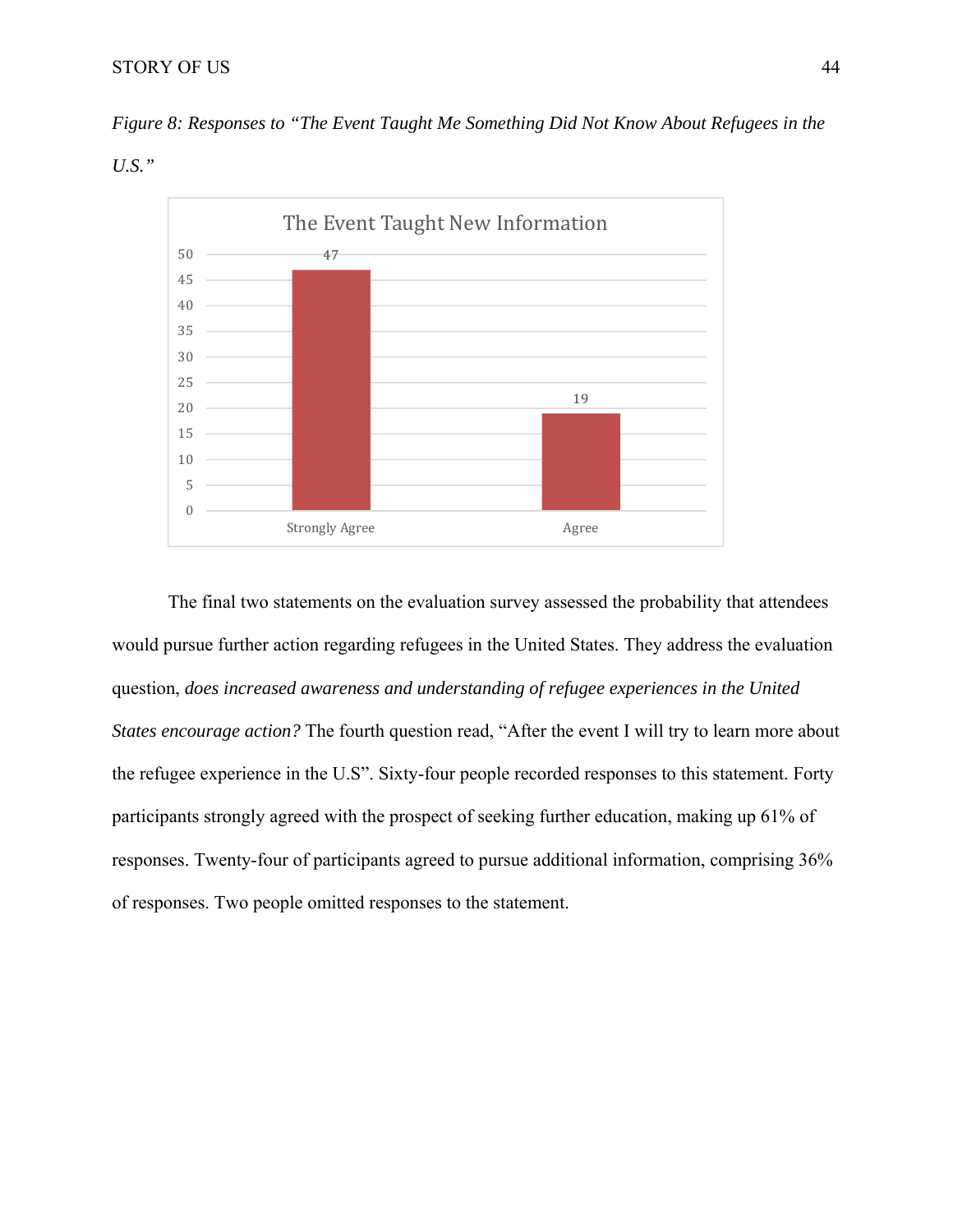# STORY OF US 45

*Figure 4: Responses to "After the Event I Will Try to Learn More About the Refugee Experience in the U.S."* 



Very similar responses were recorded to the final survey statement which read, "After the event I will take action about the treatment of refugees in the U.S" Sixty-one participants recorded answers to this statement. Thirty-five participants strongly agreed to take action about refugee treatment, making up 53% of responses. Twenty-six of participants agreed to action, comprising 39% of statement responses. Five of participants neglected to respond to the statement.

*Figure 10: Responses to "After the Event I Will Take Action About the Treatment of Refugees in the U.S."* 

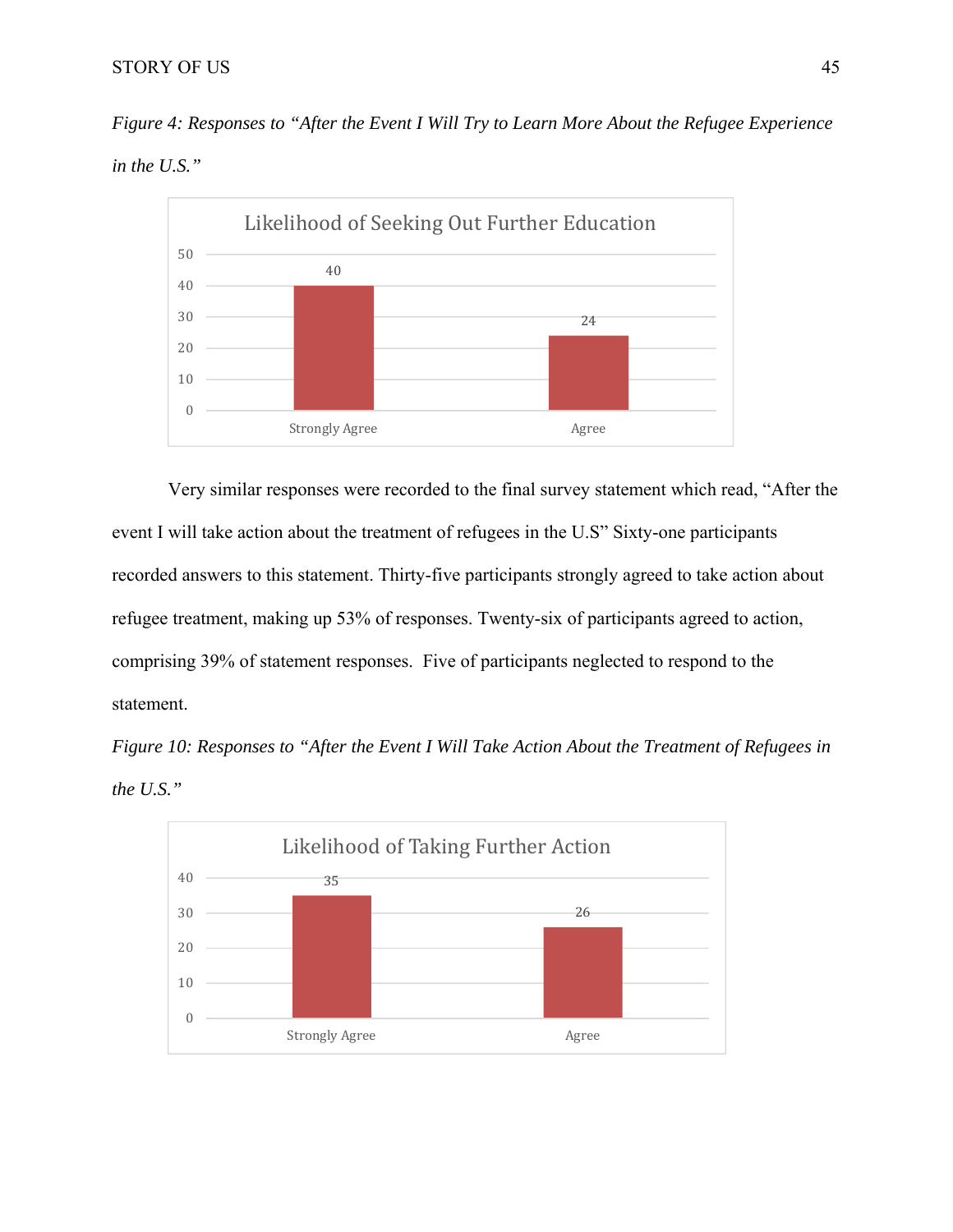Overall, the responses to survey statements were largely positive. The statements were ordered in such a way that the last two measured continue engagement of participants. There was a digression in number of participants that strongly agreed with action-based statements. It should also be noted that the action statements were the only two statements that people omitted answers for. Participants were more willing to strongly agree or agree with pursuing further education about refugees than they were to take action about the treatment of refugees. Similarly, more participants omitted answers to the statement measuring the likelihood of taking further action. This raises questions about the level of influence the event had on future action.

#### *Reflection Wall Responses*

 Participants were given the opportunity to share their emotions, thoughts, and ideas on a reflection wall. It should be noted that attendees could also share comments on their evaluation surveys. Those responses are included in this section due to the low rate of return. In total, forty responses were collected through the reflection wall and comment cards.

 All responses were sorted by positive and negative feedback. Thirty-eight responses were identified as positive and two were negative. Due to the large collection of positive feedback, data was further sorted by into four main categories; storytelling, action, awareness, and community. Out of a total of forty responses, thirty-seven of them correlated with one or more categories. Four responses were generalizations that were omitted from the data set. Thus, the following figures are based out of thirty-six responses. Eighteen responses correlated with storytelling, nine alluded to action, eight referred to the community, and seventeen discussed awareness.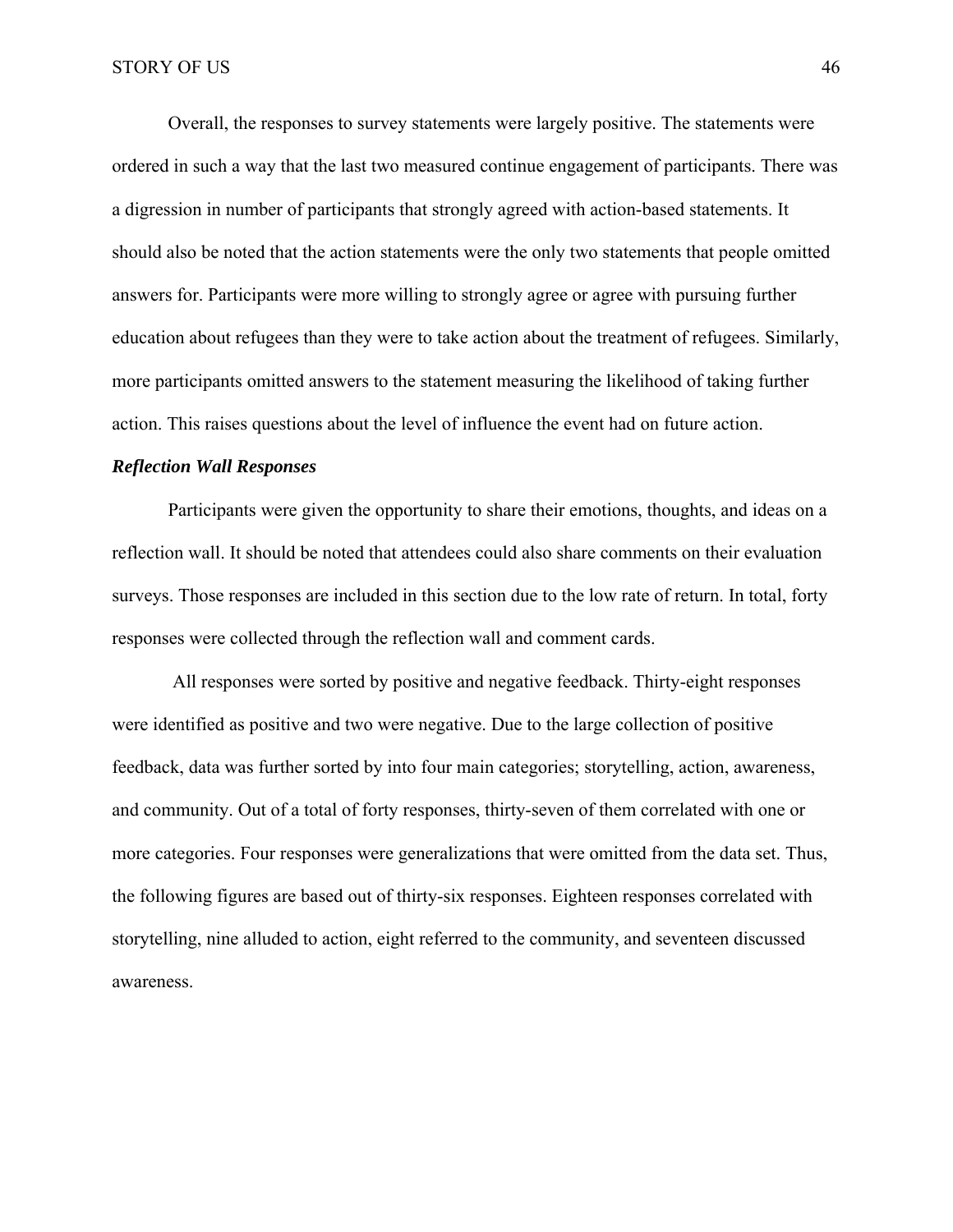# STORY OF US 47



*Figure 5: Reflection Wall Responses by Category* 

Storytelling was the most prominent category of participants responses. Eighteen of the forty responses addressed the effects of storytelling as an educational tool. Sixteen of the eighteen responses were positive. The responses in this category elicited three major themes; the event was engaging, the event fostered a consciousness of shared identity, and the speakers were difficult to understand.



*Figure 6: Breakdown of "Storytelling" Reflection Wall Reponses by Theme*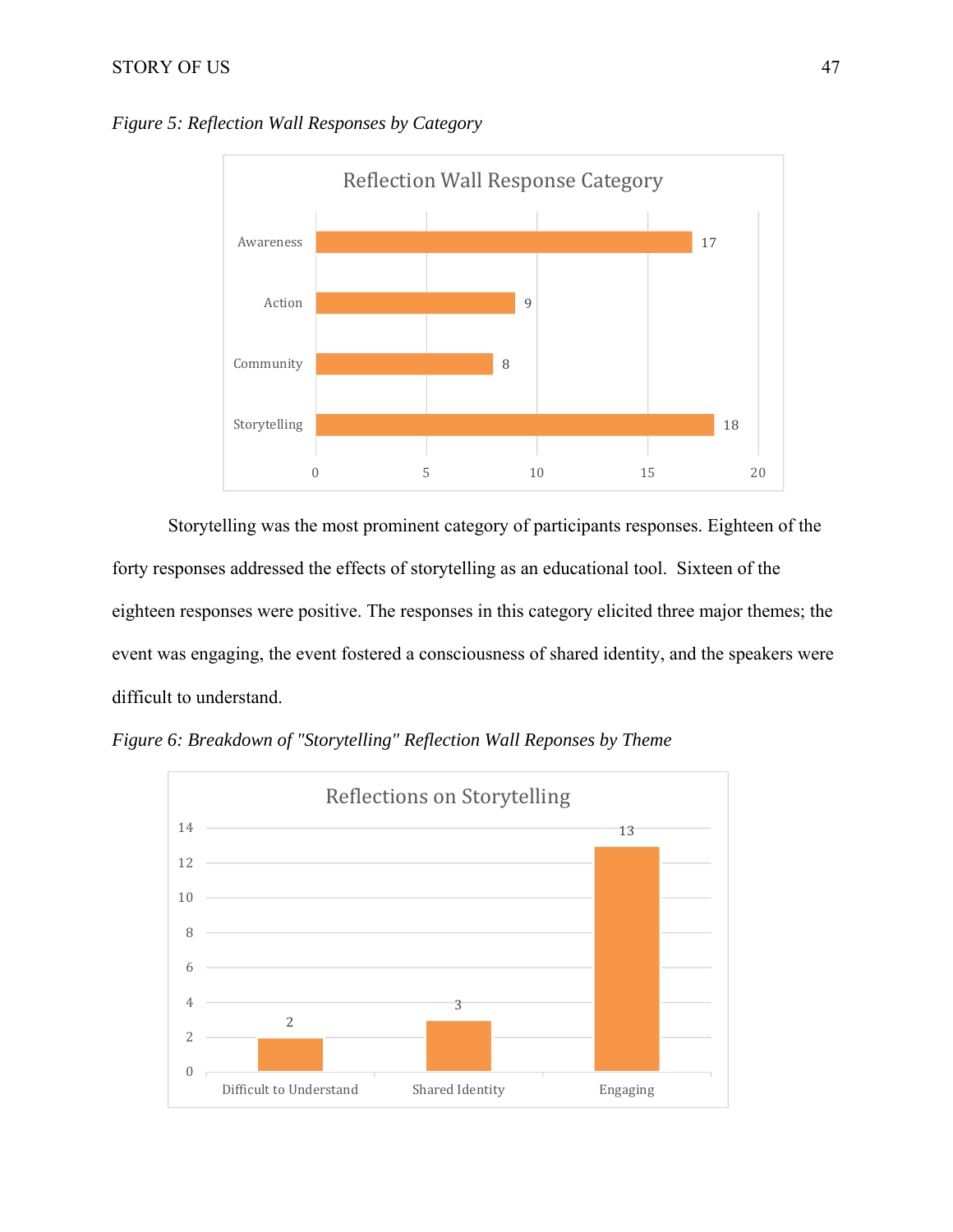One of the main themes educed by participants was how engaging the event was. This was the response for thirteen of the eighteen people who gave responses in the "storytelling" category. One participant wrote, "This was really thoughtful way to engage members from different communities. I think the audience as a whole learned a lot by taking the time to hear stories often overlooked." This was reiterated by another participant who commented that the event was, "a very interesting way to understand the plight and courage of the new immigrants among us." The reoccurrence of such responses demonstrates that storytelling was a captivating way to learn about the experience of refugees. Other participants noted that the event, "felt personal" and "gave a change to speak to neighbors they didn't know" which recognizes the positive impact of more personal forms of public discourse.

Another theme highlighted by participants was the way storytelling drew attention to the notion of shared identities. This is demonstrated by participant responses such as, "The stories were great. We all have different backgrounds, but our stories are similar" and again with, "Every human is beautiful with an amazing story to share. We are more alike than people are led to think." These responses imply that storytelling gives people the opportunity to explore similarities between different groups.

Only two participants commented that storytellers were difficult to hear. These were the only negative responses recorded for the entire event. Their infrequency suggests that most participants did not share their experience. This could have been related to participant specific realities such as hearing ability.

The second largest grouping of participant responses fell under the "awareness" category. Seventeen responses indicated that the event raised awareness of the experiences of refugees in the United States. The responses were all positive and presented noteworthy themes; raised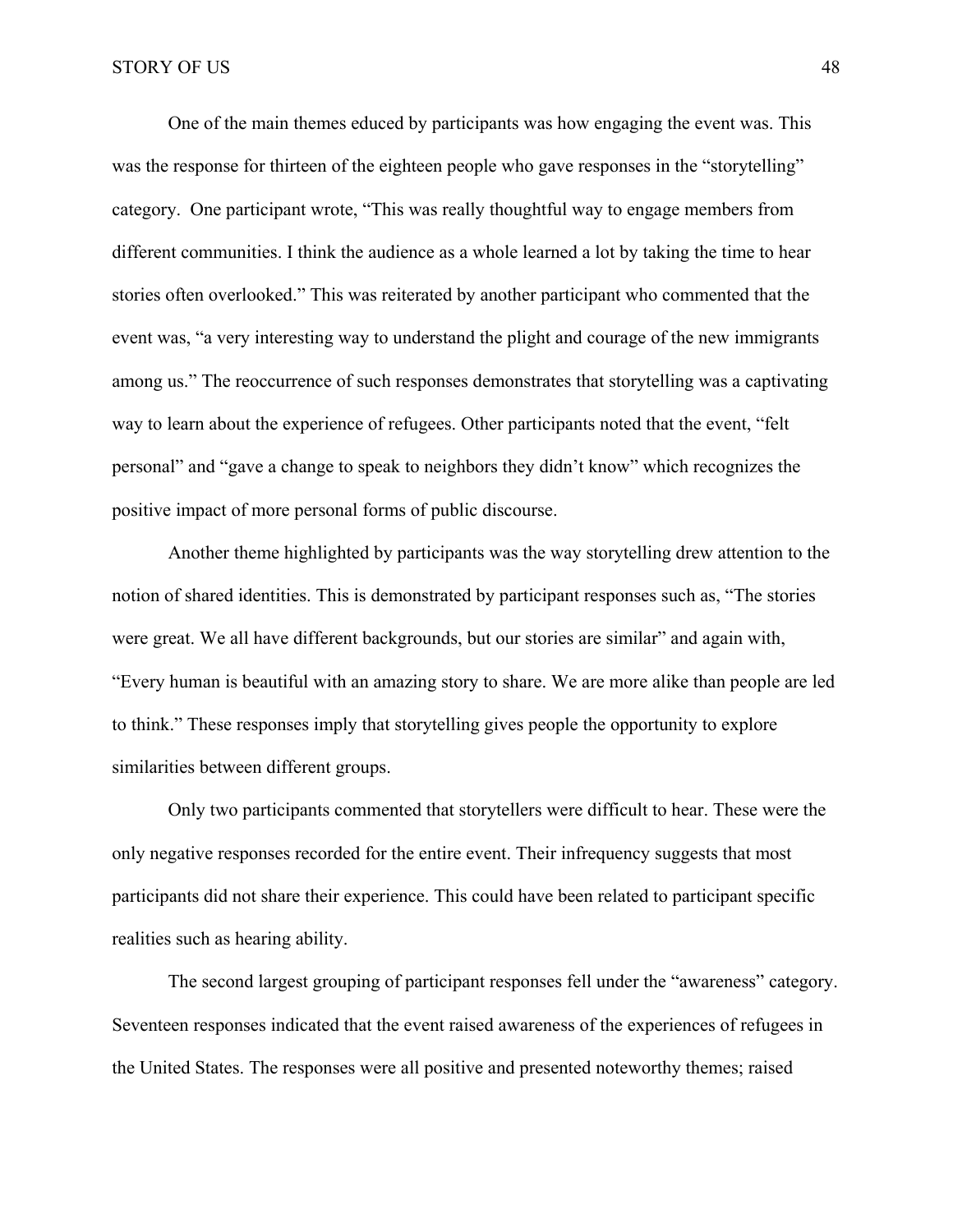awareness about the experiences of refugees, promoted reflection on privilege, and encouraged reflection of implicit biases.



*Figure 7:Breakdown of "Awareness" Reflection Wall Reponses by Theme* 

One of the main themes participants emphasized was their new awareness of the refugee experience. Ten of the seventeen people who gave responses in the "awareness" category highlighted this. One participant wrote that they, "learned so much about the everyday struggle of refugees" and another, "better understands the mistrust refugees have of government". Participants further specified that they learned new information about the refugee resettlement process. Examples of their responses include, "I didn't know refugees could not choose what country they were resettled in" and "The moderator, Anela, was fantastic- she gave great insight to the refugee resettlement process." The rate of such responses demonstrates that the event was effective in raising awareness about the experiences of refugees in the United States.

Participants also emphasized new acknowledgment toward their privileges. This was raised by five of the seventeen responses in the "awareness" category. One participant wrote that the event, "makes me think about my own privilege as a citizen of a country" and another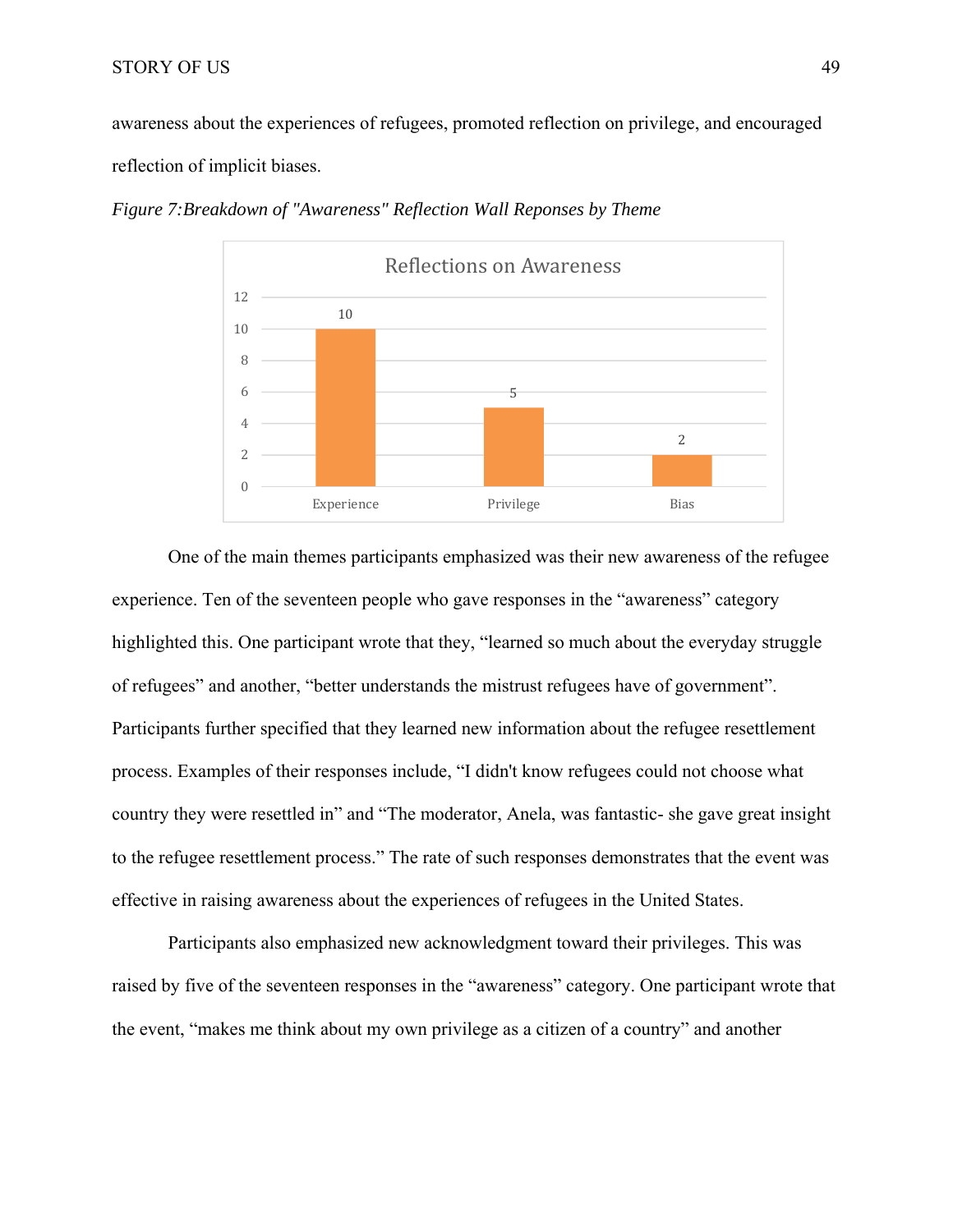commented on, "the power of a passport." This implies that people realize the privilege of assuming citizenship at birth. Further, it demonstrates that the event encouraged self-reflection.

The exploration of self within the issue of refugee experiences was echoed by the responses that addressed implicit bias. Two participants' responses specified that the event encouraged them to consider their own understandings of refugees. One participant wrote, "I recognize where my misconceptions came from" and another commented, "I feel guilty for ever considering the things I heard on the news." Such responses indicate that attendees were able to reflect on their own roles in treatment of refugees in the United Sates. It signifies the event's ability to challenge the media and circles of influence.

Eight responses were categorized under "community" because their comments reflected on the ways in which society defines community. All action responses were positive and were further separated into two themes, community identity, and growth of community.

*Figure 8:Breakdown of "Community" Reflection Wall Reponses by Theme* 



 The main theme identified by participants in the "community" category was that of exploring the community's identity. Six of the eight responses highlighted the diversity and its place within the community. This is exemplified in one participant's response, "This was a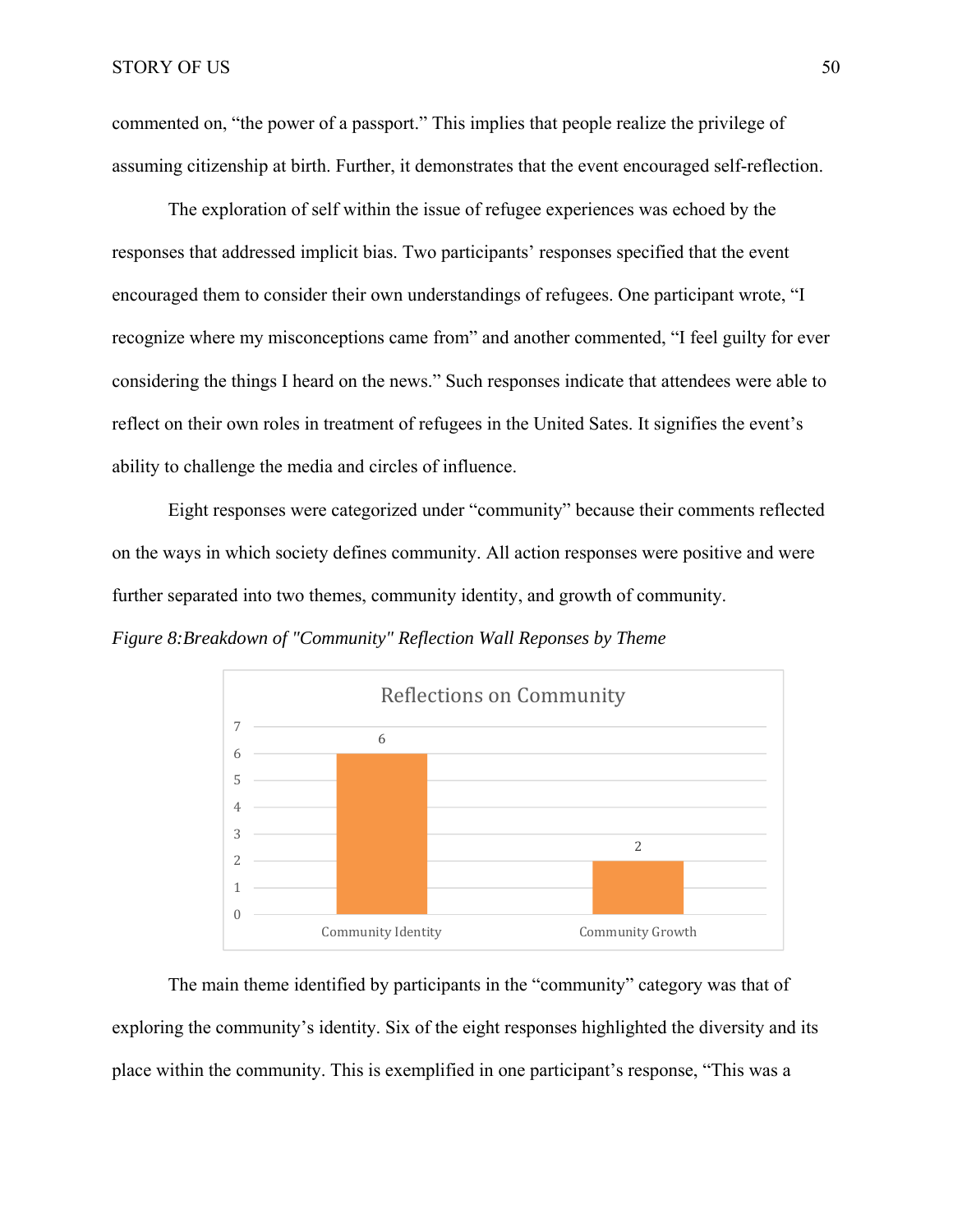wonderful cross section of representatives of our refugee communities" The response uses possessive language, "our refugee communities" which signifies inclusion in the larger communal identity. Another participant states that the event is, "necessary for a true American community." This response suggests that a "true American community" is one which involves and includes diversity. This focus by participants reveals that the event influenced consideration or reconsideration of the meaning of community.

 This was also demonstrated by the two participants whose responses implied that the event was necessary for community growth. One of the participants wrote that, "our community needs this to bloom." The response refers to the larger storytelling event as well as the specifics of diverse community dialogue and educational opportunities. This response supports the notion that communities should have more opportunities to learn about each other in order to positively develop.

 Nine responses were categorized as "action" because they indicated future involvement with refugee experiences in the United States. All action responses were positive and were further separated into themes; potential to change behaviors, seeking further education, and interest in hosting the event again.



*Figure 9:Breakdown of "Action" Reflection Wall Reponses by Theme*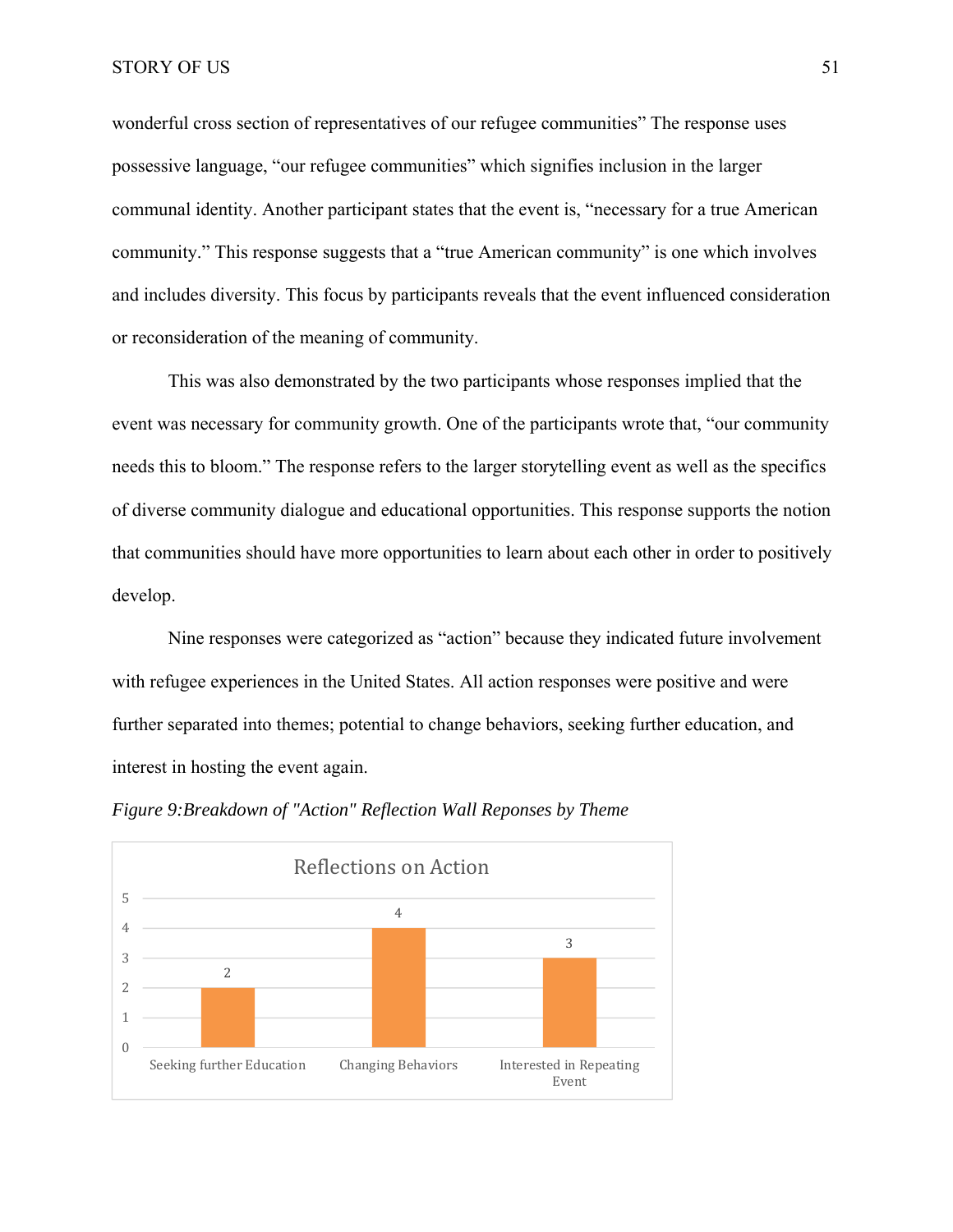One of the main themes that participants highlighted was their commitment to changing everyday behaviors after the event. Four out of nine people who gave action categorized responses mentioned this. Examples of their responses include, "I will be kinder" and "I will work to be more genuine, thoughtful, and welcoming" In this case, participants focused on how they could change their own methods of engagement. This language signifies that the event gave attendees tools they could use after the event.

Moreover, attendees acknowledged that they are interested in learning more about the refugee experience. Two participants specified that they were going to seek out further education. One participant wrote, "I am interested to learn how to help refugees more in depth" which suggested that the event was interesting enough to catch people's attention. This perception is further supported by the three participants that advocated for the event to be hosted again. Interest in repeating the event indicates that the event was interesting, informative, and successful enough to be repeated.

#### **Discussion**

The UN High Commissioner for Refugees recognizes that false understandings of refugee identity and experience are often disseminated and perpetuated throughout communities. Cycles of misconception that are not intervened are likely to develop into xenophobic beliefs and behaviors that threated the well-being of refugees and communities alike (UN High Commissioner for Refugees, 2015). This project attempted to demonstrate that storytelling is an effective intervention method for cycles of xenophobia. The findings suggest that storytelling is an engaging approach to educating the general public about the experiences of refugees in the U.S. Participants strongly agree that the event raised awareness and increased their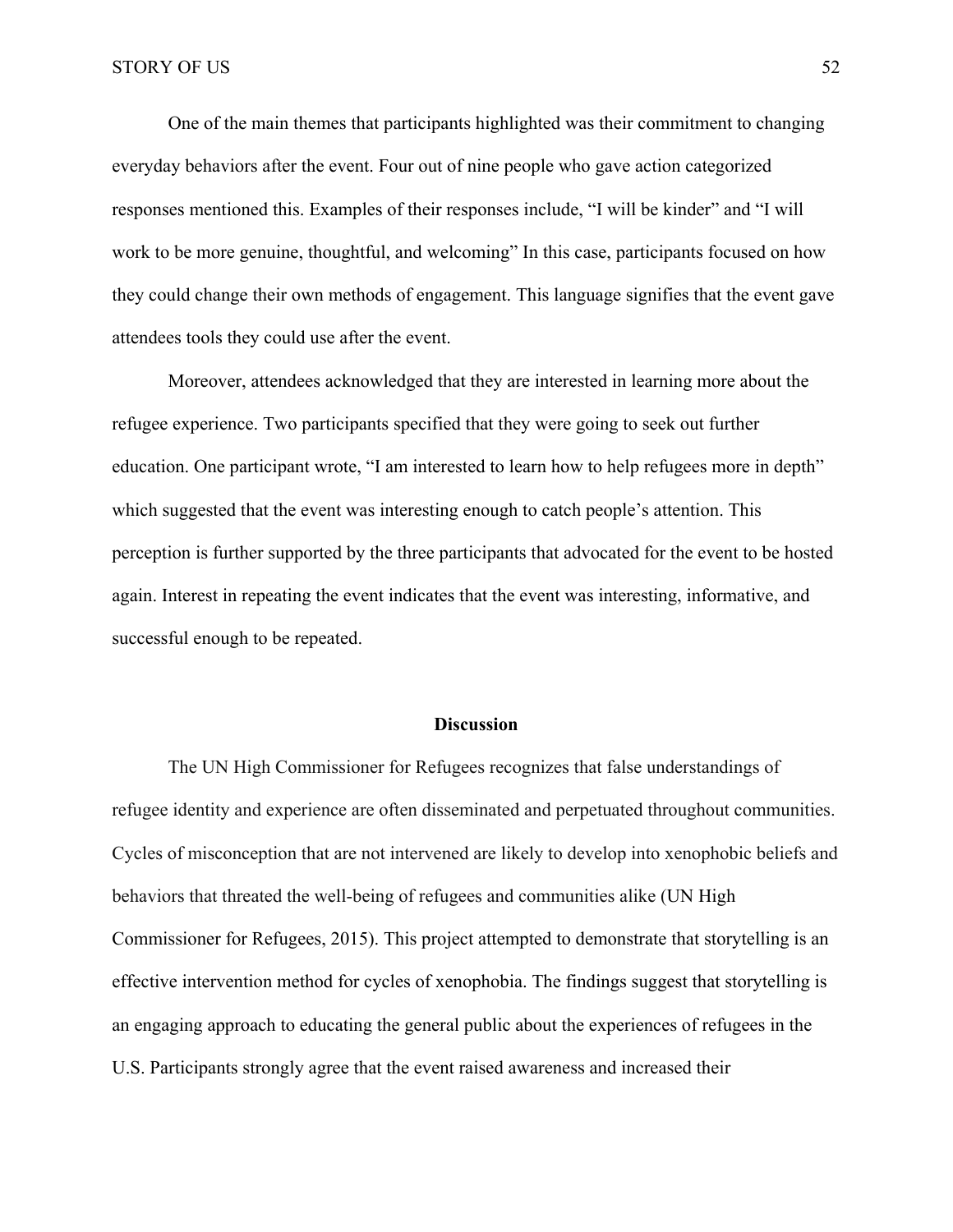understanding of refugees in the U.S. Furthermore, the findings imply that increased awareness and understanding of refugee experiences provokes people to take action against the maltreatment of refugees in the U.S.

In the exploration of the effectiveness of storytelling as pedagogy, the findings suggest that storytelling is engaging and thoughtful. Approximately 89% of reflection wall responses categorized under "storytelling" were identified as positive responses. Participants used words such as, "fascinating", "interesting", and "thoughtful" to describe storytelling; specifically, participants believed that storytelling was interesting because it was an opportunity to hear the narratives of people that are often overlooked. This aligns with research that claims storytelling is attractive because of its insight into identities, cultures, and values (Connelly & Clandinin, 1990). The positive reception of storytelling suggests that it is an engaging approach to crosscultural dialogue.

Many participants commented that the storytelling component felt personal and encouraged them to consider the similarities and differences they shared with refugee storytellers. As one participant commented, "We are more alike than people are led to think". The humanization of the storyteller and acknowledgment of a shared identity directly combats the negative effects of social identity theory that result in xenophobic beliefs and behaviors (Sanchez-Mazas & Licata, 2015). These findings further support Kornelson's assertions that storytelling encourages people to transform "us-them" relationships through vulnerability, empathy, and honesty (Kornelson, 2013). This isn't to imply that refugees and non-refugees are the same. Rather, it is to foster relative understanding that our histories, experiences, and journeys are dynamic and often complicated. Storytelling is a mechanism that allows people to accept this and find commonality amongst diversity.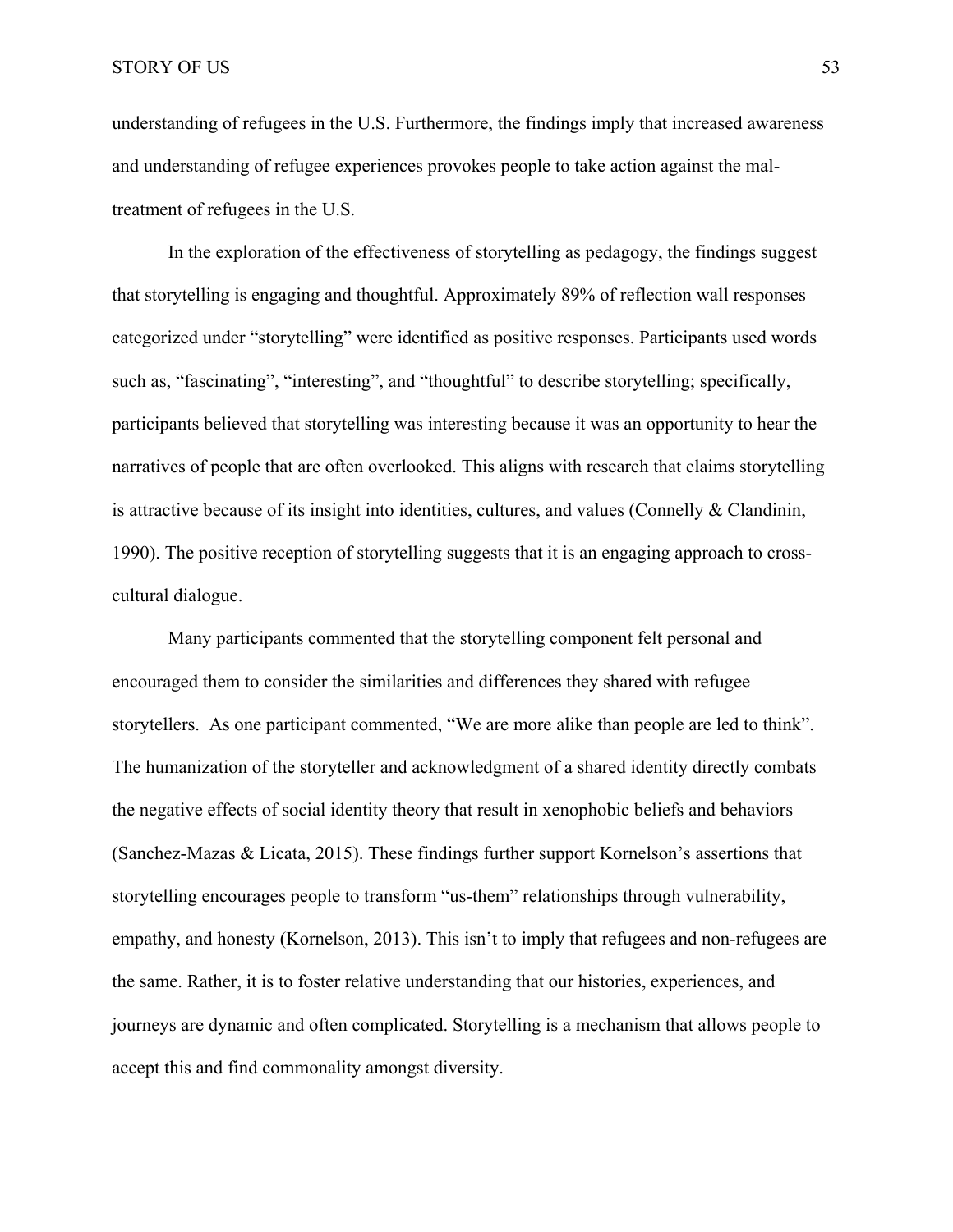Moreover, reflection encouraged participants to transcend "us-them" relationships through recognition and reevaluations of community. Approximately 20% of responses on the reflection wall alluded to the creation and growth of a communal identity. Participants recognized the diversity of attendees and commented on, "the beautiful representation of our community". Those responses allude to the inclusion of refugees and immigrants into one's perception of community. This shift is supported by literature that suggests new recognition is indicative of relationship building and leads to inclusion (Kornelson, 2013; Senehi, 2002).

Inclusion expanded beyond immigration status to embrace the diverse ages and races of participants. A surprising number of attendees were under the age of twenty-five and a majority of them did not identify as white. Many participants commented on the large presence of youth and regarded them favorably. The young attendees were inquisitive and posed thoughtful questions to storytellers during the question and answer sessions. This outcome strengthens the study of storytelling because it indicates that participants recognize the agency of both the storyteller and those engaging with them in the moment. Additionally, these findings suggest that youth are interested in storytelling events which may influence the approaches to future crosscultural dialogue.

In measuring the efficiency of storytelling in increasing awareness and understanding of refugee experiences in the U.S., the findings indicate that storytelling was a successful approach. There were two statements on the evaluation survey that measured if the event raised awareness of refugee experiences, and if it increased understanding of the issue. On average, participants strongly agreed with both statements. It is important to note that seven participants recognized their own privileges and biases as they engaged with storytellers. This outcome supports the research of Senehi and Kornelson who assert that storytelling is a socialization mechanism which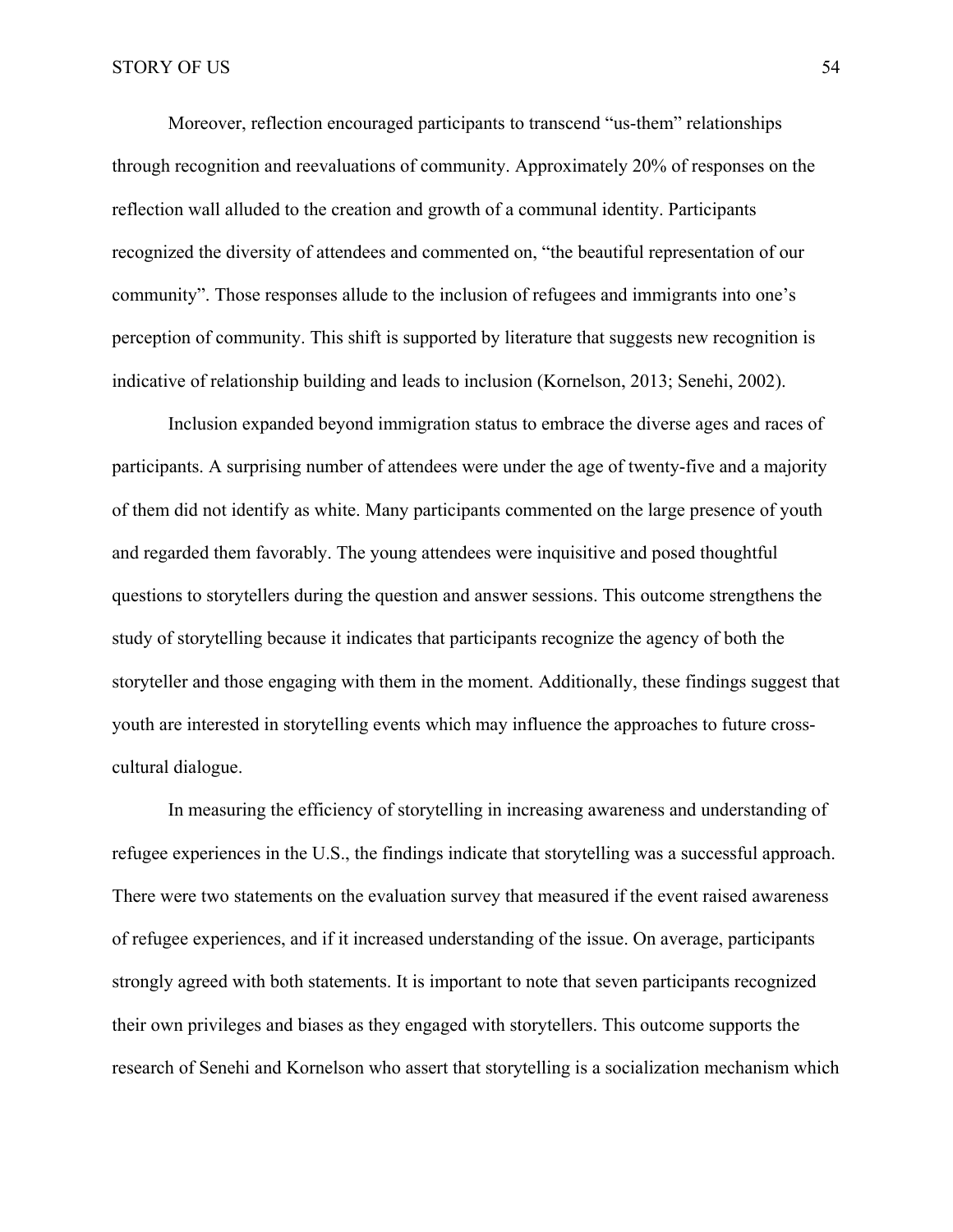utilizes exposure in order to encourage understanding of differences and challenge biases (Senehi, 2012; Kornelson, 2013).

It is important to recognize the profundity in which negative media, assumed behaviors, and misinformation has on one's conceptions of other people and their experiences. One participant commented, "I feel guilty for ever considering the things I heard on the news." Based on reflection and survey responses, it is likely that this participant is not alone in their guilt. Both social identity theory and realistic conflict theory recognizes the severity and rapid perpetuation of negative cycles of information as attempts of self-preservation (Sanchez-Mazas & Licata, 2015). Many people believe in stereotypes and other false understandings because they offer a rational for things that are not understood. Participants considering, believing, and embracing alternative narratives suggest that storytelling is effective in education *and* also catalyzes selfreflection.

In measuring the influence awareness and understanding of refugee experiences in the U.S. has on the likelihood of participants taking future action in refugee issues, the findings indicate that the event motivated participants to take action. On average, participants strongly agreed they would seek out more education and take action. These findings attest to the power of storytelling and its ability to educate people. It raises questions about correlation between intrapersonal relationships and responsibility. Are people more likely to engage with issues that are important to those in their communities? If so, could storytelling be an effective way to build relationships and promote awareness for various issues?

### *Limitations*

The findings of this event addressed the original project questions and supported the research that it was founded on. Despite this, there were limitations in the execution of the event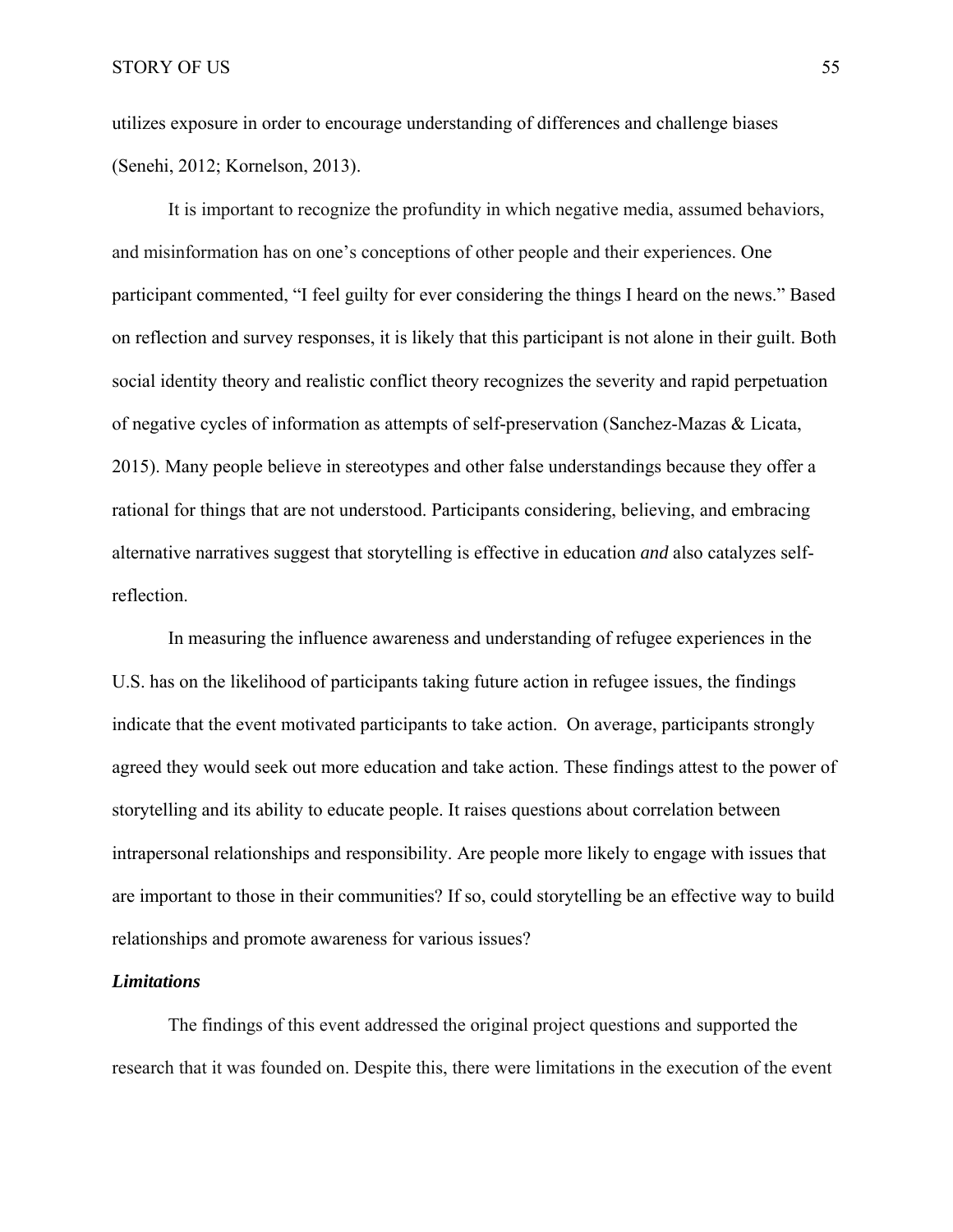STORY OF US 56

that potentially impacted the quality of the findings. The first limitation presented itself in the lack of an evaluation survey question about ethnicity. Participants were asked to identify their race within the six race options; Black/African American, Caucasian/White, American Indian/ Alaska Native, Asian, Native Hawaiian/Pacific Islander, and Mixed Race. Without an ethnicity question, participants were unable to identify if they were Hispanic or Latinx. Three participants wrote in, "Latinx" under race and another selected "Mixed Race" but wrote "Hispanic?" next to it. One attendee approached me after the event and expressed both hurt and displeasure that she was unable to claim her ethnicity. This presented issues for a few reasons, the first being the poignant exclusion of groups of people in an event that is supposed to promote inclusion. The other reason is that this limitation might have skewed the data collected at the event. Participants might have omitted answers or chosen, "Mixed Race" because they didn't know how to identify. Moving forward, there should be careful consideration of race and ethnicity questions on surveys.

The second limitation of this event was the size of the venue. Jupiter Hall has a standing capacity of 150 people. Without much consideration to the potential size of the crowd, the planning process entertained the idea of roughly 75-100 people attending. Seating arrangements were also secondary as the event encouraged the crowd to move with the storytellers. In action, the venue did not allow people to move as much as planned. People sat wherever there were benches, some sat on the floor, others stood. It was apparent that two hours was a long time for people to be standing. At one point during the event, people were interested in entering the venue, but attendees were thickly settled in front of the door. This deterred people from entering and was slightly uncomfortable for some. In the future, an event like this should consider asking for RSVPs or booking a larger venue.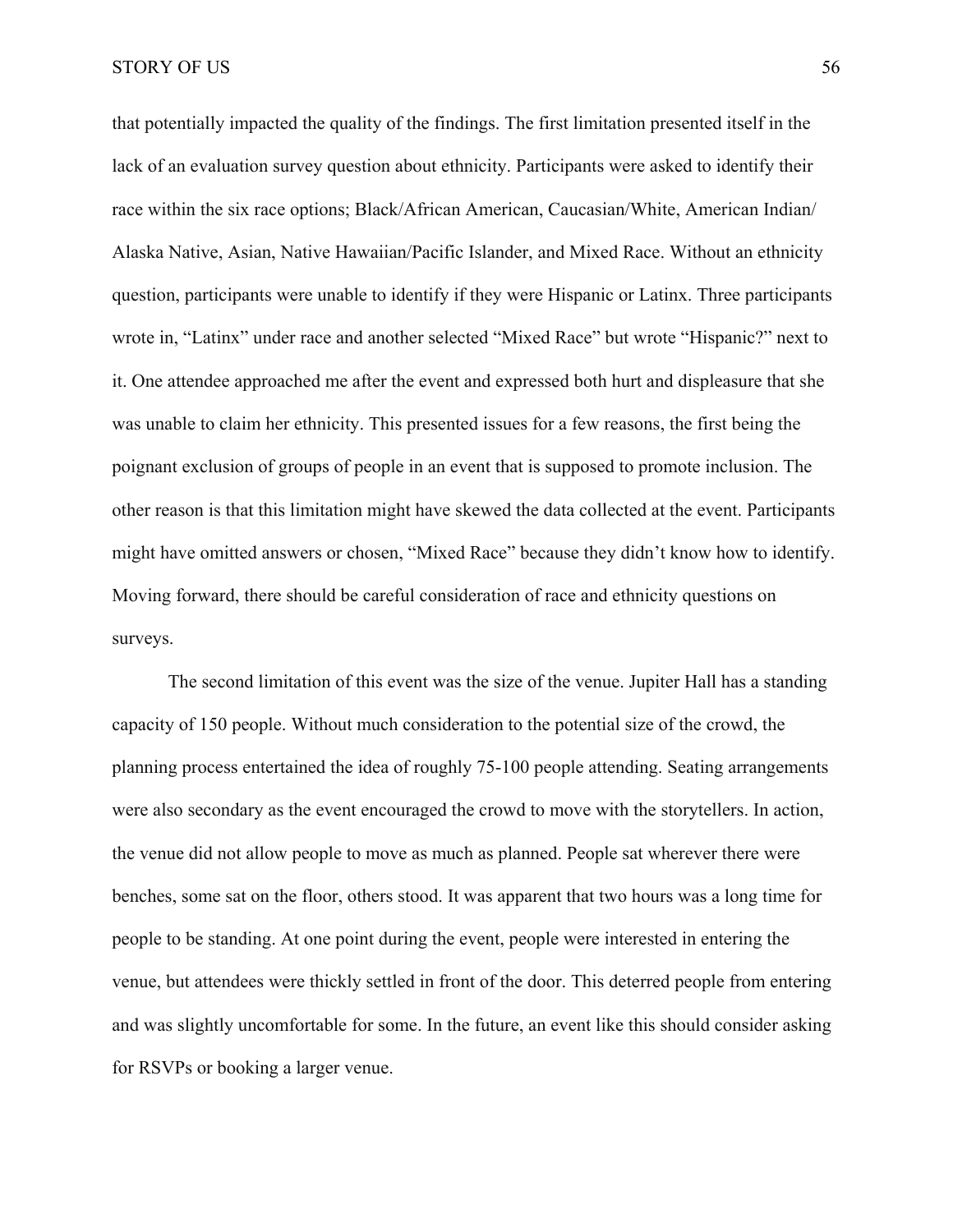# *Implications*

The qualitative and quantitative findings indicate that storytelling is an effective way to foster empathy and encourage relationship building between strangers. Moreover, storytelling supports the transformative process whereby people challenge their own understandings of refugee identity and experience as their awareness grows. Most importantly, increased understanding and awareness of the refugee experience prompted people to take action in refugee related issues. These developments were supported by literature put forth by Kornelson, Connelly, and Clandinin; all of which have implications for positive social change for future engagement opportunities and within the larger field of research.

The success of this event implies the larger need for educational engagement opportunities. The large turn out and positive feedback suggests the need for free community events to educate and kick start discussion about relevant social issues. Many participants recognized Manchester's long history with immigrant and refugee groups but noted that those stories and experiences aren't spoken of very often. Participants indicated that *The Story of Us* gave agency to refugee groups by making space for them to own their stories. In the process, the event revisited Manchester's own history and how refugee identities and experiences fit within it. Moreover, participants indicated that these opportunities are necessary for inclusive community growth and development; thus implying the should be organized more frequently.

The results also acknowledge the accessibility and universality of storytelling. It is an exciting and manageable medium for people and organizations looking to create opportunities to educate and engage community members. It is a low-cost or no-cost means of communication that can be organized with relative ease; making it ideal for community events. Additionally, the results imply that the storytelling framework is effective; which alludes to its ability to be used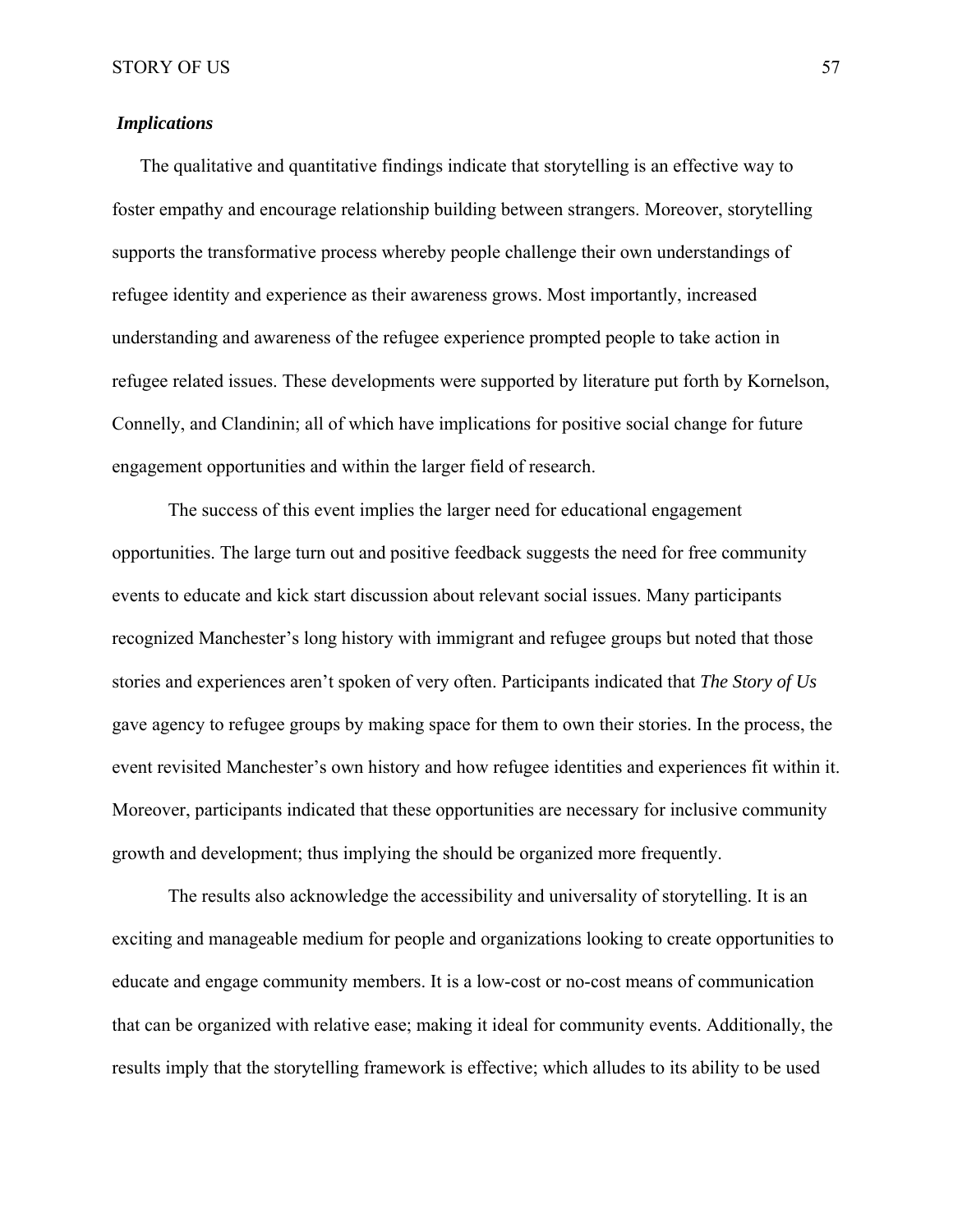for other social justice issues. It could have great impact in educating people about other underrepresented people and experiences such as the queer or native communities.

The large percentage of diverse youth that attended the event allude to its degree of attraction and suggest that storytelling is an ideal method of engaging younger generations. For cities like Manchester, youth represent a large percentage of the population. The awareness and understanding fostered by challenging biases and stereotypes could impact their daily decisions and actions. This is significant when factoring the relative level of connectedness that youth have to each other and the larger world via social media and other platformers. Perhaps, they will continue to educate a wider audience with the information they are learning.

Moreover, the results of this event have significant implications to the larger field of research. The results imply that storytelling, specifically, encourages people to take action on an issue. This raises questions about the power of action based social justice education. How do we present communities with educational engagement opportunities that set them up to take action that is intentional and impactful? In what ways can we create space to process information that will allow people to engage with awareness of their own role in oppressive systems? The strength of this correlation cannot be determined by the results of a singular event. The community engagement field should continue to explore the correlation, as action is the movement necessary for social change which is imperative in the development of more inclusive and just communities.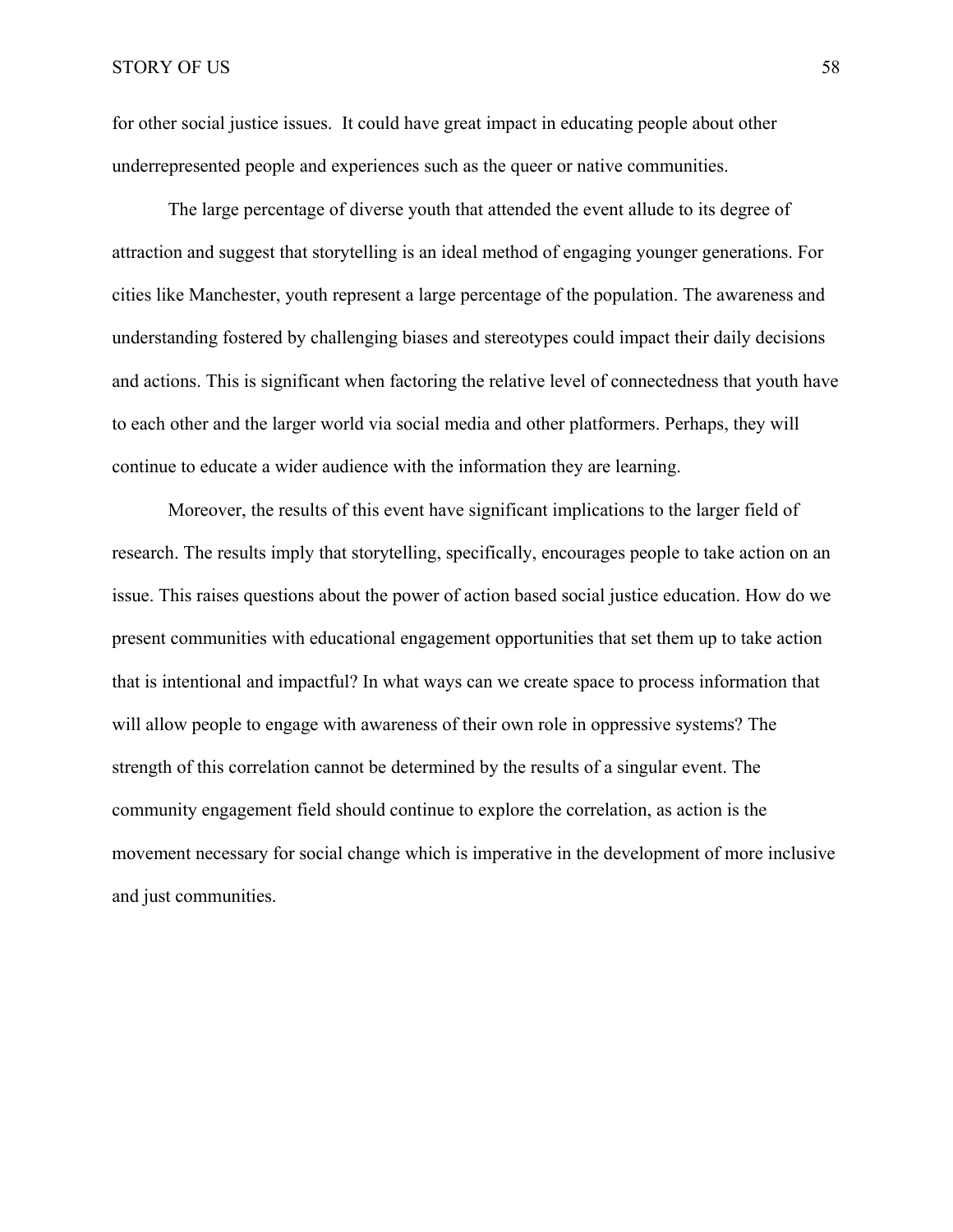#### **References**

- Alder, B., & Jarrett, B. (1992). Capital v. labor: who wins and who loses under the immigration act of 1990. *The University of Miami Inter-American Law Review, 23*(3), 782-822. Retrieved November 29, 2107, from http://www.jstor.org/stable/40176297
- Anker, D. (1983). The development of U.S. refugee legislation. *In Defense of the Alien, 6*, 159- 166. Retrieved from http://www.jstor.org/stable/23141064
- Ariely, G. (2011). Globalization, immigration and national identity: How the level of globalization affects the relations between nationalism, constructive patriotism and attitudes toward immigrants? *Group Processes & Intergroup Relations, 15*(4), 539-557. doi:10.1177/1368430211430518
- Arnold, K. R. (2011). Anti-immigration in the United States: a historical encyclopedia. Santa Barbara, CA: Greenwood Press.
- Capó, J., Jr. (2017, August 4). The White House used his moment as proof the U.S. should cut immigration. Its real history is more complicated. Retrieved at: www.time.com/4888381/immigration-act-mariel-boatlift-history/
- Chin, K., Rudelius-Palmer, K. (2010). Storytelling as a relational and instrumental tool for addressing racial justice. *Multidisciplinary Global Contexts, 3*(2), 265-281. Retrieved from http://www.jstor.org/stable/10.2979/rac.2010.3.2.265
- Coolidge, C. (1924). Speech presented at address accepting the republican presidential nomination. Retrieved from http://www.presidency.ucsb.edu/ws/index.php?pid=126454
- Connelly, M., Clandinin, D. J. (1990). Stories of experience and narrative inquiry. *American Educational Research Association, 19*(5), 2-14. Retrieved from http://www.jstor.org/stable/1176100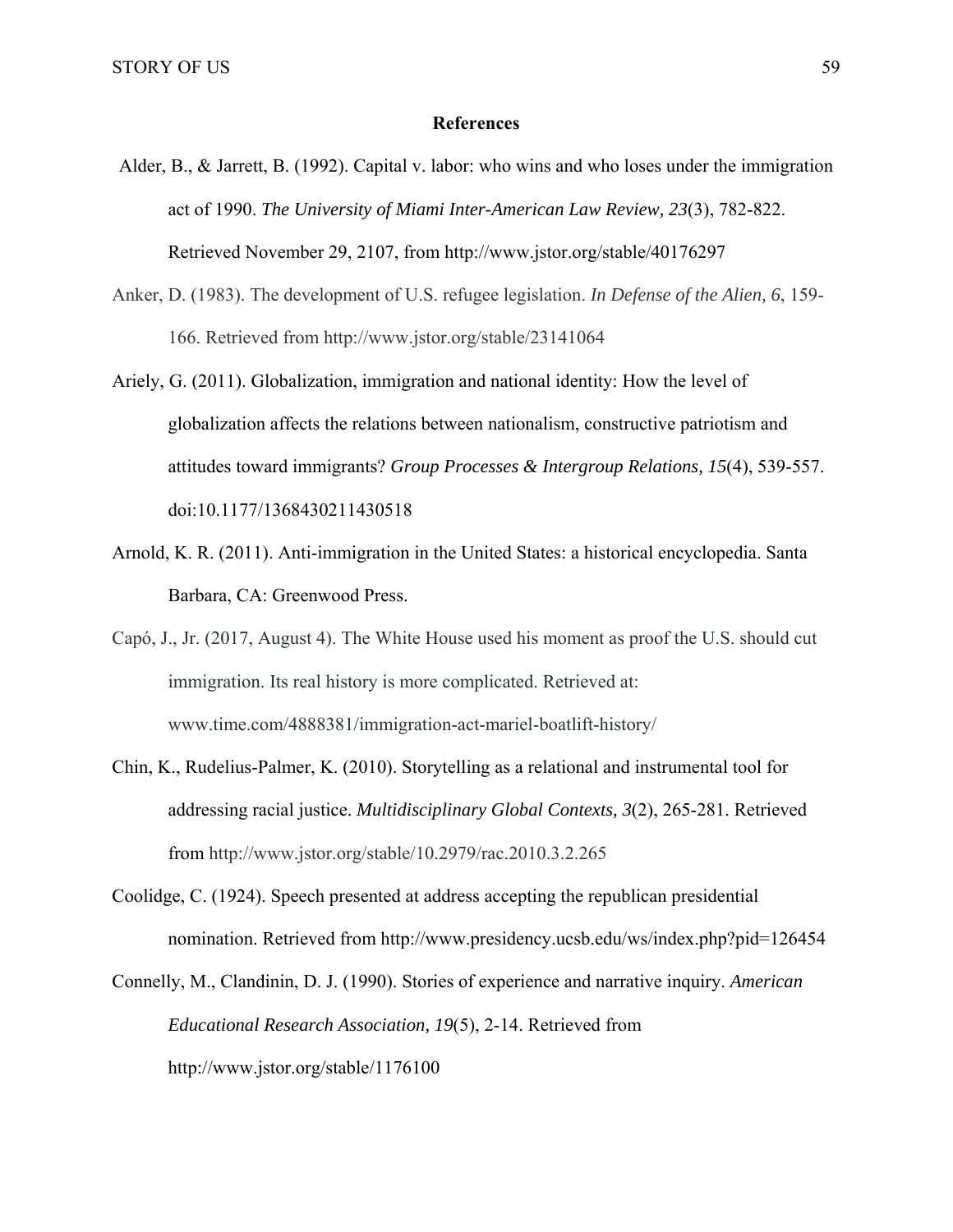- DeSilver, D. (2015). U.S. public seldom has welcomed refugees into country. *Pew Research Center.* Retrieved at: www.pewresearch.org/fact-tank/2015/11/19/u-s-public-seldom-haswelcomed-refugees-into-country/.
- Elliot, D. (Host). (2007, January 14). A lesion in history: resettling refugees of Vietnam [Radio program]. *All Things Considered*. Boston: NPR.

Friedman, N. L. (1967). Nativism. *Phylon, 28*(4), 408. doi:10.2307/274292

Friedman, U. (2017). What is a nativist? Retrieved at:

https://www.theatlantic.com/international/archive/2017/04/what-is-nativist-trump/52135/

Immigration Act of 1921 Imposes Quota System, 1921-1924. (2012). U.S. History in Context. Retrieved at:

http://www.dentonisd.org/cms/lib/TX21000245/Centricity/Domain/535/Immigration%20 Act.pdf

- Inter-Agency. (2001) International migration, racism, discrimination and xenophobia. Retrieved at: http://publications.iom.int/system/files/pdf/international\_migration\_racism.pdf
- IRC. (2016, September 19). Seven common myths about refugee resettlement in the United States. Retrieved at: www.rescue.org/article/seven-common-myths-about-refugeeresettlement-united-states

Kleg, M. (1993). *Hate prejudice and racism*. Albany, State University of New York Press.

Kornelsen, L. (2013). The role of storytelling at the intersection of transformative conflict resolution and peace education. *Storytelling, Self, Society, 9*(2), 237-260. Retrieved from http://www.jstor.org/stable/10.13110/storselfsoci.9.2.0237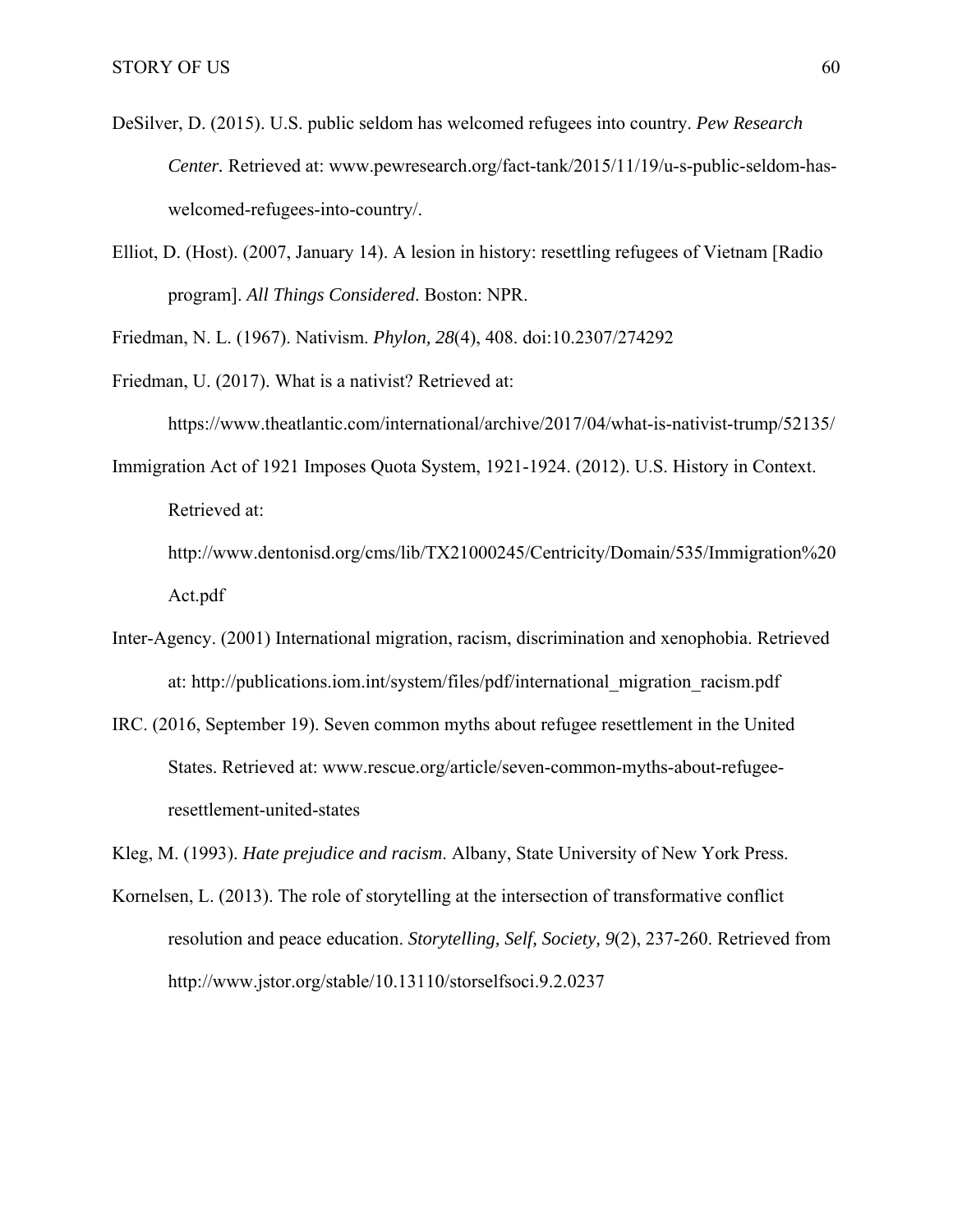- Krogstad, J.M, Radford, J. (2017, January 30). Key facts about refugees. *Pew Research Center*. Retrieved at: www.pewresearch.org/fact-tank/2017/01/30/key-facts-about-refugees-tothe-u-s/
- Leibowitz, A. H. (1991). United States: immigration act of 1990. *International Legal Materials, 30*(2), 298-381. Retrieved November 29, 2107, from http://www.jstor.org/stable/20693532
- Machida, S. (2012). Does globalization render people more ethnocentric? globalization and peoples views on cultures. *American Journal of Economics and Sociology, 71*(2), 436- 469. doi:10.1111/j.1536-7150.2012.00835.x
- Martin, P. L. (1982). Select Commission suggests changes in immigration policy--a review essay. *Monthly Labor Review, 105*(2), 31-37. Retrieved from https://www.bls.gov/opub/mlr/1982/02/art4full.pdf.
- Mayo, M. (2017). *Responses to being displaced by violence in changing communities.* Bristol: Policy Press at the University of Bristol.
- Merriam-Webster (2017). Ethnocentric. Retrieved at https://www.merriamwebster.com/dictionary/ethnocentric
- Roosevelt, F. D. (2012). Executive order 9417 establishing the war refugee board. Retrieved at:
- Refugee Council USA. (2004). The resettlement process. Retrieved from http://www.rcusa.org/resettlement-process/
- Sanchez-Mazas, M., & Licata, L. (2015). Xenophobia: social psychological aspects. *International Encyclopedia of the Social & Behavioral Sciences*, 802-807. doi:10.1016/b978-0-08-097086-8.24031-2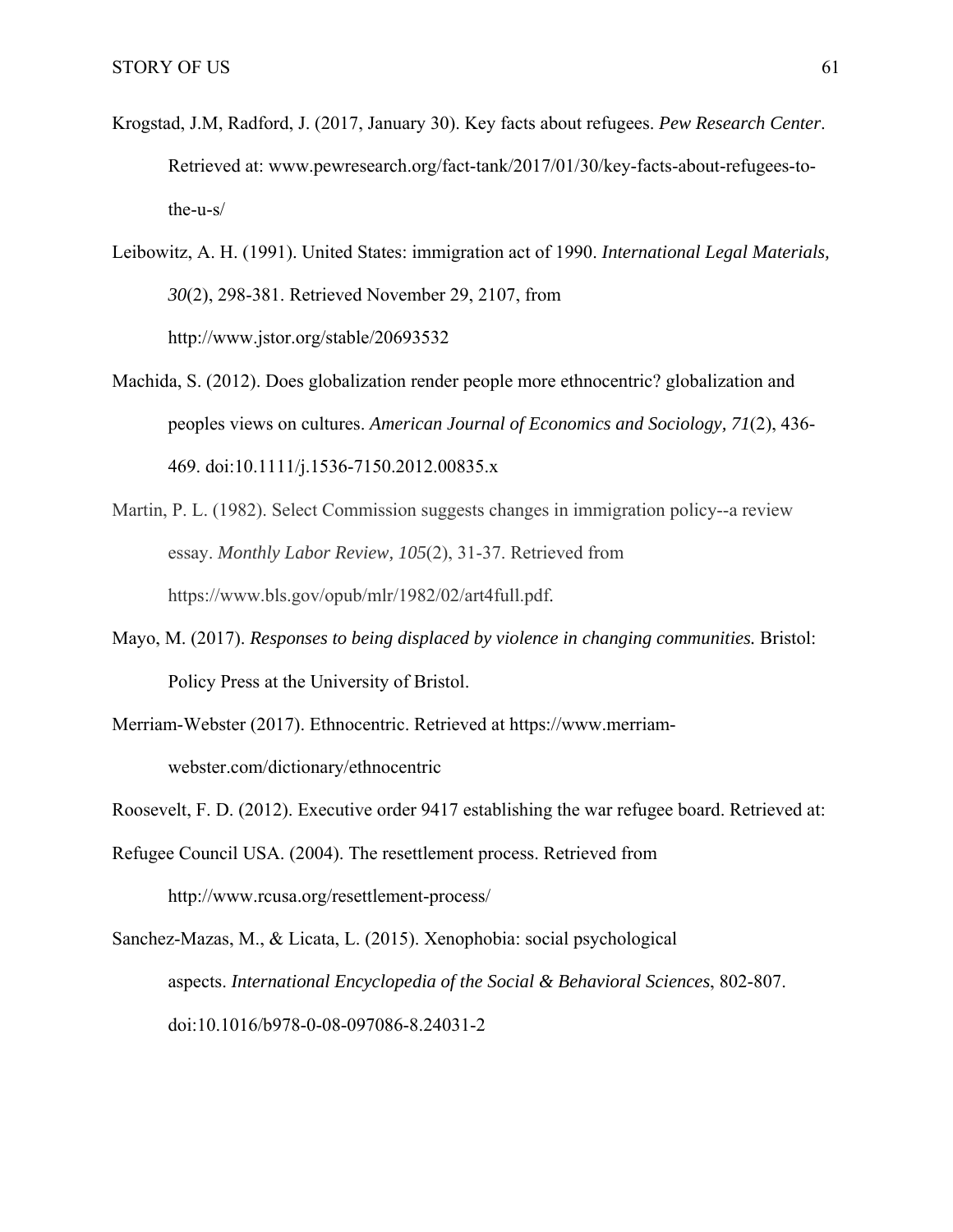- Senehi, J. (2002). Constructive Storytelling: A Peace Process. *Peace and Conflict Studies, 9*(2). Retrieved at: http://nsuworks.nova.edu/pcs/vol9/iss2/3
- Senehi, J., Flaherty, M., Kirupakaran, C. S., Kornelsen, L., Matenge, M., & Skarlato, O. (2009). Dreams of our grandmothers: discovering the call for social justice through storytelling. *Storytelling, Self, Society, 5*(2), 90-106. Retrieved at: http://www.jstor.org/stable/41949022
- Sinnar, S. (2003). Patriotic or unconstitutional? The mandatory detention of aliens under the USA Patriots Act. *Stanford Law Review, 55*(4), 1419-1456. Retrieved at: http://www.jstor.org/stable/1229608
- Sridharan, S. (2008). Material support to terrorism consequences for refugees and asylum seekers in the United States. Retrieved at: https://www.migrationpolicy.org/article/material-support-terrorism-—-consequencesrefugees-and-asylum-seekers-united-states
- Steinmetz, K. (2016, November 28). Dictionary.com's word of the year Is 'xenophobia'. Retrieved December 4, 2017, from http://time.com/4583809/xenophobia-word-of-the-year-2016
- Taylor, A. (2011). 9/11: the day of the attacks. Retrieved December 5, 2017, from https://www.theatlantic.com/photo/2011/09/911-the-day-of-the-attacks/100143/
- United Nations Educational, Scientific and Cultural Organization (2017). Xenophobia. Retrieved at: http://www.unesco.org/new/en/social-and-human-sciences/themes/internationalmigration/glossary/xenophobia/
- UN High Commissioner for Refugees (2009). UNHCR policy on refugee protection and solutions in urban Areas. Retrieved December 5, 2017, from http://www.unhcr.org/4ab356ab6.pdf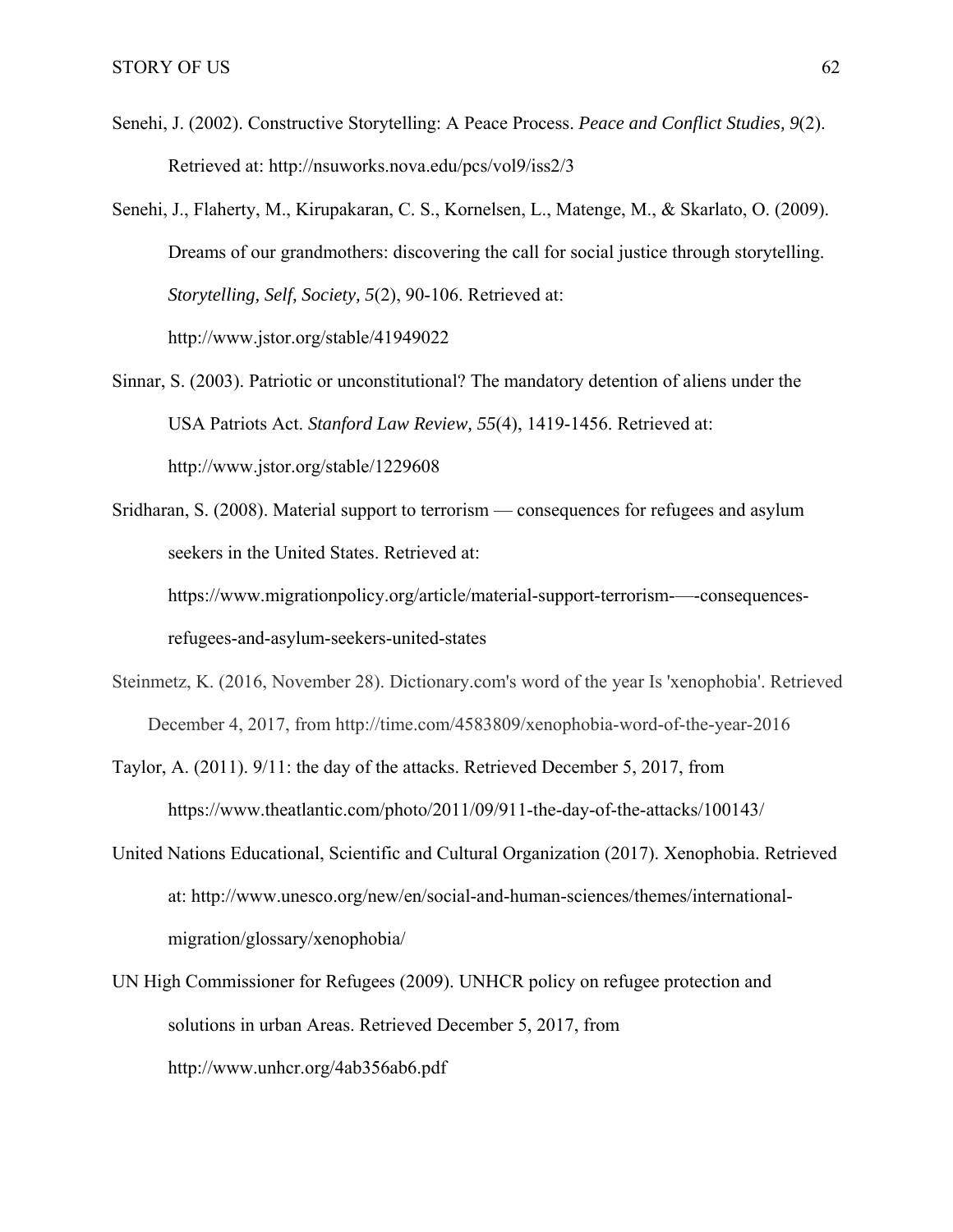- UN High Commissioner for Refugees (2015). Protection from xenophobia: an evaluation of UNHCR's regional office for Southern Africa's xenophobia related programmes. Retrieved December 1, 2017, from http://www.unhcr.org/55cb153f9.pdf
- UN High Commissioner for Refugees (2017). Resettlement in the united states. Retrieved at: http://www.unhcr.org/en-us/resettlement-in-the-united-states.html
- U.S. Census Bureau (2016). *Quickfacts, Manchester, New Hampshire*. Washington, D.C: U.S. Census Bureau. Retrieved from
	- https://www.census.gov/quickfacts/fact/table/manchestercitynewhampshire,NH/PST045217
- U.S. Citizenship and Immigration Services (2017). Refugee Timeline. Retrieved at: https://www.uscis.gov/history-and-genealogy/our-history/refugee-timeline
- U.S. Committee for Refugees and Immigrants (2017). Frequently asked questions:refugee resettlement. Retrieved December 2, 2017, from http://refugees.org/explore-theissues/our-work-with-refugees/refugee-resettlement-faqs/
- U.S. Department of State (2016). Fact sheet: fiscal year 2016 refugee admissions. Retrieved on December 1, 2017, from https://www.state.gov/j/prm/releases/factsheets/2017/266365.htm
- U.S Department of State (2017). U.S refugee admissions program. Retrieved from U.S. Refugee Admissions Program
- U.S. Patriot Act (2001). Uniting and Strengthening America by Providing Appropriate Tools Required to Intercept and Obstruct Terrorism, Pub. L. No. 107-56, 115 Stat. 273.
- Yakushko, O. (2009). Xenophobia: understanding the roots and consequences of negative attitudes toward immigrants. *The Counseling Psychologist, 37*(1). Retrieved from http://tcp.sagepub.com/cgi/content/abstract/37/1/36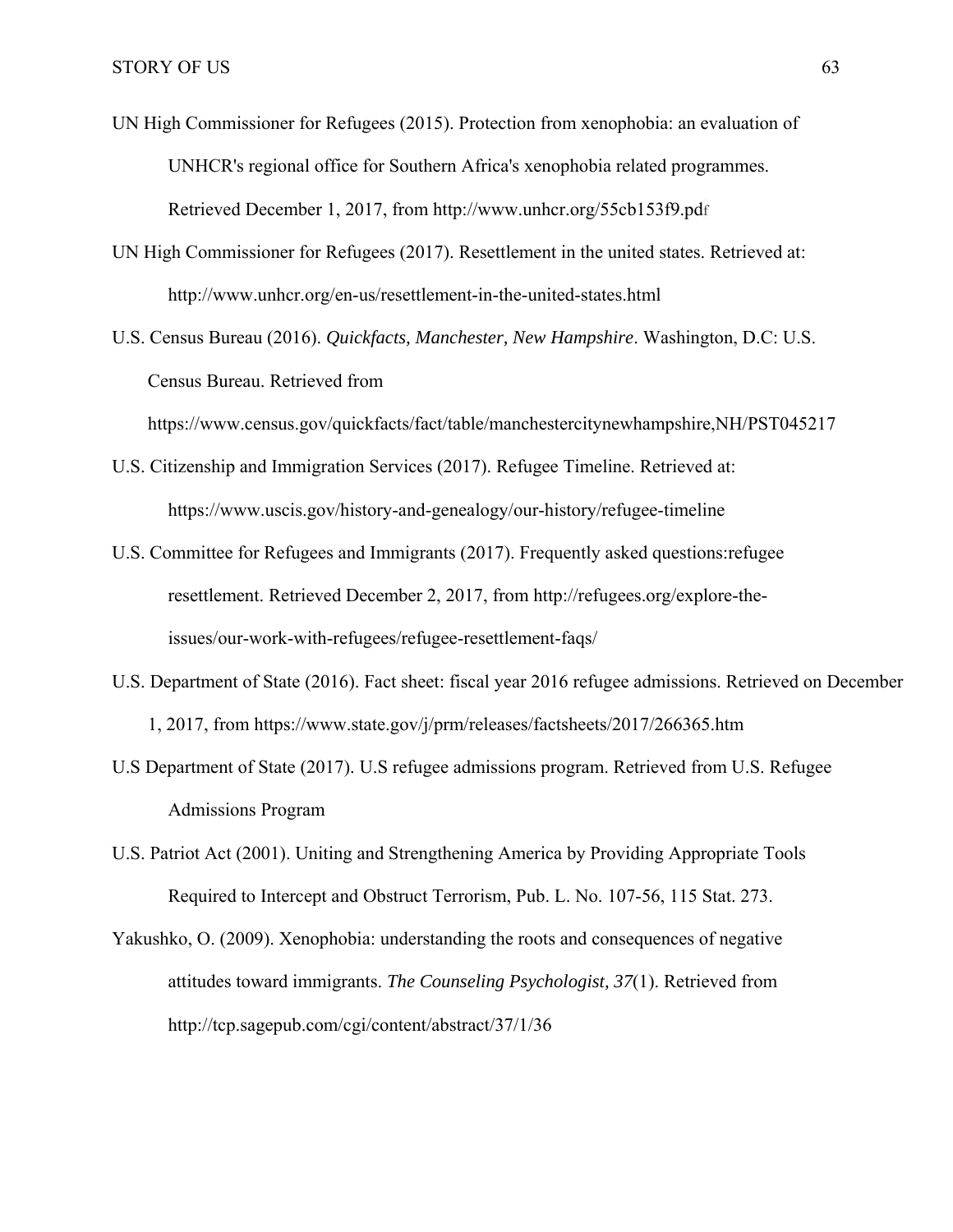Zhao, X. (2016). Immigration to the united states after 1945. Oxford Research Encyclopedia of American History. Retrieved on 27 Oct. 2017, from http://americanhistory.oxfordre.com/view/10.1093/acrefore/9780199329175.001.0001/ac refore-9780199329175-e-72.

Zong, J. & Batalova, J. (2017, June 7) Refugees and asylees in the United States. *Migration Police Institute*. Retrieved at: www.migrationpolicy.org/article/refugees-and-asyleesunited-states.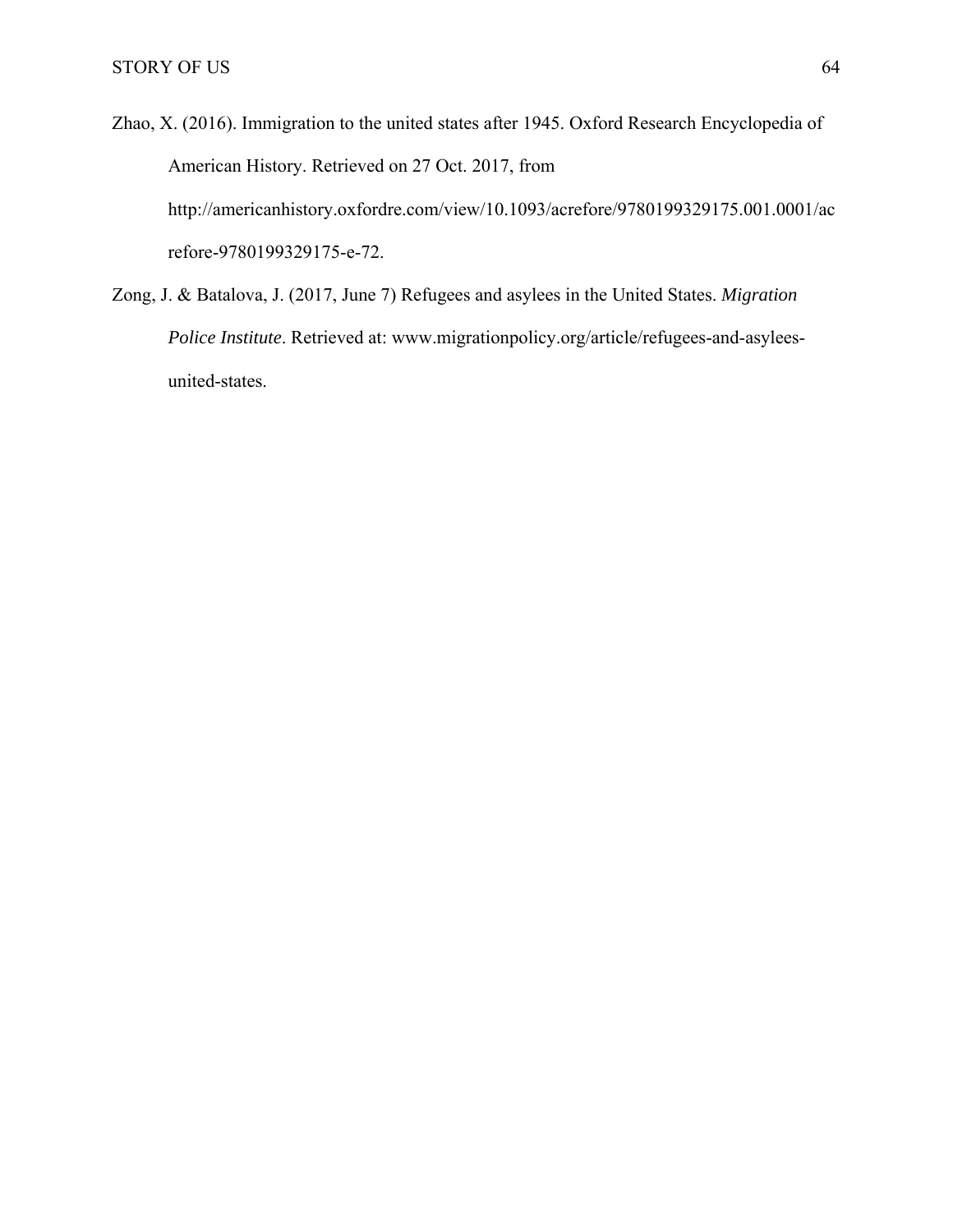# **Appendix A: Event Survey**

## **Welcome to the Story of Us!**

## *Instructions:*

- This program features a mixed media exhibit, storytelling sessions, and opportunities for community dialogue.
- A chime will signal the beginning of a story. After the storyteller is finished the floor will open to questions from the audience.
- Halfway through the event, there will be an intermission featuring a performance by Namory Keita.
- Please help yourself to refreshments as you explore the wall displays. We encourage you to reflect and ask questions!

#### *Don't know where to start? Ask a question!*

- 1. What specific circumstances caused you to come to the US? What were some of the challenges you faced when you came to the US?
- 2. Were you able to take any of your possessions with you? What did you choose and why?
- 3. What stereotypes or expectations did you have before coming to the US? Did you experience any culture shock? Can you share a story of culture shock?
- 4. Are their cultural traditions or customs that you or your family have made an effort to preserve? Are there traditions that you have given up or changed?
- 5. What do you wish people knew about you?

## *COMMENTS:*

**Please complete the evaluation on other side before you leave.**